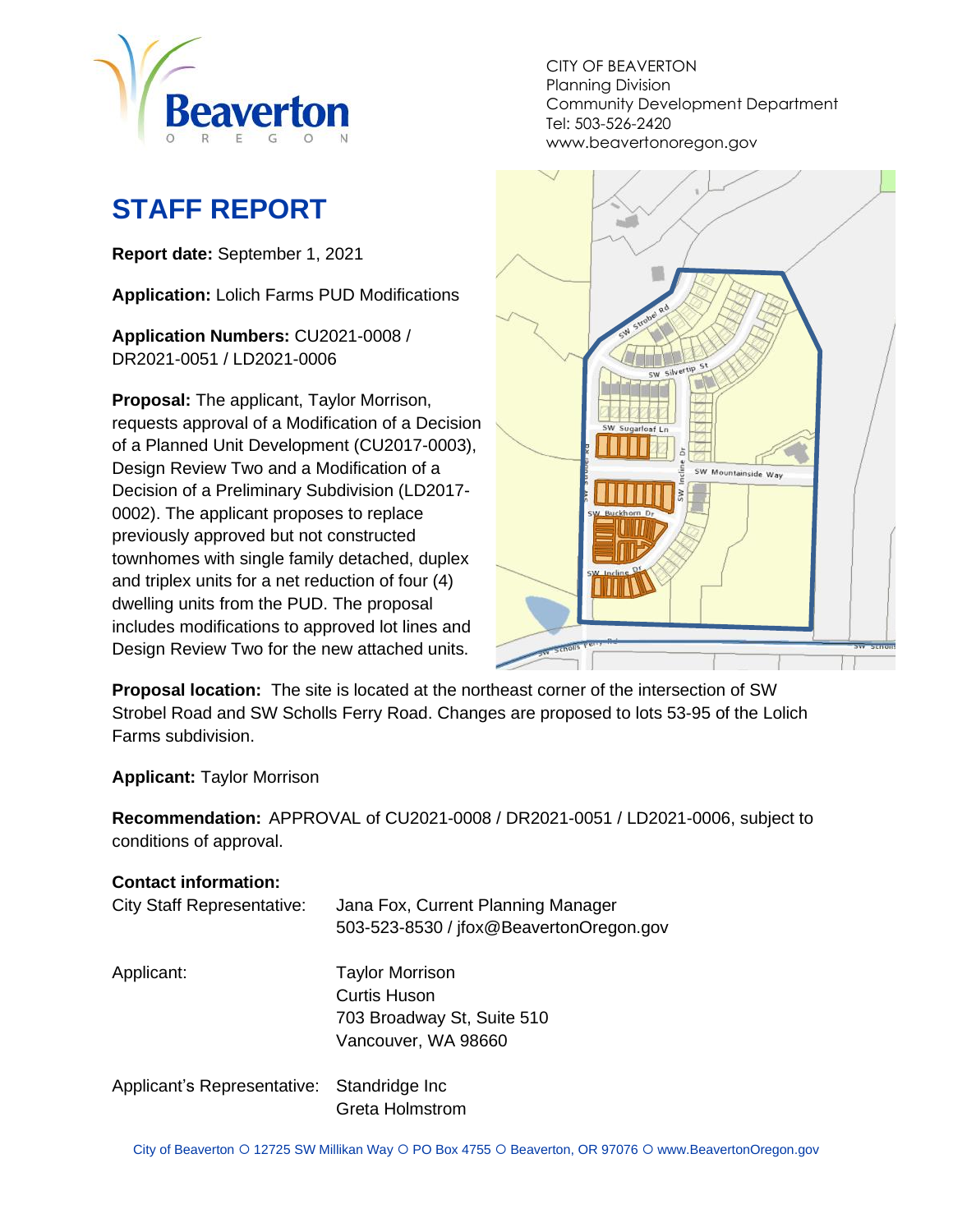703 Broadway St, Suite 610 Vancouver, WA 98660

Owners: Taylor Morrison Curtis Huson 703 Broadway St, Suite 510 Vancouver, WA 98660

## **Existing Conditions**

**Zoning:** The areas proposed for modifications are zoned R4 (Urban Medium Density) and R2 (Urban Medium Density).

**Site Conditions:** The original The Ridge/Lolich Farms PUD has been platted. Homes are being constructed on portions of the site not included in these modifications. The area of the proposed modifications contains vacant but platted lots.

**Site Size:** The Ridge (Lolich Farms) Planned Unit Development ("PUD") is approximately 28 acres in total.

**Location:** The Ridge (Lolich Farms) PUD is located at the northeast corner of the intersection of SW Strobel Road and SW Scholls Ferry Road. The areas proposed for modification are generally located in the south western portion of the site.

#### **Neighborhood Association Committee:** Neighbors Southwest.

| <b>Direction</b> | <b>Zoning</b>                                               | <b>Uses</b>                       |
|------------------|-------------------------------------------------------------|-----------------------------------|
| <b>North</b>     | City of Beaverton Residential Zoning                        | <b>Scholls Valley Heights PUD</b> |
| South            | <b>Washington County Rural Residential</b><br>(AF20)        | <b>Rural Residential</b>          |
| East:            | City of Beaverton Residential &<br><b>Commercial Zoning</b> | <b>Blackbird Farms PUD</b>        |
| West:            | City of Beaverton Residential Zoning                        | <b>Scholls Heights PUD</b>        |

#### **Table 1: Surrounding Uses**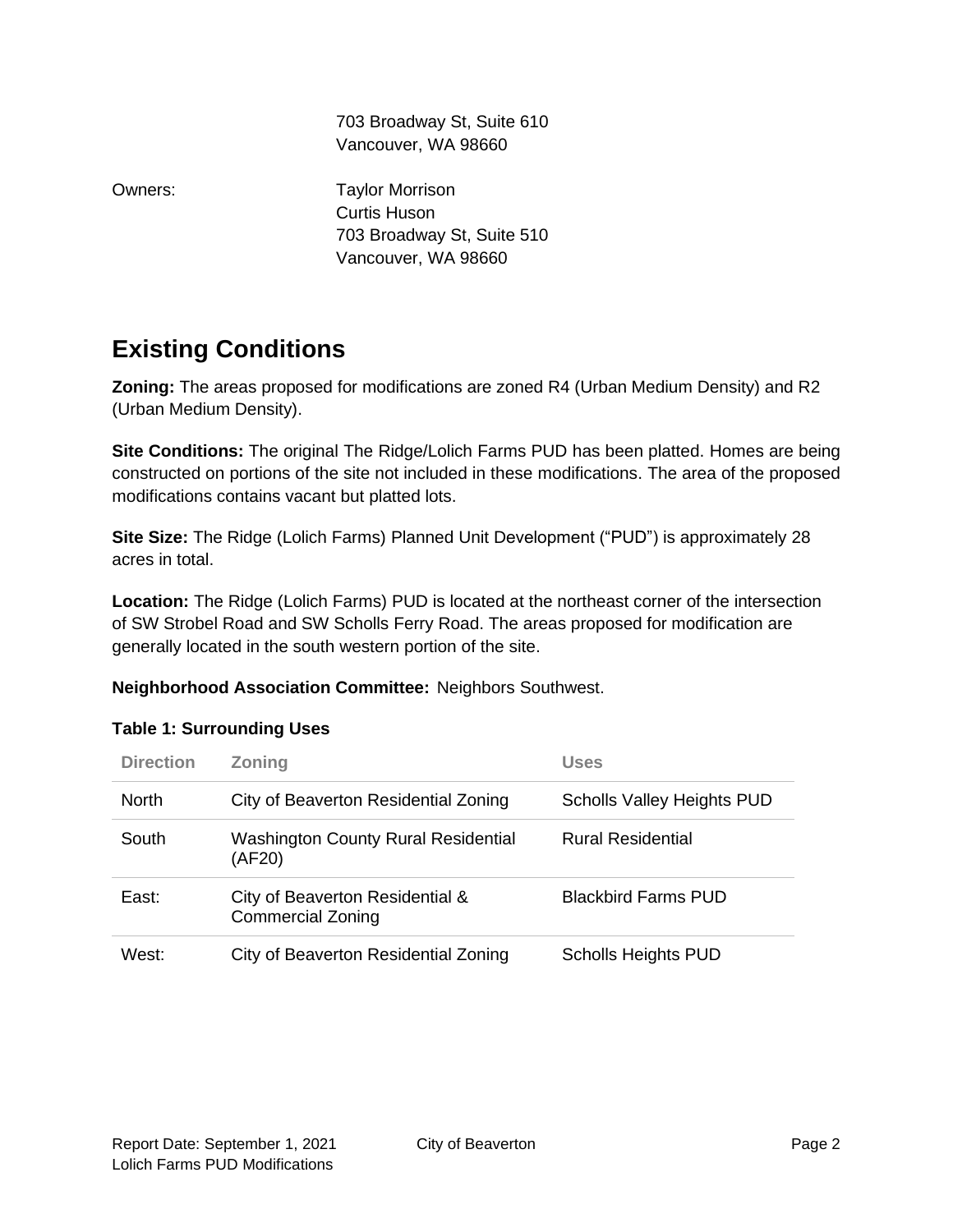## **Application Information**

#### **Table 2: Application Summary**

| <b>Application</b> | <b>Application type</b>                                         | <b>Proposal summary</b>                         | <b>Approval criteria</b><br><b>location</b>                         |
|--------------------|-----------------------------------------------------------------|-------------------------------------------------|---------------------------------------------------------------------|
| CU2021-0008        | Modification of a<br>Decision-Planned<br>Unit Development       | Modify housing types and<br>setback reductions. | Development Code<br>Sections 40.03.1,<br>40.15.15.6.C, and<br>50.95 |
| DR2021-0051        | Design Review<br>Two                                            | New Triplexes.                                  | Development Code<br>Sections 40.03.1 and<br>40.20.15.2.C            |
| LD2021-0006        | Modification of a<br>Decision $-$<br>Preliminary<br>Subdivision | Changes to a recorded<br>plat.                  | Development Code<br>Sections 40.03.1,<br>40.45.15.5.C, and<br>50.95 |

#### **Table 3: Key Application Dates**

| <b>Application</b> | <b>Submittal</b><br>Date | <b>Deemed</b><br><b>Complete</b> | Day 120*          | Day 365**     |
|--------------------|--------------------------|----------------------------------|-------------------|---------------|
| CU2021-0008        | April 22, 2021           | July 20, 2021                    | November 17, 2021 | July 20, 2022 |
| DR2021-0051        | April 22, 2021           | July 20, 2021                    | November 17, 2021 | July 20, 2022 |
| LD2021-0006        | April 22, 2021           | July 20, 2021                    | November 17, 2021 | July 20, 2022 |

\* Pursuant to Section 50.25.8 of the Development Code, this is the latest date, without a continuance, by which a final written decision on the proposal can be made.

\*\* Pursuant to Section 50.25.9 of the Development Code, the total time to extend the final decision may not exceed 245 days from the date of the original 120-day period.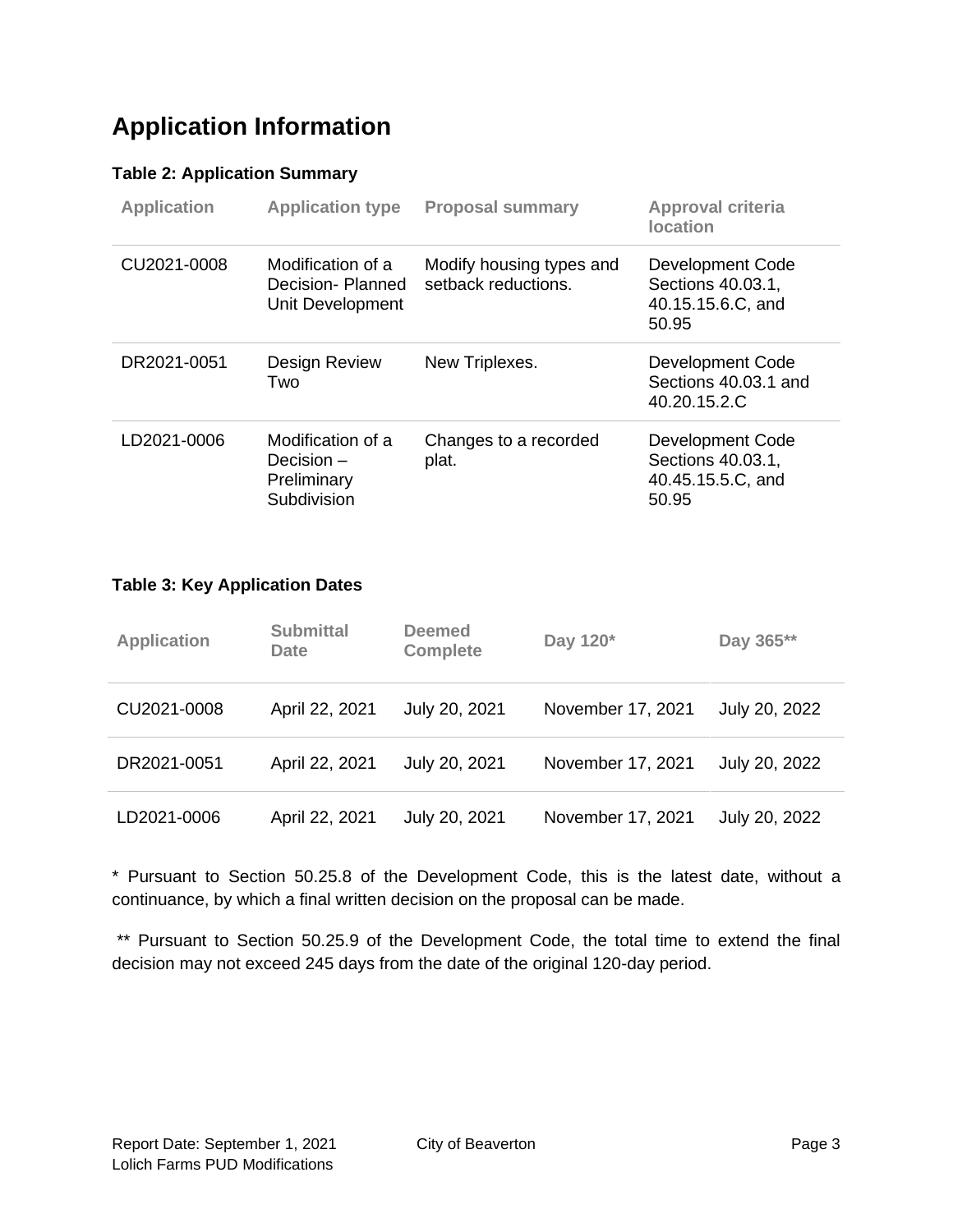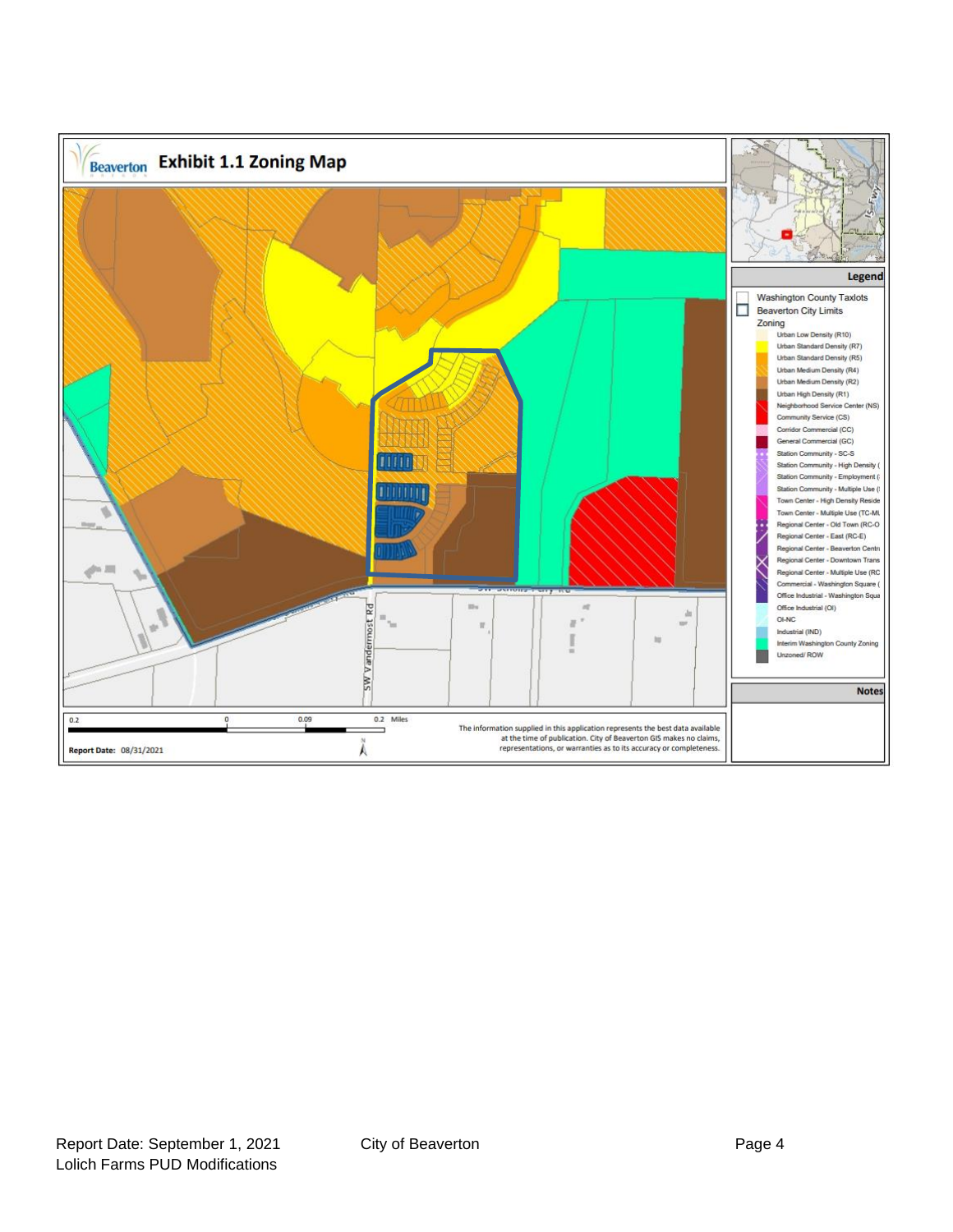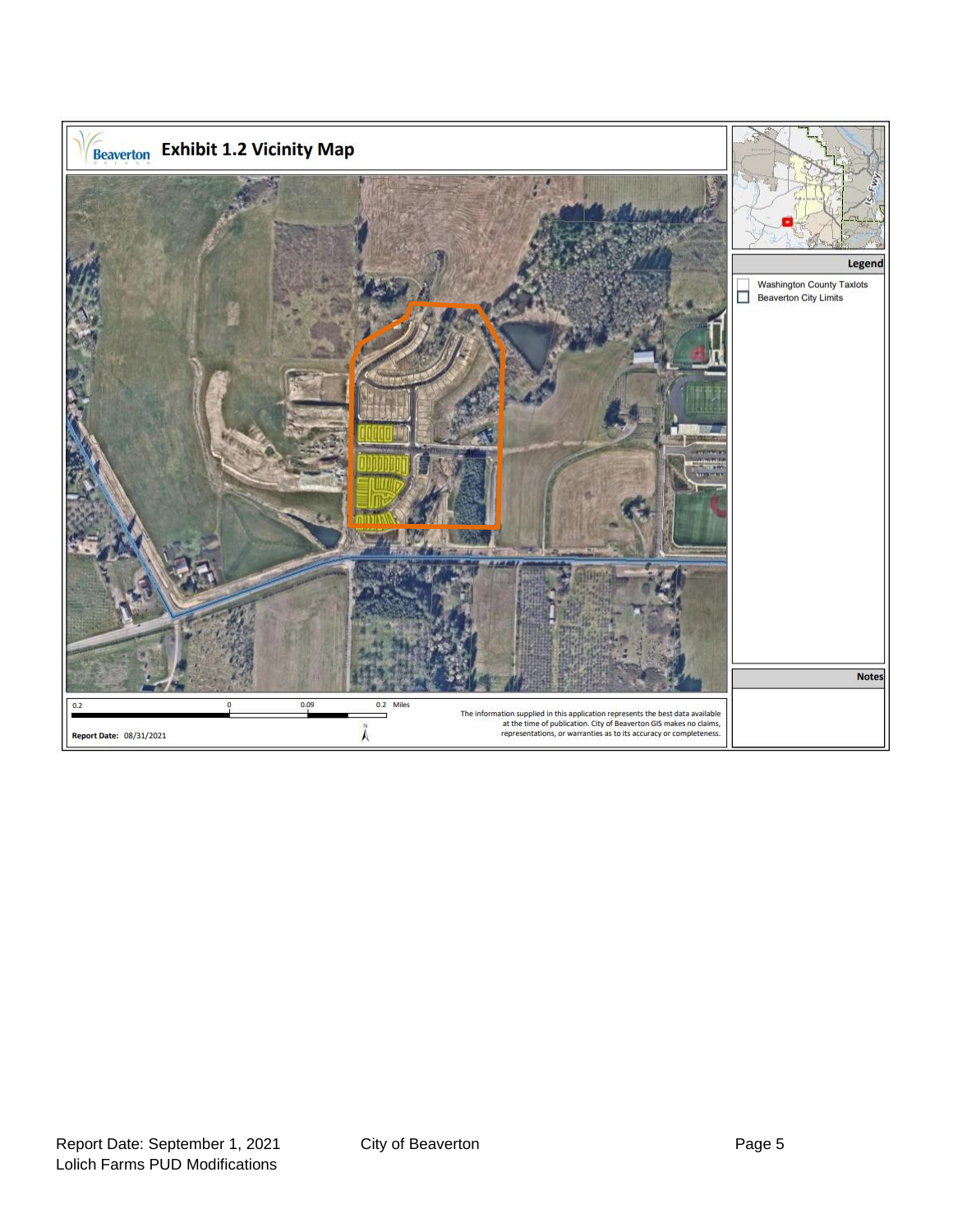## **Table of Contents**

| Attachment A: Facilities Review Committee Technical Review and Recommendation        |  |
|--------------------------------------------------------------------------------------|--|
| Attachment B: CU2021-0008 Modification of a Decision- Conditional Use - Planned Unit |  |
|                                                                                      |  |
| Attachment D: LD2021-0006 Modification of a Decision - Preliminary Subdivision 46    |  |
|                                                                                      |  |

#### **Tables:**

#### **Exhibits:**

#### **Exhibit 1. Materials Submitted by Staff**

| Exhibit 1.1 | Zoning and Vicinity Map (page 5 of this report) |  |  |  |  |
|-------------|-------------------------------------------------|--|--|--|--|
|             |                                                 |  |  |  |  |

Exhibit 1.2 Aerial Map (page 6 of this report)

#### **Exhibit 2. Public Comment**

None received

#### **Exhibit 3. Materials Submitted by the Applicant**

| Exhibit 3.00 | Application |
|--------------|-------------|
|--------------|-------------|

- Exhibit 3.01 PreApp Notes
- Exhibit 3.02 Narrative
- Exhibit 3.03 Plans
- Exhibit 3.04 Materials Board
- Exhibit 3.05 Storm Report
- Exhibit 3.06 Service Provider Letter TVF&R
- Exhibit 3.07 COB Water SPL
- Exhibit 3.08 Application Checklists
- Exhibit 3.09 CWS SPL

#### **Exhibit 4. Agency Comment**

None received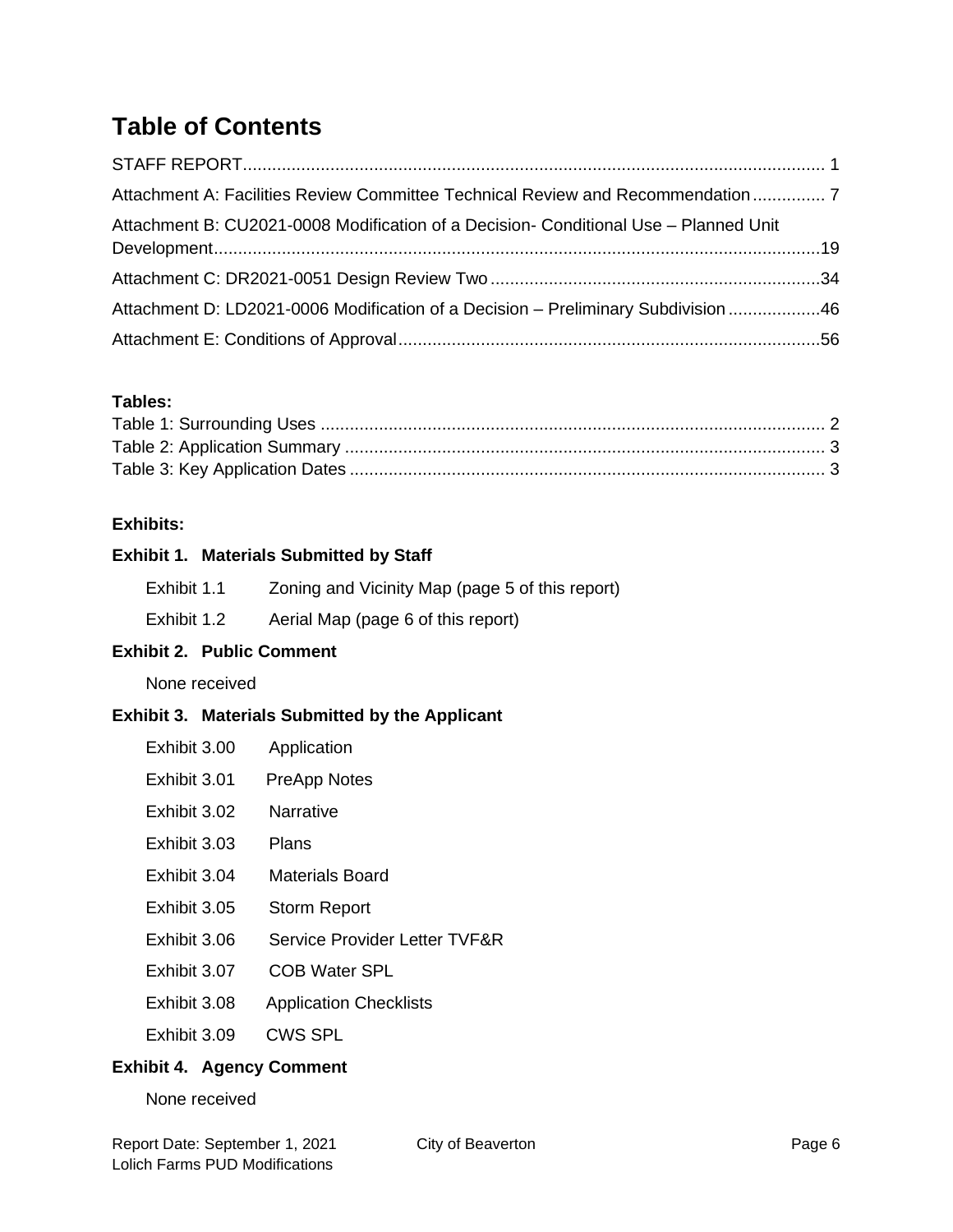# <span id="page-6-0"></span>**Attachment A: Facilities Review Committee Technical Review and Recommendation**

#### **Application:** Lolich Farms PUD Mods

**Proposal:** The applicant, Taylor Morrison, requests approval of a Modification of a Decision of a Planned Unit Development (CU2017-0003), Design Review Two and a Modification of a Decision of a Preliminary Subdivision (LD2017-0002). The applicant proposes to replace previously approved, but not constructed, townhomes with single family detached, duplex and triplex units for a net reduction of four (4) dwelling units within the PUD. The proposal includes modification to approved lot lines and Design Review Two for the new attached units.

**Recommendation:** APPROVE CU2021-0008 / DR2021-0051 / LD2021-0006 subject to conditions of approval.

## Section 40.03 Facilities Review Committee:

The Facilities Review Committee has conducted a technical review of the application, in accordance with the criteria contained in Section 40.03 of the Development Code. The Committee's findings and recommended conditions of approval are provided to the decisionmaking authority. As they will appear in the Staff Report, the Facilities Review Conditions may be re-numbered and placed in a different order. The decision-making authority will determine whether the application as presented meets the Facilities Review approval criteria for the subject application and may choose to adopt, not adopt, or modify the Committee's findings.

The Facilities Review Committee Criteria for Approval will be reviewed for all criteria that are applicable to the submitted application(s) as identified below:

• All twelve (12) criteria are applicable to the Planned Unit Development Modification, Design Review Two, and Preliminary Subdivision Modification applications as submitted.

## **Section 40.03.1.A**

*Approval Criterion: All critical facilities and services related to the proposed development have, or can be improved to have, adequate capacity to serve the proposed development at the time of its completion.*

### FINDING:

Chapter 90 of the Development Code defines "critical facilities" to be services that include potable and non-potable public water, public sanitary sewer, storm water drainage and retention, transportation, and fire protection. The Committee finds that the proposal includes, or can be improved to have, necessary on-site and off-site connections and improvements to public water, public sanitary sewer and storm water drainage facilities.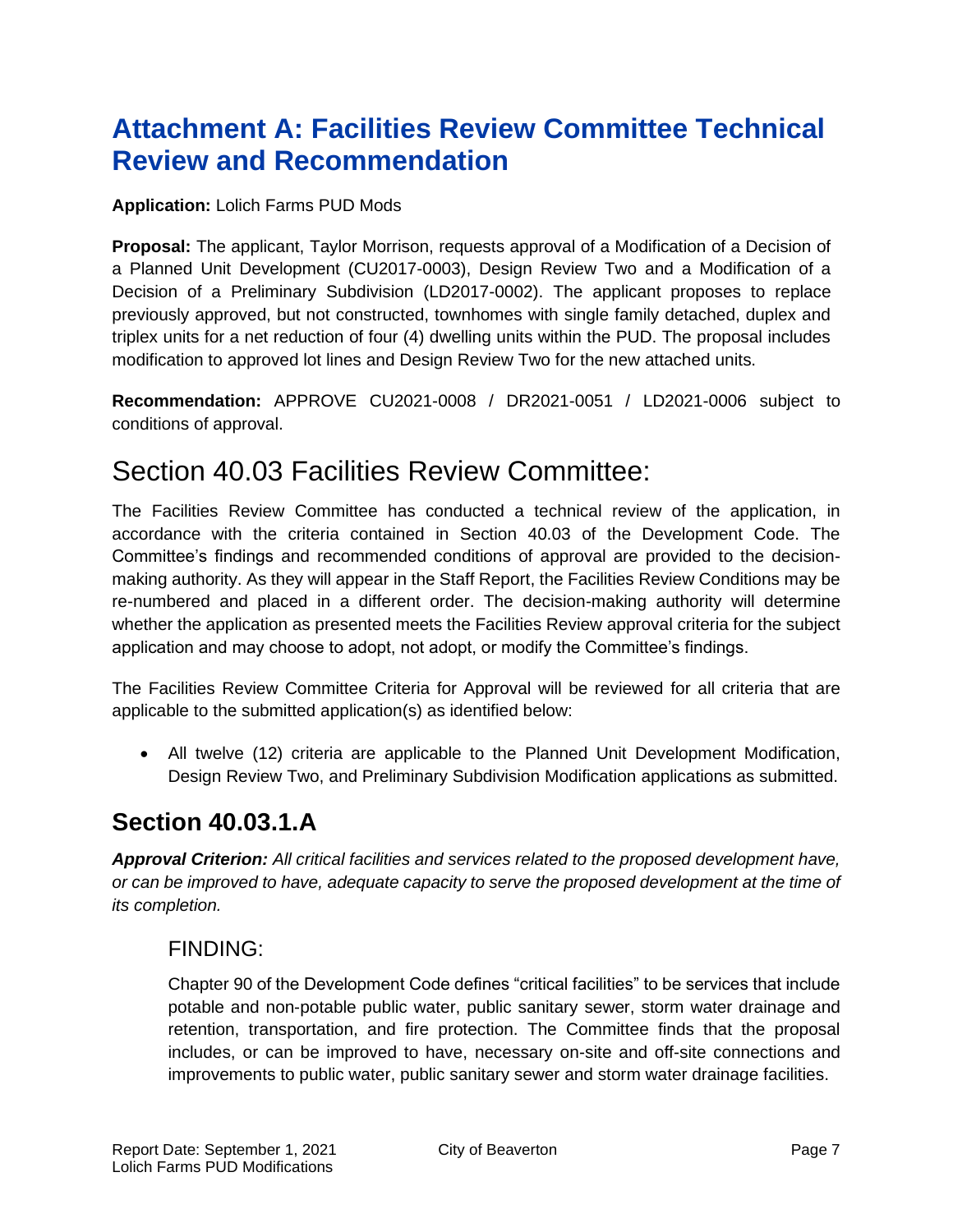The original preliminary subdivision and PUD approval (LD2017-0002) created a 2-phase subdivision and PUD (CU2017-0003) with Phase 1 consisting of 111 detached and attached single family dwellings and Phase 2 consisting of a 118 unit multifamily housing development. Phase 1 infrastructure and streets have been fully constructed and platted with home construction occurring on lots in the northern portion of Phase 1. The applicant proposes to modify lots and approved housing types in the central and southern portions of Phase 1 for an overall reduction of 4 units. The proposed lot and unit changes occur completely within previous platted lot boundaries, not altering public utilities or rights-ofway locations or design.

The applicant proposes only minor change to the private utilities serving individual housing units. No changes are proposed to the potable water, non-potable water, sanitary storm, and stormwater systems as part of the proposed modifications. Individual service taps to critical facilities may be modified with the new housing designs as needed and approved through the appropriate utility permitting processes. Existing water service is provided via 8" and 6" lines in Strobel Road, Sugarloaf Lane, Buckthorn Drive and Incline drive which serve the subject lots, any unneeded laterals will be abandoned. Existing sanitary sewer service is provided in Sugarloaf Lane, Buckthorn Drive, and Incline Drive, any unneeded laterals will be abandoned. The applicant has provided a stormwater analysis that shows that adequate capacity exists in the previously designed and constructed stormwater management system to accommodate the proposed changes.

The applicant does not propose any modifications to the locations of design of public streets and sidewalks within the development. Driveway curb cuts may be altered to accommodate the unit and lot changes as necessary.

The applicant has provided a Service Provider Permit from TVF&R which states that no conditions of approval are required for the proposed phasing modifications.

Staff notes that the conditions of approval from the original PUD approval remain effective unless specifically modified with this request. The Committee finds that the proposed development can provide the required critical facilities, as conditioned. Therefore, the Committee finds the proposal meets the criterion for approval.

**Conclusion:** Therefore, the Committee finds that by meeting the conditions of approval the proposal meets the approval criterion.

### **Section 40.03.1.B**

*Approval Criterion: Essential facilities and services related to the proposed development are available, or can be made available, with adequate capacity to serve the development prior to its occupancy. In lieu of providing essential facilities and services, a specific plan may be approved if it adequately demonstrates that essential facilities, services, or both, will be provided to serve the proposed development within five (5) years of occupancy.*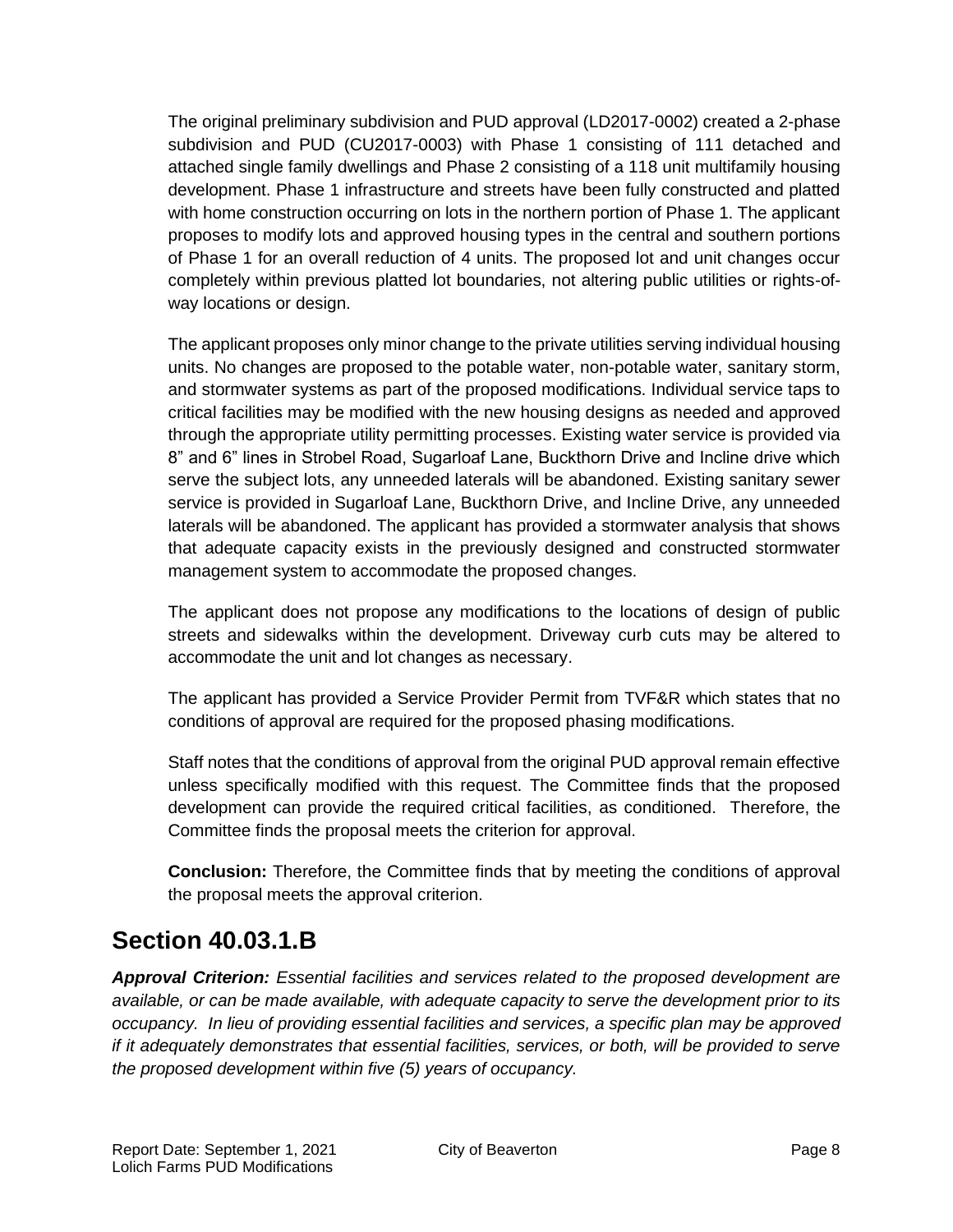### FINDING:

Chapter 90 of the Development Code defines "essential facilities" to be services that include schools, transit improvements, police protection, and pedestrian and bicycle facilities in the public right-of-way.

The applicant does not propose to modify any street, utility, or open space layouts as approved by the Lolich Farms PUD. The proposal is limited to modifying the lot boundaries, housing types, setback modifications, and new Design Review for attached residential dwellings. Essential facilities such as schools, transit improvements, police protection and pedestrian and bicycle facilities will continue to be provided for, as previously approved.

In summary, the Committee finds that the proposed development can provide required essential facilities when development is constructed.

**Conclusion:** Therefore, the Committee finds that the proposal meets the approval criterion.

## **Section 40.03.1.C**

*Approval Criterion: The proposed development is consistent with all applicable provisions of Chapter 20 (Land Uses) unless the applicable provisions are modified by means of one or more applications which shall be already approved or which shall be considered concurrently with the subject application; provided, however, if the approval of the proposed development is contingent upon one or more additional applications, and the same is not approved, then the proposed development must comply with all applicable provisions of Chapter 20 (Land Uses).*

### FINDING:

Staff cites the Code Conformance Analysis chart at the end of this report, which evaluates the project as it relates to the applicable Code requirements of Chapter 20 for the Urban Medium Density Residential (R2) and Urban Medium Density Residential (R4). As demonstrated on the chart, the development proposal meets all applicable standards of the proposed zones or has requested modifications to the base zoning standards either though the previously approved Lolich Farms PUD or this modification application.

**Conclusion:** Therefore, the Committee finds that the proposal meets the approval criterion.

## **Section 40.03.1.D**

*Approval Criterion: The proposed development is consistent with all applicable provisions of Chapter 60 (Special Requirements) and all improvements, dedications, or both, as required by the applicable provisions of Chapter 60 (Special Requirements), are provided or can be provided in rough proportion to the identified impact(s) of the proposed development.*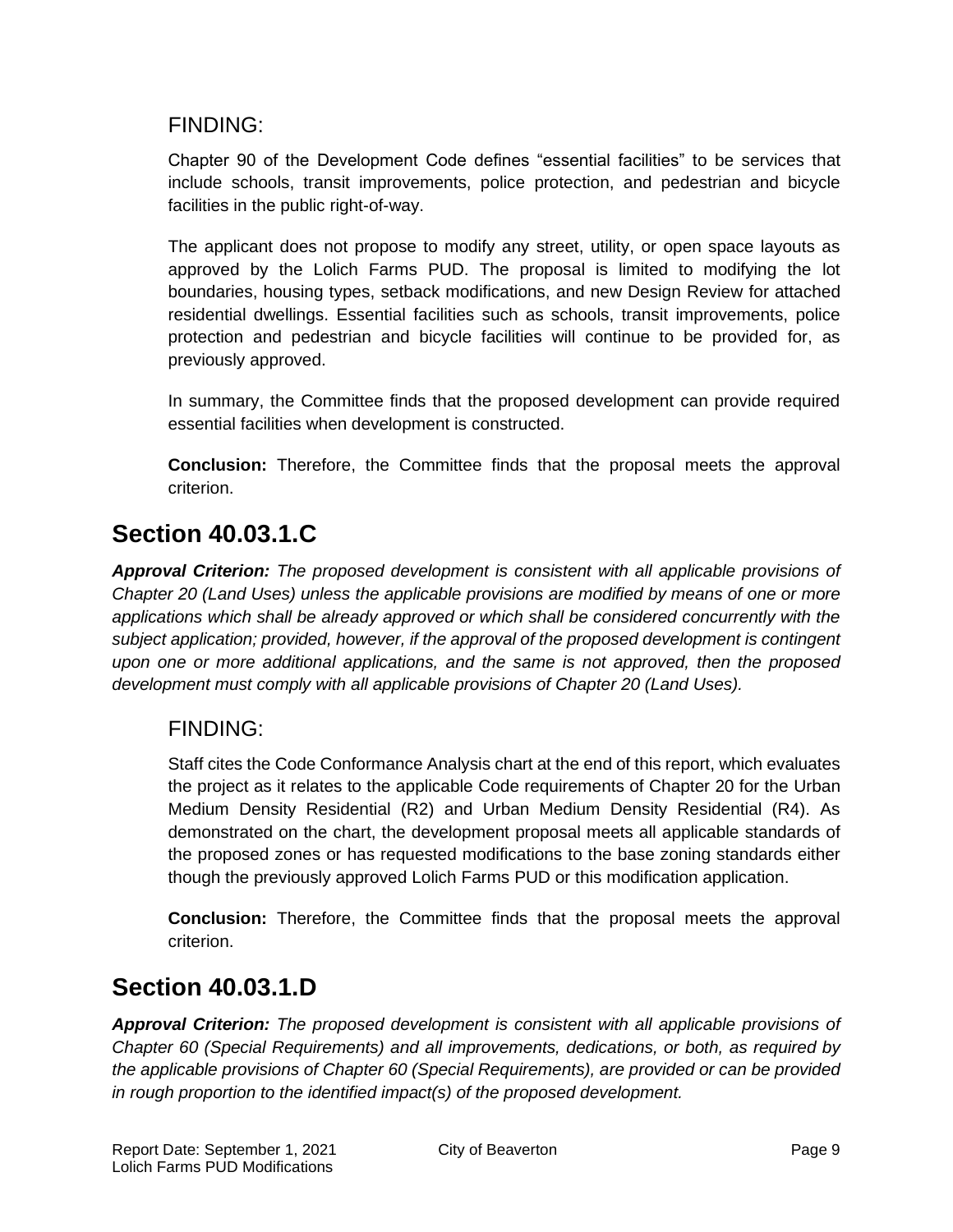### FINDING:

The Committee cites the Code Conformance Analysis chart at the end of this report, which evaluates the proposal as it relates to the applicable Code requirements of Chapter 60, in response to the above mentioned criteria.

**Conclusion:** Therefore, the Committee finds that the proposal meets the approval criterion.

## **Section 40.03.1.E**

*Approval Criterion: Adequate means are provided or can be provided to ensure continued periodic maintenance and necessary normal replacement of the following private common facilities and areas, as applicable: drainage facilities, roads and other improved rights-of-way, structures, recreation facilities, landscaping, fill and excavation areas, screening and fencing, ground cover, garbage and recycling storage areas, and other facilities not subject to maintenance by the City or other public agency.*

### FINDING:

The applicant states that continued maintenance and normal replacement of common facilities will be provided by a homeowners association (HOA) once the PUD is developed. Until that time the site will remain undeveloped and in private ownership. Staff finds that the design of the development, including the modification of phase lines does not preclude the continued maintenance of private common facilities.

**Conclusion:** Therefore, the Committee finds that the proposal meets the approval criterion.

## **Section 40.03.1.F**

*Approval Criterion: There are safe and efficient vehicular and pedestrian circulation patterns within the boundaries of the development.*

### FINDING:

No changes to the previously approved Lolich Farms PUD which effect the design of public street or public pedestrian access are proposed with this application. The modification of housing types and associated lot lines will not affect the provision of safe and efficient vehicular and pedestrian circulation patterns within the boundary of the development.

**Conclusion:** Therefore, the Committee finds that the proposal meets the approval criterion.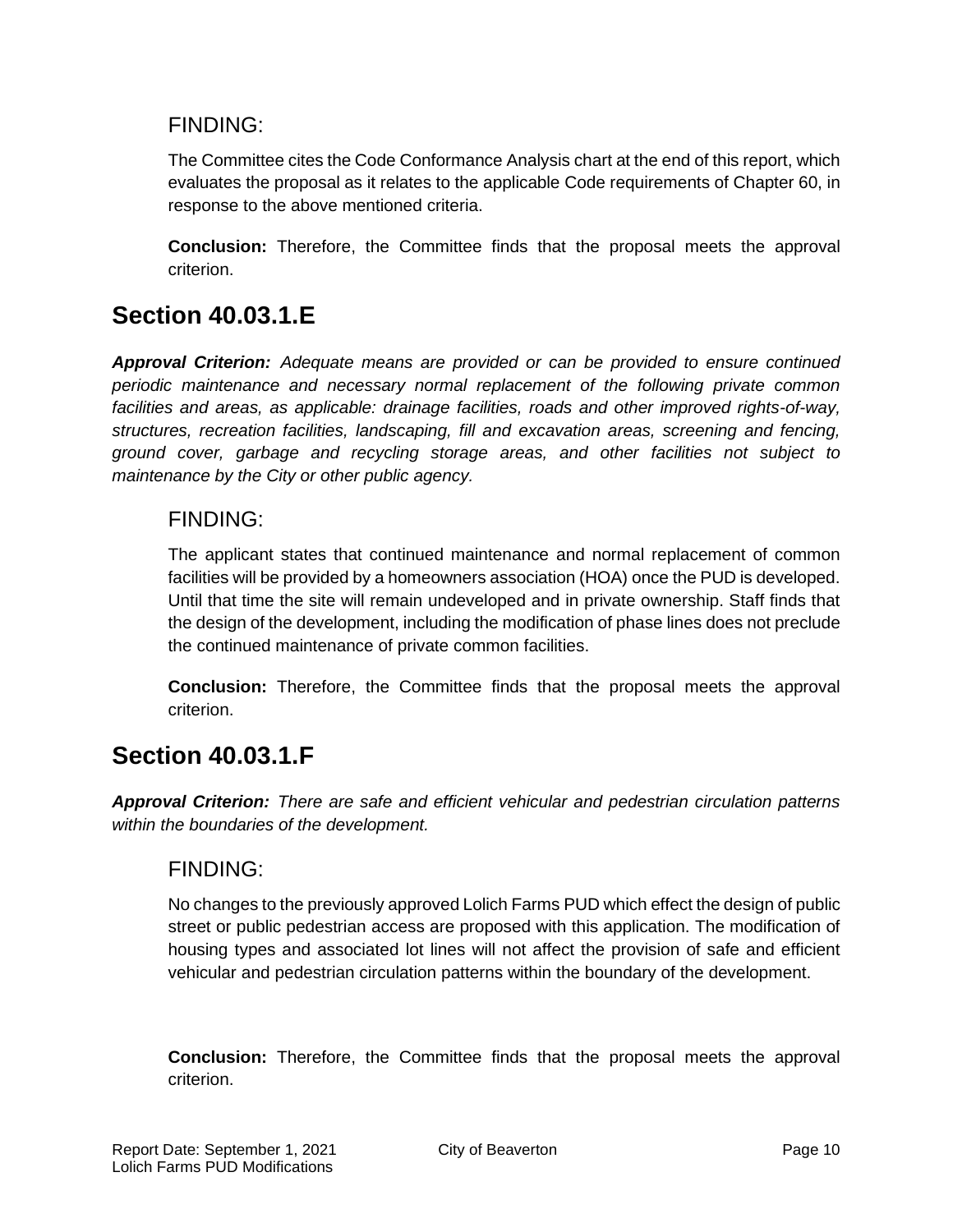## **Section 40.03.1.G**

*Approval Criterion: The development's on-site vehicular and pedestrian circulation systems connect to the surrounding circulation systems in a safe, efficient, and direct manner.*

### FINDING:

No changes to the previously approved Lolich Farms PUD which effect the design of public street or pedestrian connections are proposed with this application. The modification of housing types and associated lot line modifications will not affect the on-site vehicular and pedestrian circulation systems or their ability to connect to the surrounding circulation system in a safe, efficient and direct manner.

**Conclusion:** Therefore, the Committee finds that the proposal meets the approval criterion.

## **Section 40.03.1.H**

*Approval Criterion: Structures and public facilities serving the development site are designed in accordance with adopted City codes and standards and provide adequate fire protection, including, but not limited to, fire flow.*

### FINDING:

The subject site is within the approved Lolich Farms PUD and does not propose to modify with this project any portion of the approved final development plans including structures of public facilities.

**Conclusion:** Therefore, the Committee finds that the proposal meets the approval criterion.

## **Section 40.03.1.I**

*Approval Criterion: Structures and public facilities serving the development site are designed in accordance with adopted City codes and standards and provide adequate protection from crime and accident, as well as protection from hazardous conditions due to inadequate, substandard, or ill-designed development.*

### FINDING:

The subject site is within the approved Lolich Farms PUD and does not propose to modify with this project any portion of the approved final development plans including public facilities.

**Conclusion:** Therefore, the Committee finds that by meeting the conditions of approval, the proposal meets the approval criterion.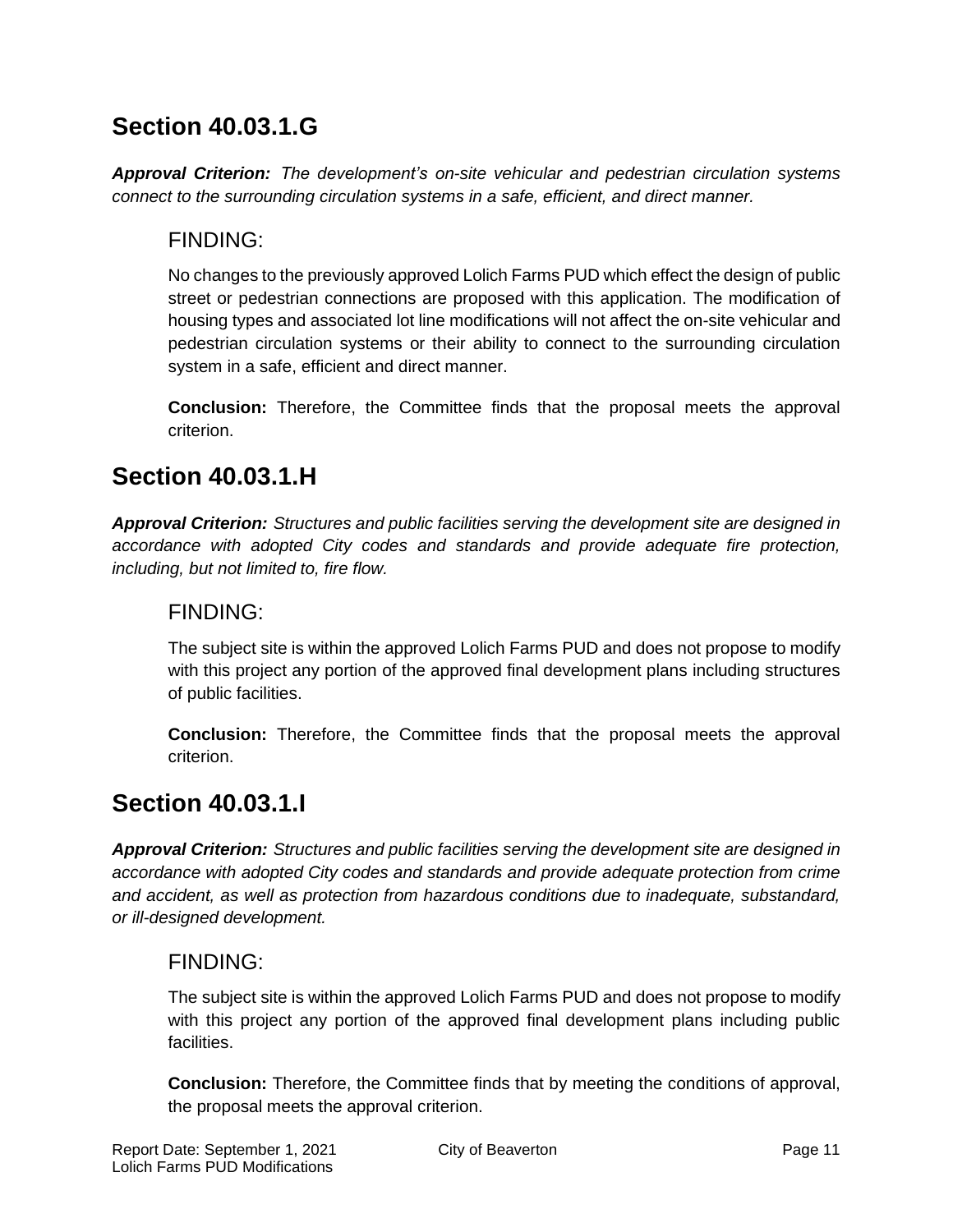### **Section 40.03.1.J**

*Approval Criterion: Grading and contouring of the development site is designed to accommodate the proposed use and to mitigate adverse effect(s) on neighboring properties, public right-of-way, surface drainage, water storage facilities, and the public storm drainage system.*

### FINDING:

The applicant proposes minor grading modifications interior to the modified lot areas to accommodate the changes in housing types. No grade change is proposed to streets or sidewalks or lots abutting adjacent properties outside the Lolich Farms PUD. Staff finds that none of the proposed changes will negatively affect adjacent properties or developments.

**Conclusion:** Therefore, the Committee finds that the proposal meets the approval criterion.

## **Section 40.03.1.K**

*Approval Criterion: Access and facilities for physically handicapped people are incorporated into the development site and building design, with particular attention to providing continuous, uninterrupted access routes.*

### FINDING:

No changes to public infrastructure, such as sidewalks and streets are proposed. Private development will be evaluated for ADA compliance at the Design Review and Building Permit stages. Staff finds that the proposal does not preclude compliance with ADA standards.

**Conclusion:** Therefore, the Committee finds that by meeting the conditions of approval, the proposal meets the approval criterion.

## **Section 40.03.1.L**

*Approval Criterion: The application includes all required submittal materials as specified in Section 50.25.1 of the Development Code.*

### FINDING:

The applicant submitted the land use applications on April 23, 2021 and was deemed complete on July 20, 2021. In review of the materials during the application review process, the Committee finds that all applicable application submittal requirements, as identified in Section 50.25.1 are contained within this proposal.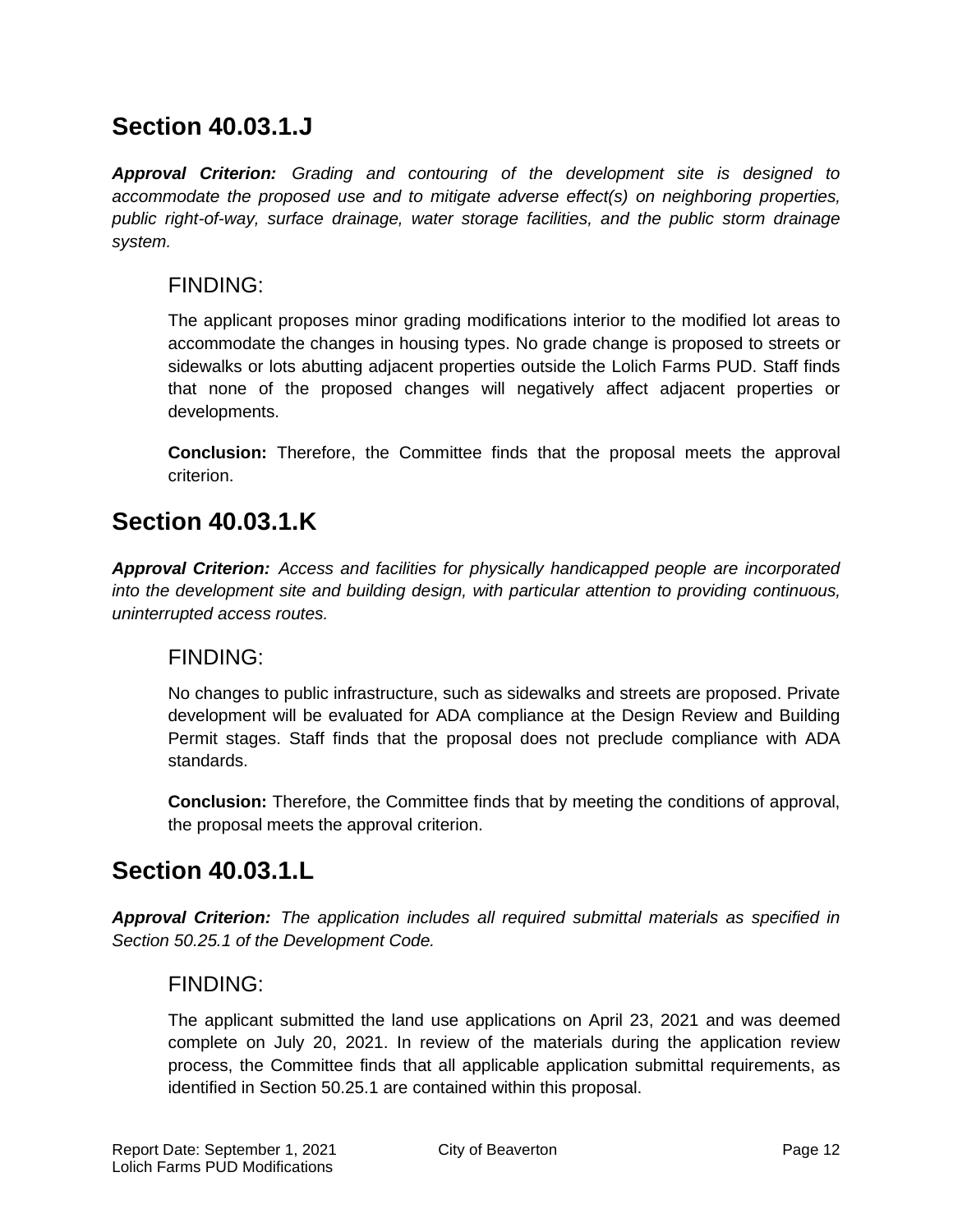**Conclusion:** Therefore, the Committee finds that the proposal meets the approval criterion.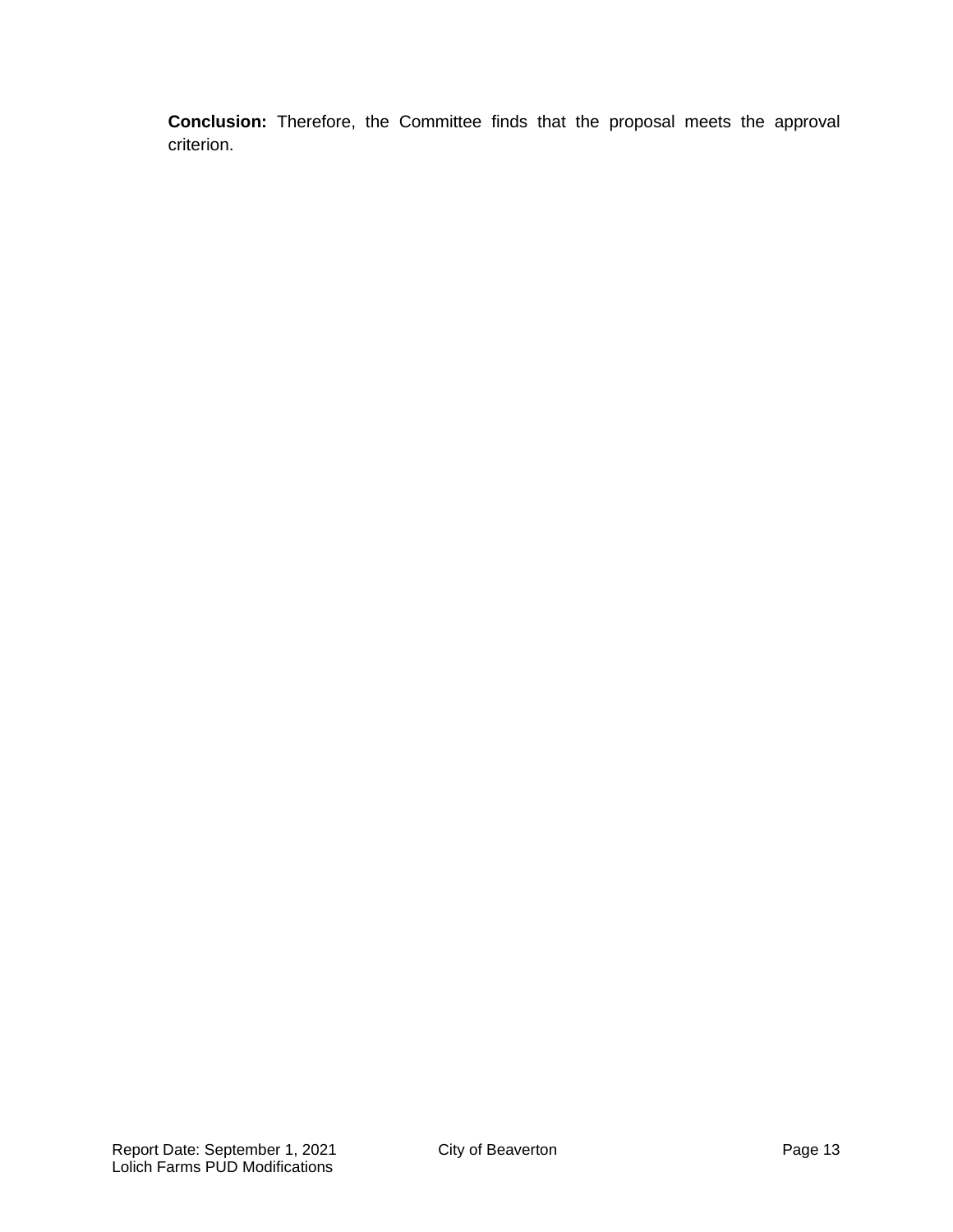## **Code Conformance Analysis Chapter 20 Use and Site Development Requirements Residential Zoning Districts**

| <b>CODE STANDARD</b>                                           | <b>CODE REQUIREMENT</b>                                                       | <b>PROJECT PROPOSAL</b>                                                                                                                                                                                      | <b>MEETS</b><br>CODE?                   |
|----------------------------------------------------------------|-------------------------------------------------------------------------------|--------------------------------------------------------------------------------------------------------------------------------------------------------------------------------------------------------------|-----------------------------------------|
|                                                                | <b>Development Code Section 20.05.20</b>                                      |                                                                                                                                                                                                              |                                         |
| <b>Attached &amp; Detached</b><br><b>Residential Dwellings</b> | Permitted                                                                     | The applicant proposes to modify the<br>housing types from townhomes to a<br>mix of detached single family, duplex,<br>and triplexes. All of these housing<br>types are permitted in the R2 and R4<br>zones. | N/A                                     |
|                                                                |                                                                               |                                                                                                                                                                                                              |                                         |
| Parcel Area                                                    | Vary by zoning district with<br>additional flexibility provided by<br>the PUD | The applicant proposes lot line<br>changes to accommodate housing<br>type changes. All modified lots<br>continue to comply with the parcel<br>area requirements of the PUD.                                  | <b>YES</b><br>See CU<br><b>Findings</b> |
| <b>Residential Density</b>                                     | Minimum: 225<br>Maximum: 576                                                  | The applicant proposes to reduce the<br>number of units by 4 for a total of 225<br>units, the minimum density allowed in<br>the PUD.                                                                         | Yes                                     |
| <b>Minimum Lot Dimensions</b>                                  | Vary by zoning district with<br>additional flexibility provided by<br>the PUD | Lot areas will be evaluated via the<br>PUD standards.                                                                                                                                                        | <b>YES</b><br>See CU<br><b>Findings</b> |
| <b>Yard Setbacks</b>                                           | See setback table below                                                       | The applicant proposes to add<br>additional setback reductions to<br>address the changes in housing<br>types. Specific lots listed below by<br>zoning district.                                              | <b>YES</b><br>See CU<br><b>Findings</b> |
| Maximum Building Height                                        | Maximum Per Zoning District<br>and PUD approval.                              | The applicant does not propose to<br>modify the maximum building height<br>permitted through the Lolich Farms<br>PUD Process.                                                                                | N/A                                     |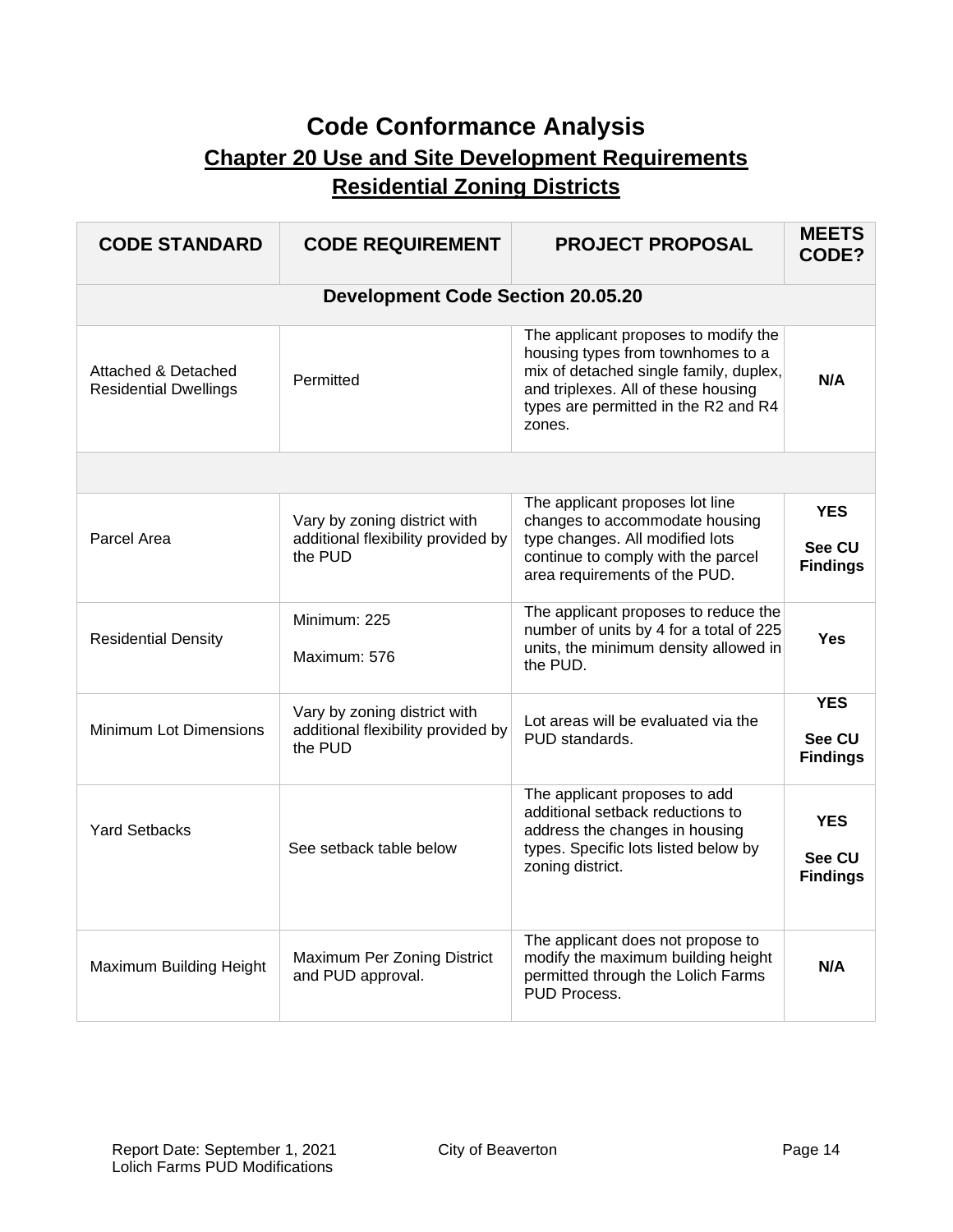# **Building Setbacks**

| Approved Building Setbacks w/ Lolich Farms PUD CU2017-0003       |                  |                                                                            |                  |          |                  |                |                  |          |
|------------------------------------------------------------------|------------------|----------------------------------------------------------------------------|------------------|----------|------------------|----------------|------------------|----------|
|                                                                  |                  | R <sub>2</sub>                                                             |                  | R4       |                  | R <sub>5</sub> |                  | R7       |
| <b>Setback</b>                                                   | Code<br>Standard | Approved                                                                   | Code<br>Standard | Approved | Code<br>Standard | Approved       | Code<br>Standard | Approved |
| Front (SFR<br>Detached)                                          | 10'              | 10'                                                                        | 10'              | 10'      | 15'              | 10'            | 17'              | 15'      |
| Townhomes                                                        | 10'              | 10'                                                                        | N/A              | N/A      | N/A              | N/A            | N/A              | N/A      |
| Front<br>Garage                                                  | $5'$ or<br>18.5' | 18.5'                                                                      | 20'              | 20'      | 20'              | 20'            | 20'              | 20'      |
| <b>Street Side</b><br>Yard SFR &<br>Front<br>Loaded<br>Townhomes | 10'              | 10'                                                                        | 10'              | 10'      | 10'              | 10'            | 10'              | 10'      |
| <b>Street Side</b><br><b>Yard Rear</b><br>Loaded<br>Townhomes    | 10'              | $6.5'$ for<br>Lots 79,<br>80 and<br>$88 - 10'$<br>for<br>remaining<br>lots | N/A              | N/A      | N/A              | N/A            | N/A              | N/A      |
| Internal<br>Side Yard                                            | 5'               | 3.5'                                                                       | 5'               | 3.5'     | $5^{\prime}$     | 3.5'           | 5'               | 3.5'     |
| Rear<br>Setback-<br>SFR and<br>Front<br>Loaded<br>Townhomes      | 15'              | 15'                                                                        | 15'              | 15'      | 20'              | 15'            | 25'              | 15'      |
| Rear<br>Setback-<br>Rear<br>Loaded<br>Townhomes                  | 15'              | $3.5'$ or<br>18.5'                                                         | N/A              | N/A      | N/A              | N/A            | N/A              | N/A      |
| Rear<br>Garage                                                   | $5'$ or<br>18.5' | 18.5 or 4'                                                                 | N/A              | N/A      | N/A              | N/A            | N/A              | N/A      |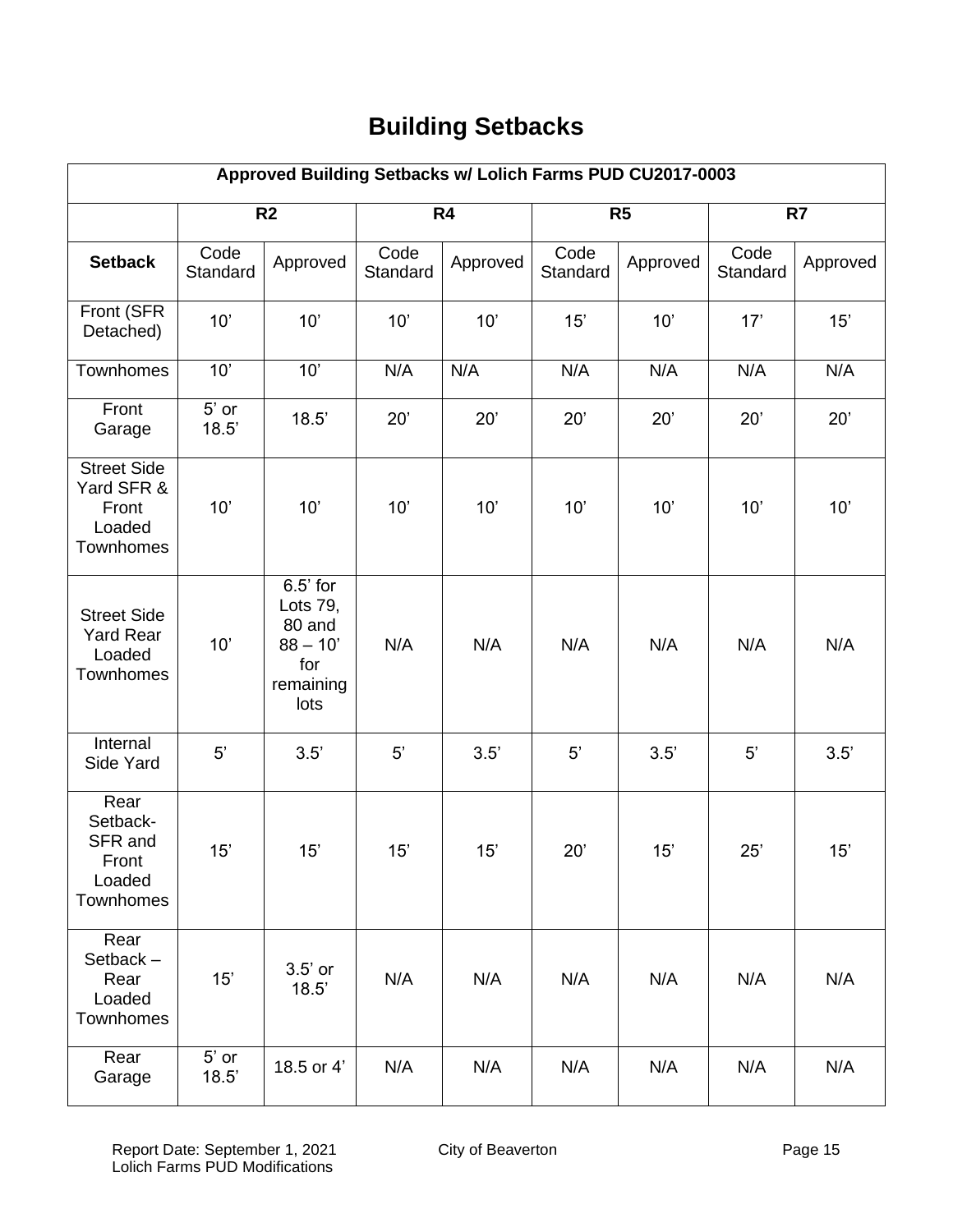|                                                                                           | <b>Additional Requested Setback Reduction</b> |                |                  |                |                  |                |                  |          |
|-------------------------------------------------------------------------------------------|-----------------------------------------------|----------------|------------------|----------------|------------------|----------------|------------------|----------|
|                                                                                           |                                               | R <sub>2</sub> |                  | R <sub>4</sub> |                  | R <sub>5</sub> | R7               |          |
| Setback                                                                                   | Code<br>Standard                              | Proposed       | Code<br>Standard | Proposed       | Code<br>Standard | Proposed       | Code<br>Standard | Proposed |
| Reduced<br><b>Front Yard</b><br>Porch<br>Setback for<br>lots<br>59, 60, 61,<br>62, 63, 64 | 10'                                           | 8'             | N/A              | N/A            | N/A              | N/A            | N/A              | N/A      |
| <b>Street Side</b><br>Yard<br><b>Setbacks</b><br>for lots<br>60, 61, 70,<br>89, 91        | 10'                                           | 8'             | 10'              | 8'             | N/A              | N/A            | N/A              | N/A      |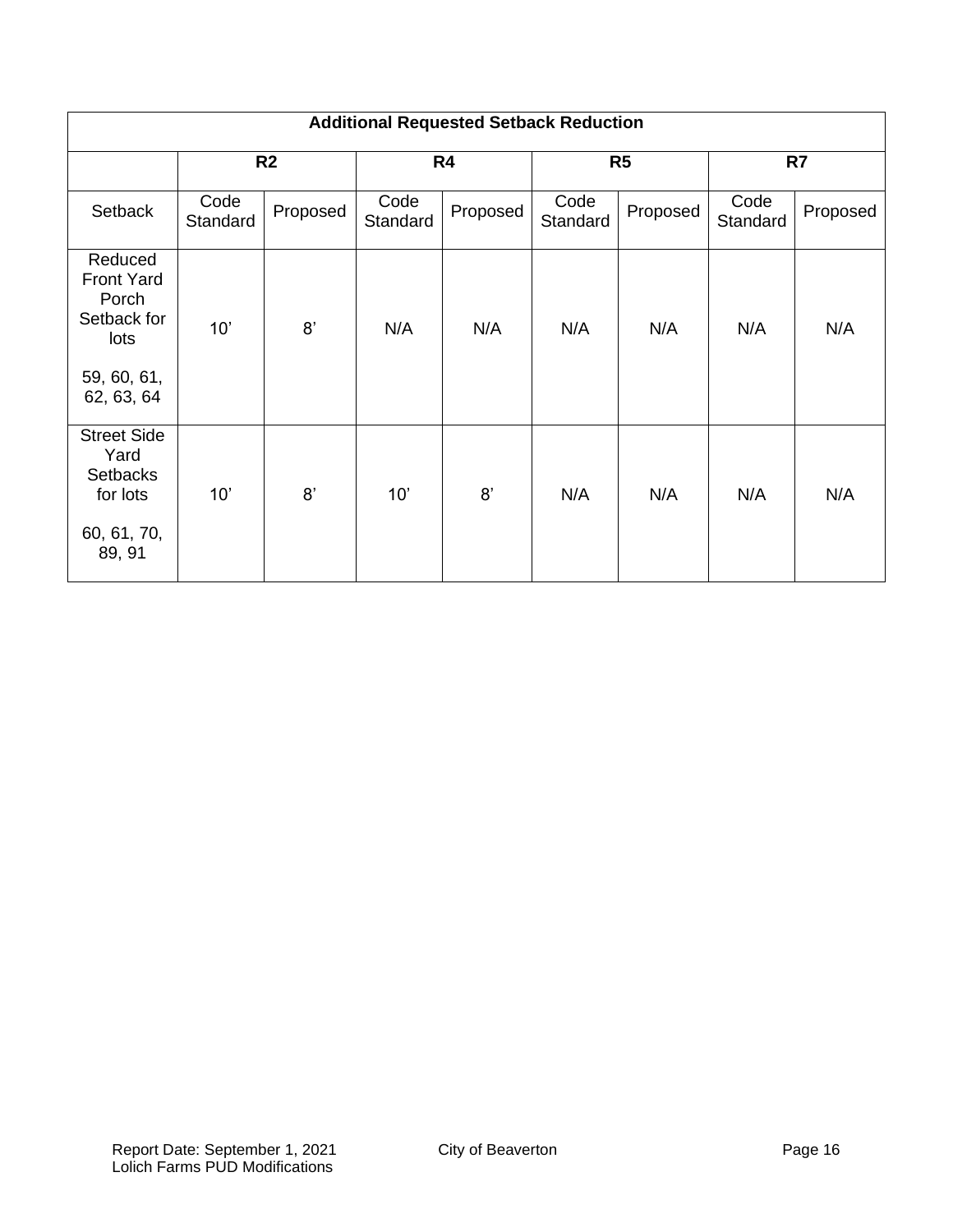## **Chapter 60 Special Requirements**

| <b>CODE STANDARD</b>                                               | <b>CODE REQUIREMENT</b>                                                                                                                    | <b>PROJECT PROPOSAL</b>                                                                                                                                                                | <b>MEETS</b><br>CODE?     |
|--------------------------------------------------------------------|--------------------------------------------------------------------------------------------------------------------------------------------|----------------------------------------------------------------------------------------------------------------------------------------------------------------------------------------|---------------------------|
|                                                                    | <b>Development Code Section 60.05</b>                                                                                                      |                                                                                                                                                                                        |                           |
| Design Review<br>Principles, Standards,<br>and Guidelines          | Requirements for new<br>development and<br>redevelopment.                                                                                  | See Design Review Findings                                                                                                                                                             | See DR<br><b>Findings</b> |
|                                                                    | <b>Development Code Section 60.10</b>                                                                                                      |                                                                                                                                                                                        |                           |
| <b>Floodplain Regulations</b>                                      | Requirements for properties<br>located in floodplain, floodway,<br>or floodway fringe.                                                     | The site is not located within a<br>floodplain.                                                                                                                                        | N/A                       |
|                                                                    | <b>Development Code Section 60.12</b>                                                                                                      |                                                                                                                                                                                        |                           |
| Habitat Friendly and Low<br>Impact Development<br><b>Practices</b> | Optional program offering<br>various credits available for use<br>of specific Habitat Friendly or<br>Low Impact Development<br>techniques. | No Habitat Friendly or Low Impact<br>Development credits are requested.                                                                                                                | N/A                       |
|                                                                    | <b>Development Code Section 60.15</b>                                                                                                      |                                                                                                                                                                                        |                           |
| <b>Land Division Standards</b>                                     | On-site contouring within 25<br>feet of a property line within or<br>abutting any residentially zoned<br>property.                         | The proposed grading modifications<br>are interior to the site and comply with<br>the grading standards of 60.15                                                                       | <b>YES</b>                |
|                                                                    | <b>Development Code Section 60.30</b>                                                                                                      |                                                                                                                                                                                        |                           |
| <b>Off-Street Motor</b><br>Vehicle Parking                         | One parking space per single<br>family dwelling unit (10<br>detached single family dwelling<br>units proposed)                             | All detached single family units will<br>have a two car garage exceeding the<br>minimum parking requirement for<br>detached single family dwellings.                                   |                           |
|                                                                    | 1.75 spaces per 3+ bedroom<br>attached unit (29 units<br>proposed = 51 parking spaces)                                                     | All attached units have a minimum of<br>two parking spaces each with the<br>majority having 4 parking spaces<br>within the garage and driveway,<br>exceeding the minimum requirements. | <b>YES</b>                |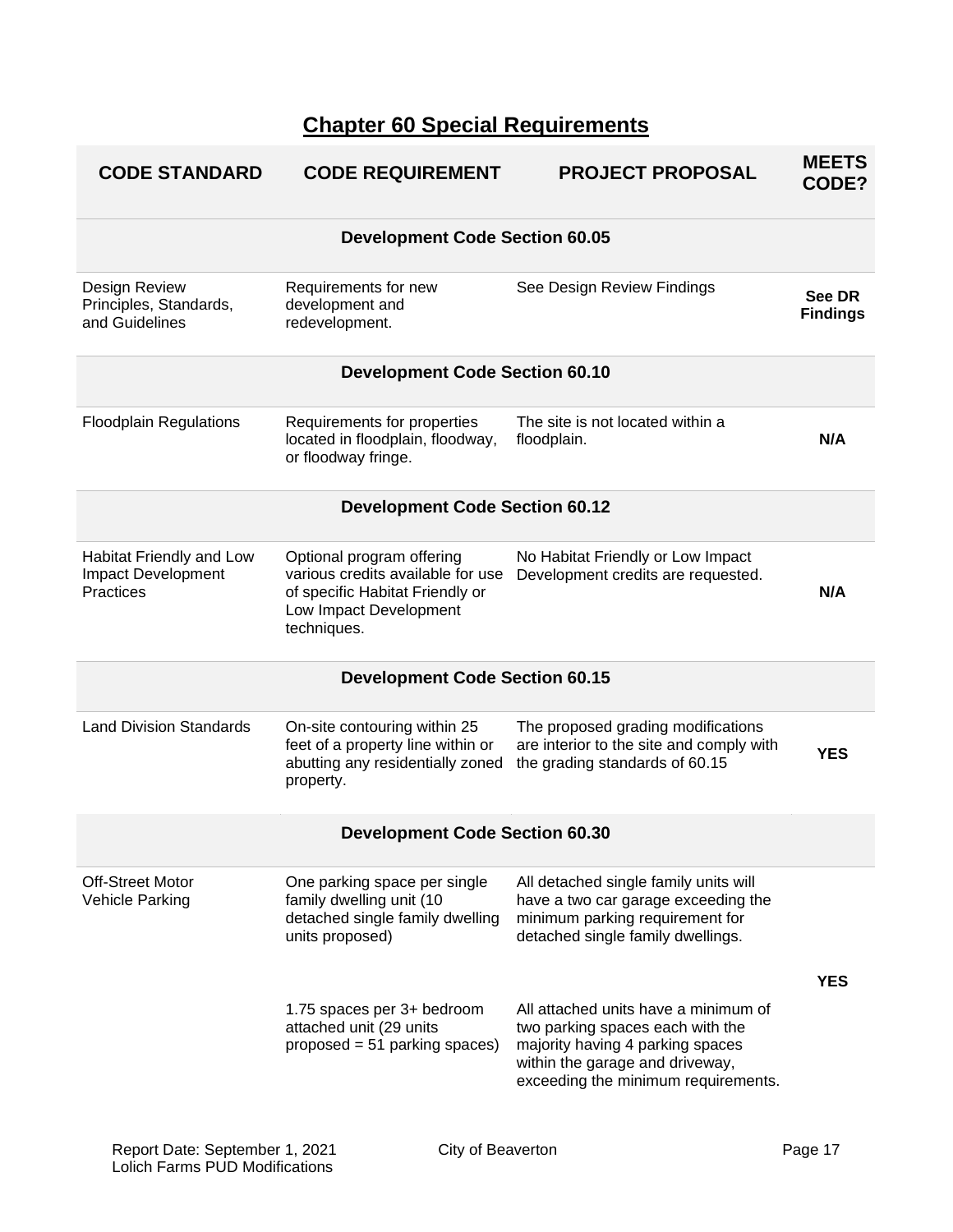| <b>Development Code Section 60.30</b>                             |                                                                                                                   |                                                                                                                                         |                           |
|-------------------------------------------------------------------|-------------------------------------------------------------------------------------------------------------------|-----------------------------------------------------------------------------------------------------------------------------------------|---------------------------|
| <b>Required Bicycle</b><br>Parking                                | No bike parking<br>requirements for detached<br>and attached single family<br>dwellings with less than 4<br>units | N/A                                                                                                                                     | N/A                       |
|                                                                   | <b>Development Code Section 60.33</b>                                                                             |                                                                                                                                         |                           |
| Park and Recreation<br><b>Facilities and Service</b><br>Provision | Requirements for annexing<br>property to THPRD.                                                                   | The site is already within THPRD's<br>boundaries.                                                                                       | <b>YES</b>                |
|                                                                   | <b>Development Code Section 60.35</b>                                                                             |                                                                                                                                         |                           |
| Planned Unit Development                                          | Development and design<br>principles for Planned Unit<br>Developments.                                            | The subject site is part of the approved<br>Lolich Farms PUD, requested<br>modifications to PUD conditions of<br>approval and setbacks. | See CU<br><b>Findings</b> |
|                                                                   | <b>Development Code Section 60.55</b>                                                                             |                                                                                                                                         |                           |
| <b>Transportation Facilities</b>                                  | Requirements pertaining to the<br>construction or reconstruction<br>of transportation facilities                  | <b>Refer to the Facilities Review</b><br>Committee findings herein.                                                                     | <b>YES</b>                |
|                                                                   | <b>Development Code Section 60.60</b>                                                                             |                                                                                                                                         |                           |
| <b>Trees and Vegetation</b>                                       | Regulations pertaining to tree<br>removal and preservation.                                                       | No changes to proposed tree removal<br>or sensitive areas.                                                                              | N/A                       |
| <b>Development Code Section 60.65</b>                             |                                                                                                                   |                                                                                                                                         |                           |
| <b>Utility Undergrounding</b>                                     | Requirements for placing<br>overhead utilities underground.                                                       | <b>Refer to the Facilities Review</b><br>Committee findings herein.                                                                     | <b>YES</b>                |
| <b>Development Code Section 60.67</b>                             |                                                                                                                   |                                                                                                                                         |                           |
| Significant Natural<br>Resources                                  | Regulations pertaining to<br>wetlands and riparian corridors.                                                     | No changes proposed to sensitive<br>areas and natural resources.                                                                        | N/A                       |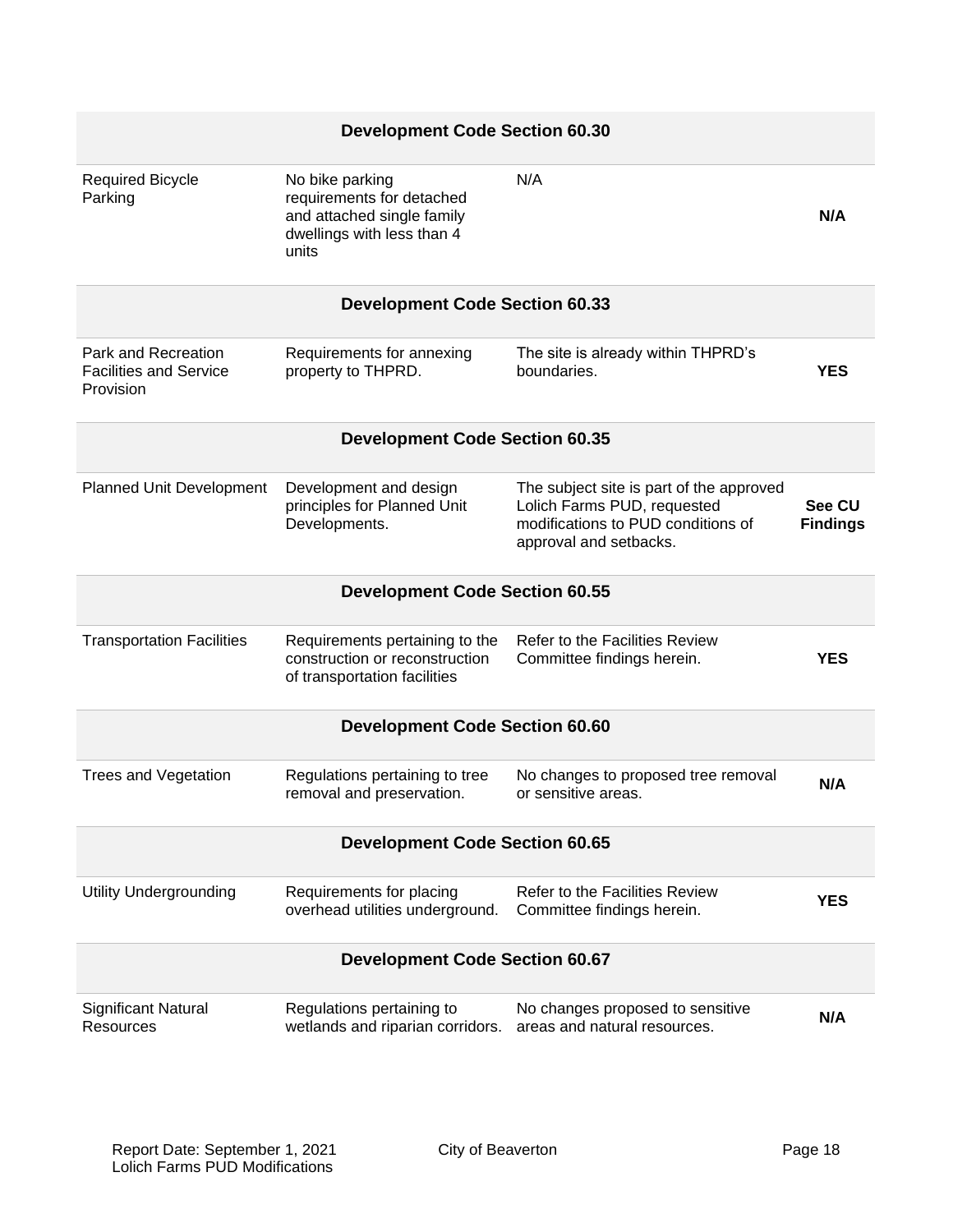# <span id="page-18-0"></span>**Attachment B: CU2021-0008 Modification of a Decision-Conditional Use – Planned Unit Development**

### ANALYSIS AND FINDINGS FOR MODIFICATION OF A DECISION-PLANED UNIT DEVELOPMENT

**Recommendation:** Based on the facts and findings presented below, staff recommends **APPROVAL** of **CU2021-0008,** subject to the applicable conditions identified in Attachment E.

## Section 40.03.1 Facilities Review Committee Approval Criteria

*The applicant for development must establish that the application complies with all relevant standards in conformance with Section 50.25.1.B and all the following criteria have been met, as applicable.*

### FINDING:

Staff has reviewed the applicable Facilities Review Committee approval criteria in Attachment A of this report. Staff cites the findings presented in Attachment A in response to the Facilities Review Committee approval criteria. As identified in Attachment A, the proposal meets Approval Criteria 40.03.1.A through L, subject to conditions of approval identified in Attachment C.

**Conclusion:** Therefore, staff finds that the proposal meets the Facilities Review Committee approval criteria.

## Section 40.15.05 Purpose

*The purpose of a Conditional Use application is to review uses that may be compatible in the underlying zoning district but because of their size, operation, or other characteristics require review on a case-by-case basis. These uses are subject to the regulations in this Section because they may, but do not necessarily, result in significant adverse effects upon the environment, overburden public services, alter the character of the surrounding area or create nuisances. Conditional Uses may be approved, approved with site-specific conditions designed to minimize or mitigate identified adverse impacts, or denied.*

*A Planned Unit Development is a special kind of Conditional Use that permits the modification of the development standards in the underlying zoning district to achieve innovative design, preserve natural resources, reduce energy consumption and/or otherwise address unique site opportunities and constraints. Such approval allows the modification of such design standards without the necessity for separate Adjustment or Variance application.* 

*This Section is carried out by the approval criteria listed herein.*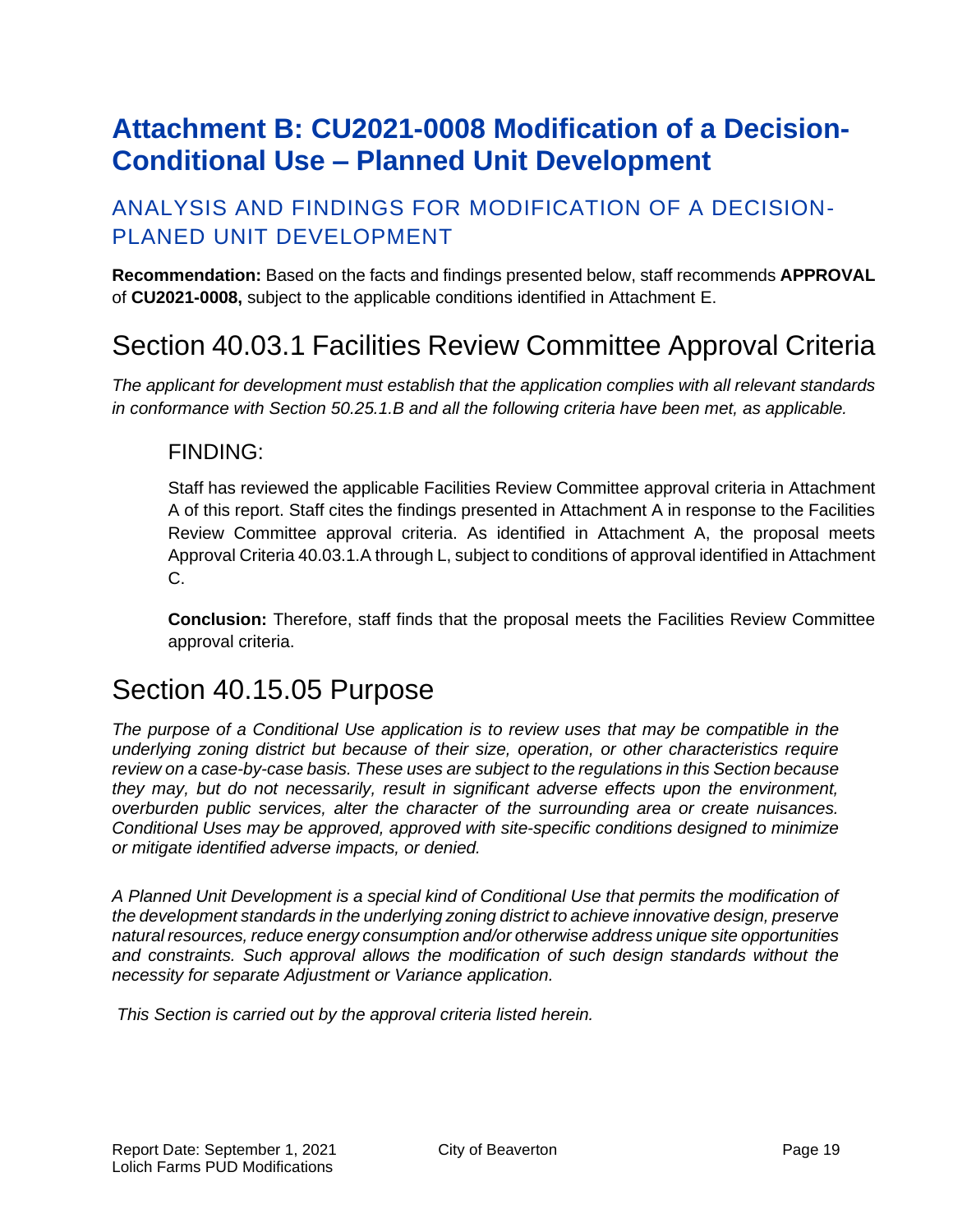# Planning Commission Standards for Approval

Section 40.15.15.6.C of the Development Code provides standards to govern the decisions of the Commission as they evaluate and render decisions on Conditional Use – Planned Unit Development applications. The Commission will determine whether the application as presented meets the Conditional Use – Planned Unit Development approval criteria. The Commission may choose to adopt, not adopt, or modify staff's findings. In this attachment to the staff report, staff evaluates the application in accordance with the approval criteria for Conditional Use – Planned Unit Development applications.

*In order to approve a Conditional Use – Planned Unit Development application, the decision-making authority shall make findings of fact based on evidence provided by the applicant demonstrating that all the following criteria are satisfied:*

## **Section 40.15.15.6.C.1**

*Approval Criterion: The proposal satisfies the threshold requirements for a PUD application.*

### FINDING:

The Lolich Farms PUD (previously named The Ridge PUD) met Threshold 3 for a Conditional Use-Planned Unit Development which states:

> *3. Is required for proposed residential development of a site that is equal to or greater than 10 acres, including all phases, and located within the South Cooper Mountain Community Plan Area.*

The applicant was approved for a 229-unit, two phase PUD with associated open spaces and natural features. Phase One of Lolich Farms which comprises 110 single family attached and detached dwelling units has been platted and housing construction is underway on many lots, particularly in the northern portion of the phase. Phase two is not yet under construction and consists of 119 units of multifamily attached housing in the southeast corner of the site. The applicant proposed to modify the approved PUD by replacing attached single family townhomes with a mix of detached single family duplex and triplex units for a net decrease of 4 dwelling units. Additional setback reductions are requested specific to the new unit types. No changes to streets, utility corridors, or open space design are proposed. Section 50.95 of the BDC describes the process for modifying a previous land use approval and specifies that the proposal, when modifying a condition of approval, must adhere to the same process as the original decision; therefore a Type 3 PUD review is required. This Modification of a Decision application for the PUD is only required to modify approved unit types, reduce proposed density, and to modify rear yard setbacks from those previously approved.

**Conclusion:** Therefore, staff finds that the proposal meets the approval criterion.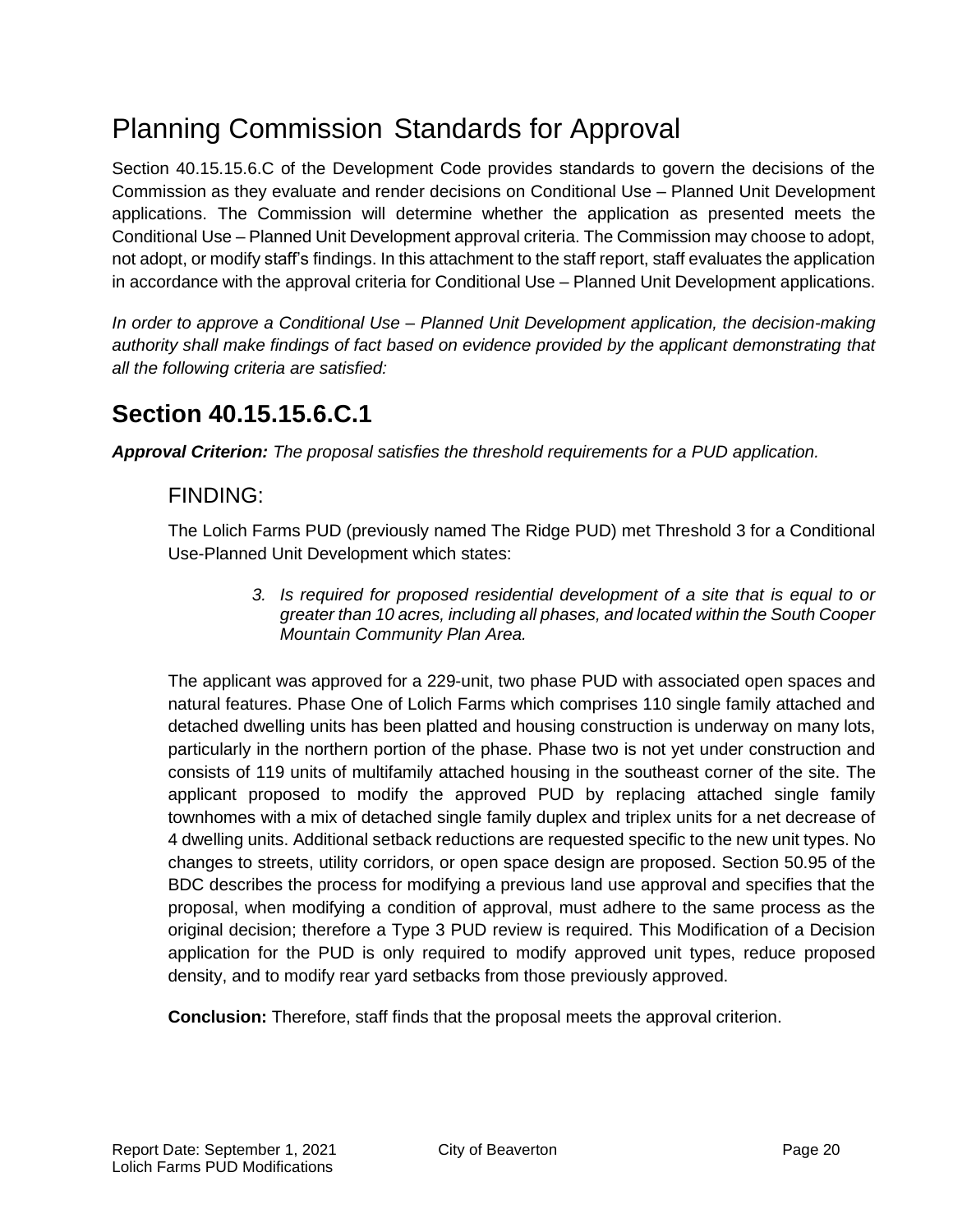*Approval Criterion: All City application fees related to the application under consideration by the decision-making authority have been submitted.*

### FINDING:

The City of Beaverton received the appropriate fee for a Conditional Use – Planned Unit Development application.

**Conclusion:** Therefore, staff finds that the proposal meets the approval criterion.

## **Section 40.15.15.6.C.3**

*Approval Criterion: The proposal meets the Site Development Requirement for setbacks within the applicable zoning district for the perimeter of the parent parcel unless otherwise provided by Section 60.35.10.3.*

### FINDING:

The proposal does not include modification to exterior lot line setbacks which will continue to comply with the parent parcel setbacks. The applicant requests reductions to front yard setbacks and street facing side yard setbacks in the R2 zoning district from 10' to 8'. Specific building numbers are provided for those the special setback would apply to. None of these buildings abut the exterior of the Lolich Farms PUD. Staff finds that the parent parcel setbacks will be maintained.

**Conclusion:** Therefore, staff finds that the proposal meets the approval criterion.

## **Section 40.15.15.6.C.4**

*Approval Criterion: The proposal complies with the applicable policies of the Comprehensive Plan.*

### FINDING:

The applicant proposes only to modify the approved housing types and reduced setback requests with this PUD modification, as such limited Comprehensive Plan criteria apply. Specifically the criterion in the South Cooper Mountain Community Plan regarding housing types applies. Staff has identified no other Comprehensive Plan Criteria which apply to these requested modifications given their limited scope.

#### *Relevant South Cooper Mountain Community Plan Policies*

*Policy 2. Residential developments shall provide a variety of housing types consistent with the permitted uses of applicable zone(s). The goal of this policy and implementing code standards is to ensure that, over time and multiple individual development reviews, South Cooper Mountain's neighborhoods and*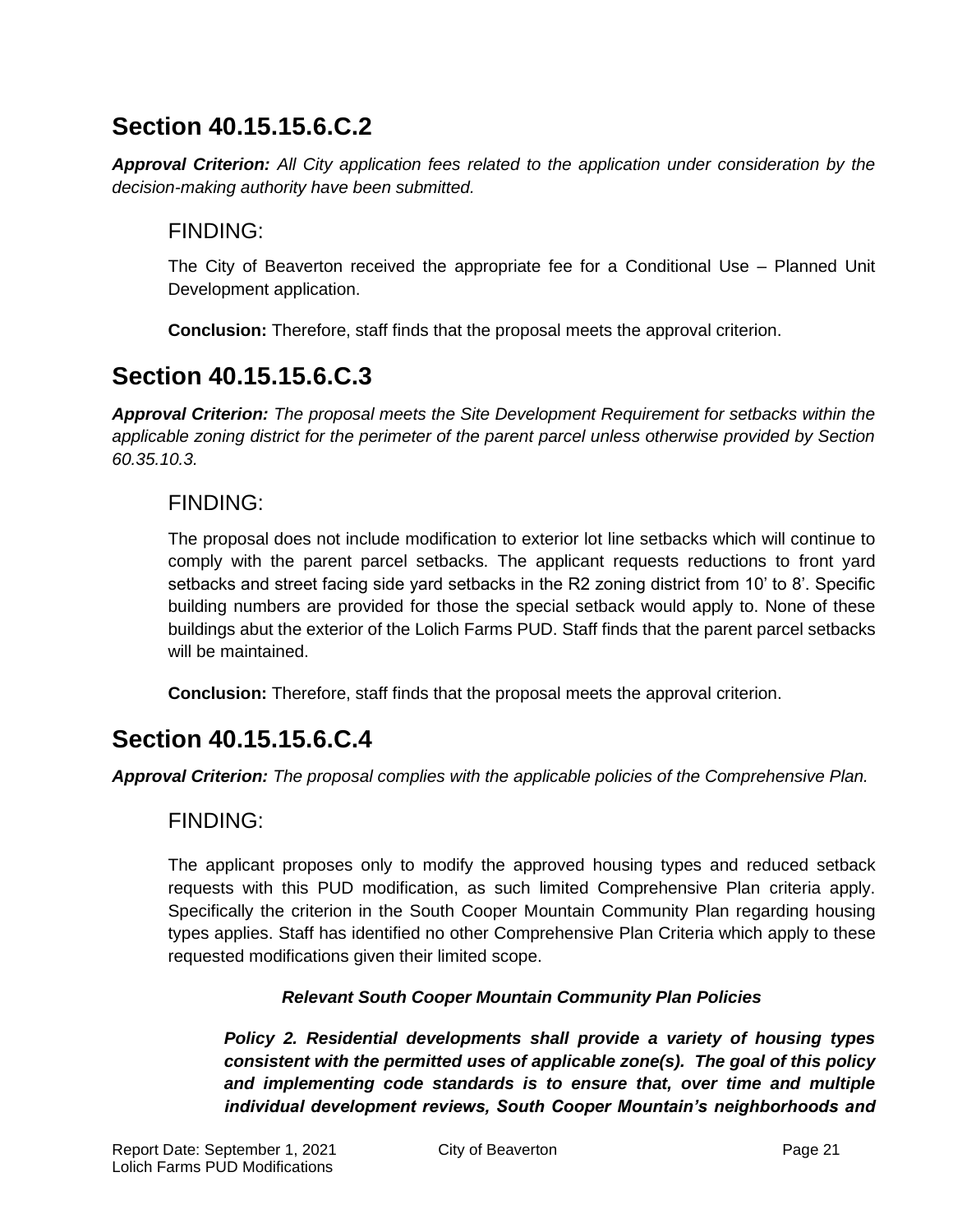*livability are enhanced by variety in the type and design of housing in order to promote aesthetically pleasing residential neighborhoods as well as opportunities for people of varying incomes and life stages to live within the same neighborhood.*

- *a. Residential developments in the South Cooper Mountain Community Plan area shall provide a variety of housing types, as identified below, for sites*:
	- *i. Up to 15-acres (gross), a minimum of one (1) housing type;*
	- *ii. Greater than 15-acres and up to 30-acres (gross), a minimum of two (2) housing types;*
	- *iii. Greater than 30-acres (gross), a minimum of three (3) housing types.*
- *b. Housing Types include:* 
	- *i. Standard Lot Single Family. Density range from 90 percent to 195 percent of the minimum land area per dwelling unit requirement of the underlying zoning district;*
	- *ii. Small Lot Single Family. Density range from 50 percent to 70 percent of the minimum land area per dwelling unit requirement of the underlying zoning district;*
	- **iii.** *Compact Detached Housing & Cluster Housing. Density range from 25 percent up to 49 percent of the minimum land area per dwelling unit requirement of the underlying zoning district;*
	- *iv. Accessory Dwelling Unit with Single Family Detached Dwelling;*
	- *v. Alley-Loaded Dwellings. A dwelling unit designed with the front façade oriented toward a street and the garage door façade oriented toward an alley.*
	- *vi. Duplex;*
	- *vii. Triplex & Four-plex;*
	- *viii. Townhouse / Townhome;*
	- *ix. Multi-family;*
	- *x. Live /work, only permitted in the NS zoning district.*
- *c. For developments requiring more than one (1) housing type a minimum of 10 percent of the total dwelling units shall be of each housing type.*
- *d. For developments utilizing the Standard Lot Single Family housing type (Section 60.35.25.1.A.3.b.i.) and not utilizing the Small Lot Single Family housing type (Section 60.35.25.1.A.3.b.ii.), the lot size for Standard Lot Single Family may range from 50 percent to 195 percent of the minimum*  land area per dwelling unit requirement of the underlying zoning district *and it shall count as one housing type.*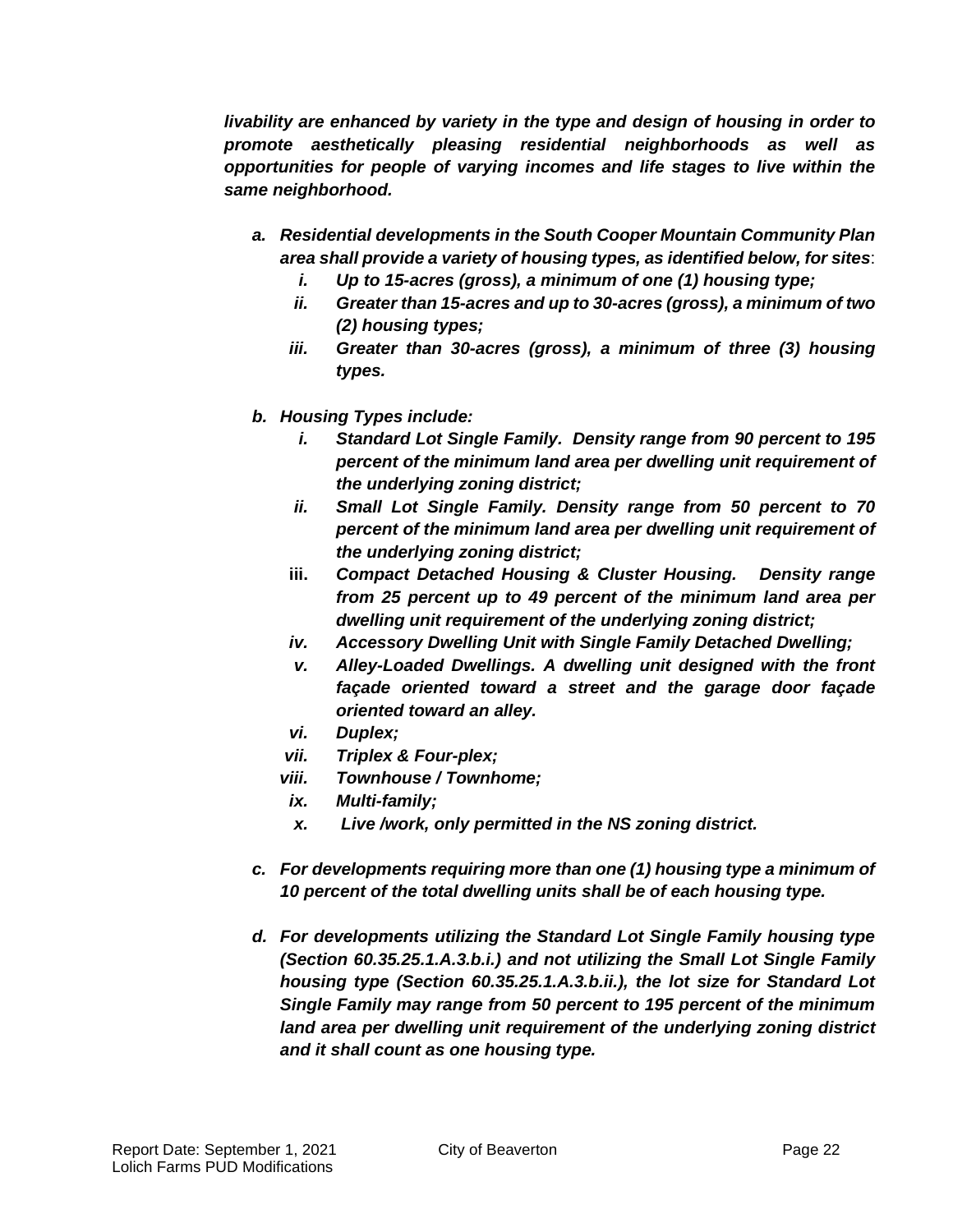The Ridge (Lolich Farms) PUD is approximately 28 acres in size and is therefore required to provide a minimum of two housing types. The applicant continues to provide detached single family dwellings and multifamily housing at greater than 10% of the total number of units. The approved 119 units of multifamily family housing make up 53% of the housing, single family detached accounts for 34% and the remaining 13% is a mix of duplex and triplex units. Staff finds that the applicant complies with the policy by providing a minimum of two different housing types, each exceeding a 10% of the number of proposed units.

**Conclusion:** Therefore, staff finds that the proposal meets the approval criterion.

## **Section 40.15.15.6.C.5**

*Approval Criterion: The size, dimensions, configuration, and topography of the site and natural and man-made features on the site can reasonably accommodate the proposal.*

### FINDING:

The applicant's proposed changes do not affect the street and utility layouts for the site, the changes to units occur within established blocks which will not affect the ability of the sit to accommodate the proposal. Staff finds that the site can continue to accommodate the proposal, as modified through this request.

**Conclusion:** Therefore, staff finds that the proposal meets the approval criterion.

## **Section 40.15.15.6.C.6**

*Approval Criterion: The location, size, and functional characteristics of the proposal are such that it can be made reasonably compatible with and have minimal impact on livability and appropriate use and development of properties in the surrounding area of the subject site.*

### FINDING:

The applicant does not propose to modify any of the major components of the final design of the Lolich Farms PUD, including roads and public utility lines. The proposed modifications are limited to plating within existing blocks to accommodate changes in unit types. No changes to street or utility infrastructure are proposed with these modifications. Staff finds that the proposal will have minimal impact on livability and appropriate use of the surrounding properties.

**Conclusion:** Therefore, staff finds that the proposal meets the criterion.

## **Section 40.15.15.6.C.7**

*Approval Criterion: The width of the proposed lots or staggering of building setbacks within detached residential developments vary so as to break up the monotony of long blocks and provide for a variety of home shapes and sizes, while giving the perception of open spaces between homes.*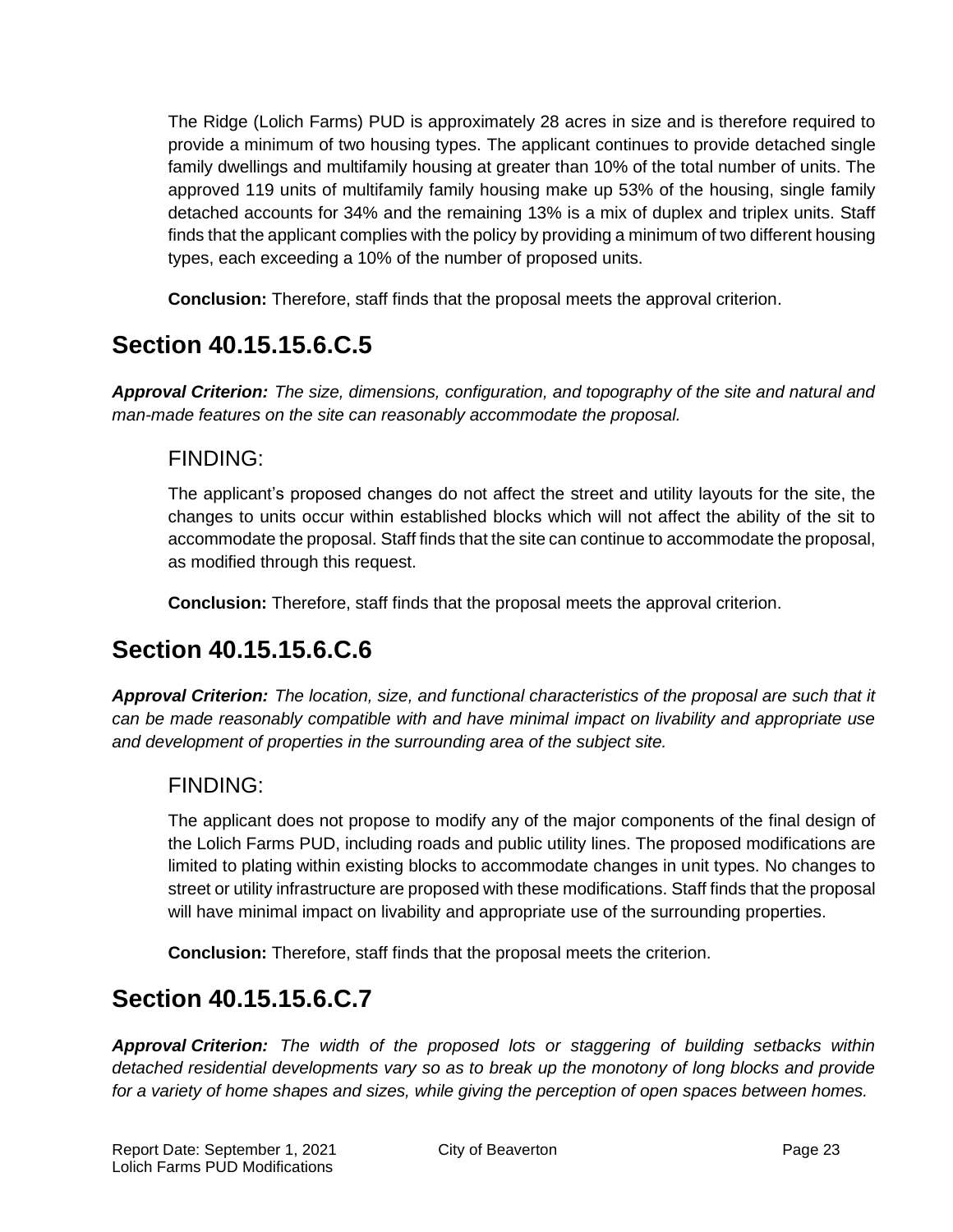### FINDING:

The applicant does not propose to modify any of the block lengths but does propose to modify the housing types proposed from townhomes and detached single family to a mix of detached single family, duplex and triplexes. The applicant requests a 2-foot reduced front yard setback for a number of buildings to allow for front porches to project further and break up street facades. Staff finds that this should break up long blocks and provide visual interest.

**Conclusion:** Therefore, staff finds that the approval criterion is not applicable.

## **Section 40.20.15.6.C.8**

*Approval Criterion: The lessening of the Site Development Requirements results in significant benefits to the enhancement of site, building, and structural design, preservation of natural features and the surrounding neighborhood as outlined in Section 60.35.15.*

### FINDING:

The applicant does not propose to modify the protection of natural resources or the provision of open space. The applicant does request to allow reduced front yard setbacks for specific buildings for front porches and side yard setbacks for two buildings with street side yards. The requested setback reduction will not impact the preserved natural resource areas nor developed open spaces. The natural resources on the site which were proposed and approved for protection with the Ridge PUD, which included preservation of substantial stream corridors, wetlands, and habitat areas. Therefore staff finds that the criterion is met.

**Conclusion:** Therefore, staff finds that the proposal meets the approval criterion.

## **Section 40.20.15.6.C.9**

*Approval Criterion: The proposal provides improved open space that is accessible and usable by persons living nearby. Open space meets the following criteria unless otherwise determined by the Planning Commission through Section 60.35.15:*

*a. The dedicated land forms a single parcel of land except where the Planning Commission determines two (2) parcels or more would be in the public interest to complement the overall site design.*

*b. The shape of the open space is such that the length is not more than three (3) times the width the purpose of which is to provide usable space for a variety of activities except where the Planning Commission determines a greater proportioned length would be in the public interest and complement the overall site design.*

*c. The dedicated land(s) is located to reasonably serve all lots for the development, for which the dedication is required.*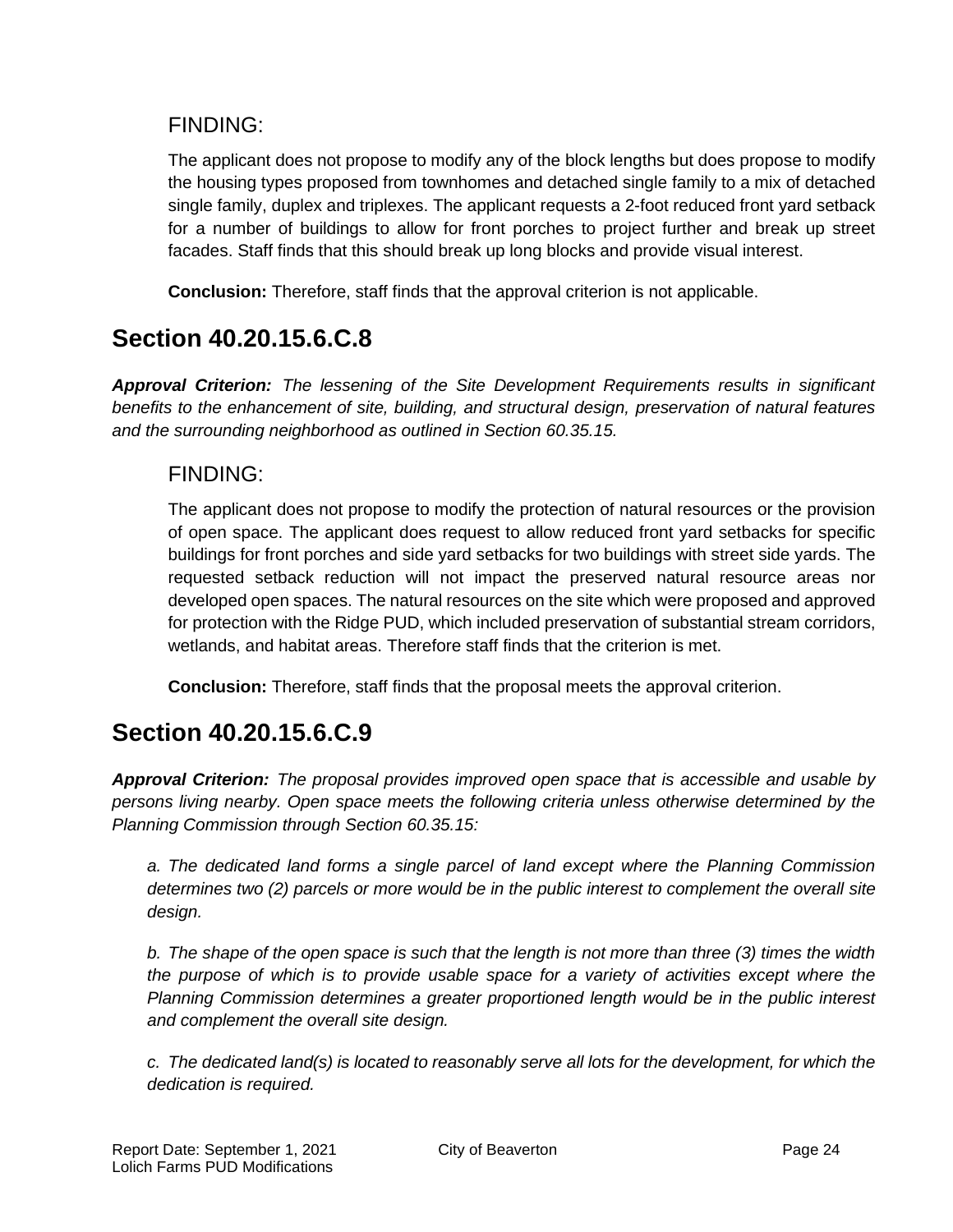### FINDING:

The applicant does not propose to modify any of the final design of PUD, including the allocation and design of open space, of the Lolich Farms PUD. As the open space tracts have already been platted and are not proposed to be modified with this approval staff finds that the previously approved open space plans continue to meet the approval criterion.

**Conclusion:** Therefore, staff finds that the proposal meets the approval criterion.

## **Section 40.20.15.6.C.10**

*Approval Criterion:For proposals within the SC-S (Station Community-Sunset) zoning district, the requirements identified in Sections 20.20.40.2. and 20.20.40.3. are satisfied.*

### FINDING:

Lolich Farms PUD is not located within the SC-S zoning district, therefore this criterion is not applicable.

**Conclusion:** Therefore, staff finds that the approval criterion is not applicable.

## **Section 40.20.15.6.C.11**

*Approval Criterion: If the application proposes to develop the PUD over multiple phases, the decision making authority may approve a time schedule of not more than five (5) years for the multiple development phases. If a phased PUD has been approved, development of the future phases of the PUD shall be filed within five (5) years of the date of decision of the PUD. Refer to Section 50.90.*

### FINDING:

The Lolich Farms PUD was approved with two (2) phases. Phase one which is proposed to be modified has already been platted and had all public utilities and street connected. The proposal will not affect the phase boundaries or number of phases proposed. Phase two, which is owned by a different developer, has valid land use approval but has not started the construction permitting process.

**Conclusion:** Therefore, staff finds that the proposal meets the approval criterion.

## **Section 40.20.15.6.C.12**

*Approval Criterion:Applications and documents related to the request, which will require further City approval, shall be submitted to the City in the proper sequence.*

### FINDING: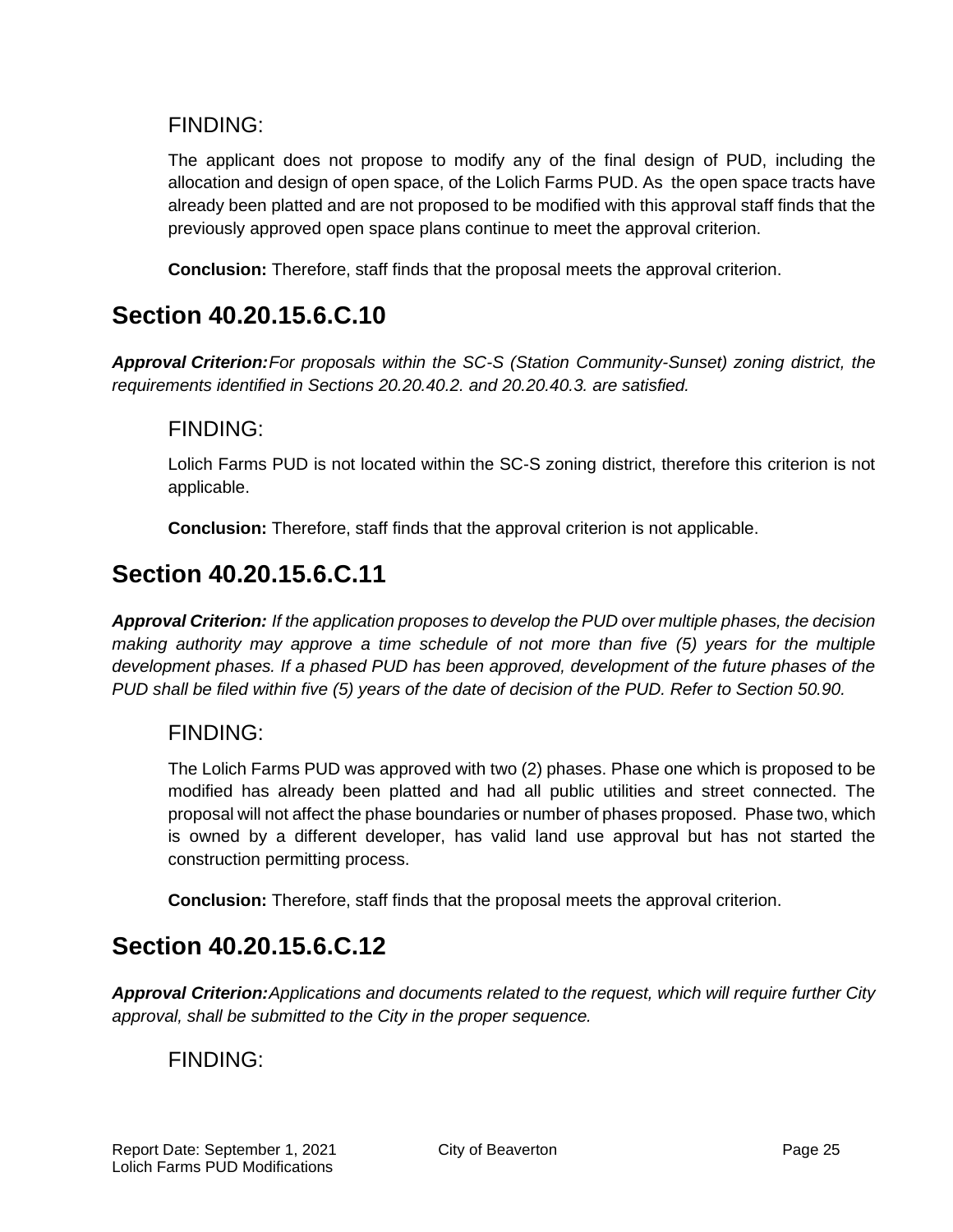The applicant has submitted the required application materials for review of a Modification of a Decision-Conditional Use-Planned Unit Development application in the proper sequence. The Modification of a Decision (PUD) is being processed concurrently with a Modification of a Decision – Preliminary Subdivision application and a Design Review Two application. The Modification of a Decision – PUD is dependent upon approval of the Modification of a Decision – Preliminary Subdivision (LD2021-0006), staff recommends a condition of approval requiring that LD2021-0006 be approved.

**Conclusion:** Therefore, staff finds that by meeting the condition of approval, the proposal meets the approval criterion.

# Section 50.95 Modification of a Decision

The applicant has requested modifications to conditions of approval of the previously approved Conditional Use – Planned Unit Development application (CU2017-0003). As a modification of a previous decision is sought, Section 50.95 of the Development Code is applicable to the request. To approve a Conditional Use – Planned Unit Development application, the decision-making authority shall make findings of fact based on evidence provided by the applicant demonstrating that all the following criteria are satisfied:

## **Section 50.95.1**

An applicant or successor in interest may file with the Director an application to modify a prior decision that was the subject of a Type 1, Type 2 or Type 3 procedure. In addition to other requirements, such an application to modify a prior decision shall describe the nature of the proposed change to the original decision and the basis for that change, including the applicable facts and law, together with the fee prescribed for that application type necessary to modify the prior decision. Such an application to modify a prior decision shall be subject to the approval criteria and development regulations in effect when the Director receives a complete application for the modification.

### FINDING:

The applicant has requested this modification to an approved Conditional Use – Planned Unit Development originally approved through a Type 3 procedure, The Ridge (now called Lolich Farms) PUD (CPA2017-0002 / CU2017-0003 / DR2017-0010 / LD2017-0002 TP2017-0005 / ZMA2017-0002) therefore, the applicant must return to the Planning Commission to request a modification. The applicant states that the required materials have been submitted with this Modification of a Decision for a Type 3 Conditional Use – Planned Unit Development application. The request is limited to modifying the housing types approved with the PUD as well as requests for additional and modified reduced yard setbacks. Staff has addressed the relevant approval criteria for the Conditional Use – Planned Unit Development as well as the Facilities Review section of this report and found that the proposal is compliant with all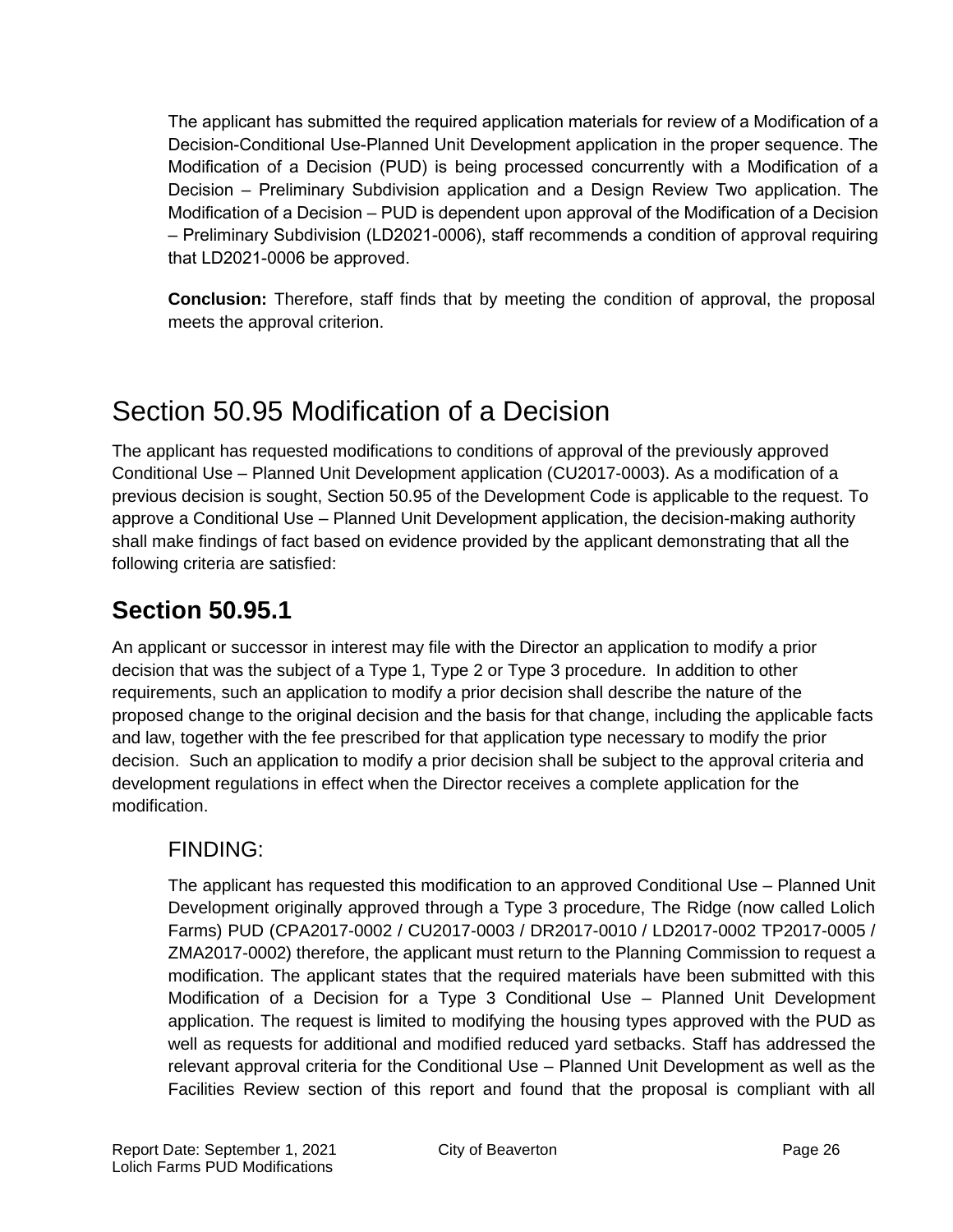applicable approval criteria, contingent upon the approval of the phasing modifications through the Modification of a Decision – Preliminary Subdivision application being processed concurrently. All other original conditions of approval of CU2017-0003 remain effective.

**Conclusion:** Therefore, staff finds the proposal meets the criterion for approval.

## **Section 50.95.2**

An application for modification is subject to pre-application conference and completeness review; provided, the Director shall only require an application for modification to contain information that is relevant or necessary to address the requested change or the facts and regulations on which it is based. An application for modification is not subject to the neighborhood review meeting requirement.

### FINDING:

The applicant met with staff accordingly for a pre-application conference on January 27, 2021 (PA2021-0003) and was provided the information necessary to apply for a Modification of Decision application.

**Conclusion:** Therefore, staff finds the proposal meets the criterion for approval.

## **Section 50.95.3**

An application for modification does not extend the deadline for filing an appeal and does not stay appeal proceedings. An application for modification is subject to the 120-day requirement pursuant to ORS 227.178.

### FINDING:

This applicant states it does not request to extend the deadline for filing an appeal or stay the appeal proceedings. The applicant is aware the 120-day requirement for the modification application applies.

**Conclusion:** Therefore, staff finds the proposal meets the criterion for approval.

## **Section 50.95.4**

Only a decision that approves or conditionally approves an application can be modified. A decision denying an application cannot be modified. Refer to Section 50.99.

### FINDING:

The applicant has applied to modify the conditionally approved Conditional Use – Planned Unit Development (CU2017-0003), as part of the application package approved for The Ridge (Lolich Farms) PUD.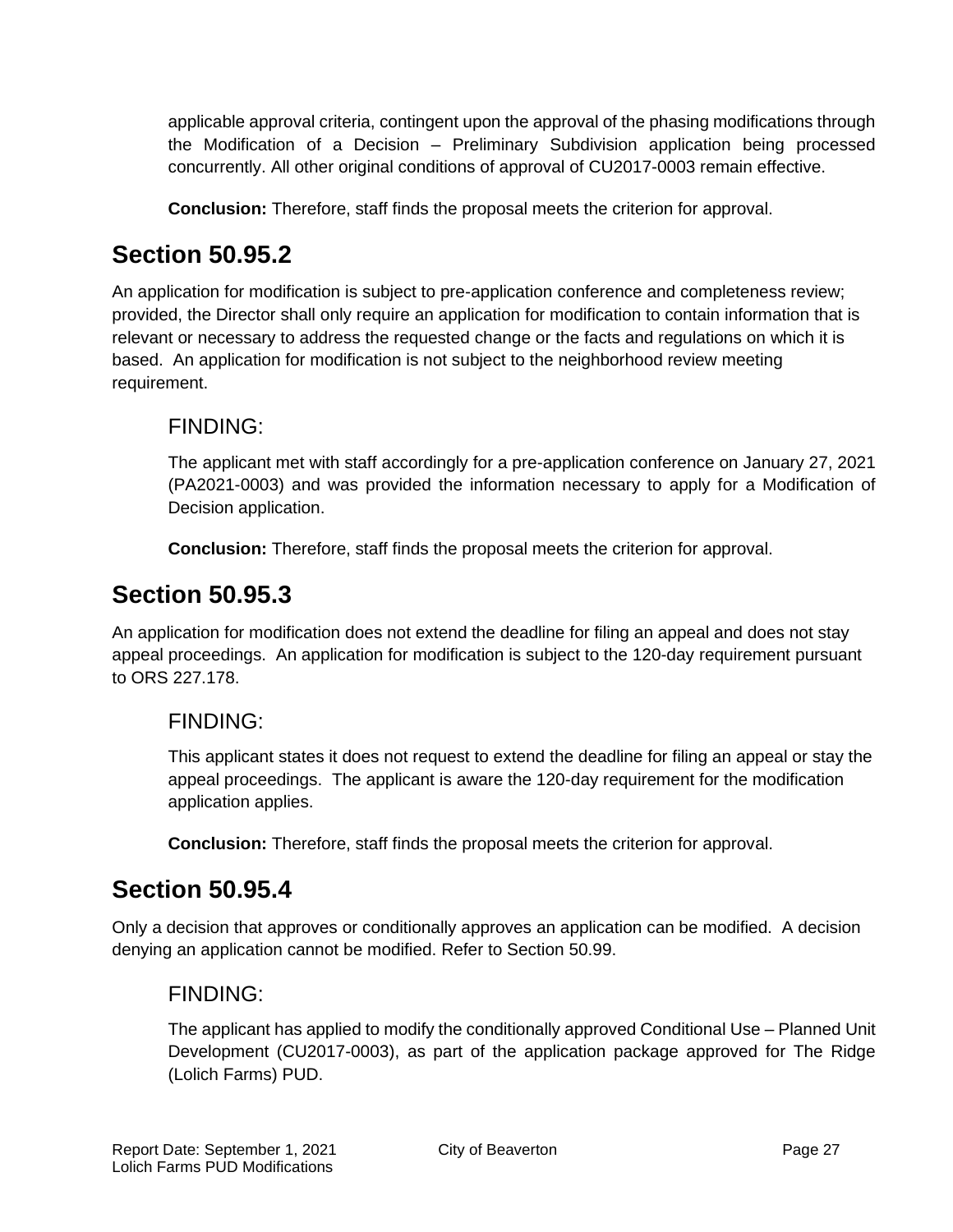**Conclusion:** Therefore, staff finds the proposal meets the criterion for approval.,

## **Section 50.95.5**

An application for modification shall be subject to a Type 1, Type 2, or Type 3 procedure as determined by the Director.

### FINDING:

The approved The Ridge (Lolich Farms) PUD project was originally processed under the Type 3 review procedures. The requested modification to the approved condition associated with the project will follow the Type 3 review procedures.

**Conclusion:** Therefore, staff finds the proposal meets the criterion for approval.

## **Section 50.95.6**

The process type for an application to modify a decision shall be based upon the thresholds for the appropriate application listed in Chapter 40. In all cases, regardless of the thresholds listed in Chapter 40, when a proposed modification involves a condition of approval, that condition of approval can be modified or removed only by the same decision making authority that issued the original decision and through the same procedure that was followed to establish the condition to be modified. Modification or removal of a condition of approval shall only be granted if the decisionmaking authority determines any one of the following:

- A. The applicant or owner has demonstrated that a mistake of law or fact occurred, and that the mistake was substantial enough to warrant modification or removal of the condition to correct the mistake.
- B. The condition could not be implemented for reasons beyond the control of the applicant and the modification will not require a significant modification of the original decision.
- C. The circumstances have changed to the extent that the condition is no longer needed or warranted.
- D. A new or modified condition would better accomplish the purpose of the original condition.

### FINDING:

The applicant does not propose to modify any conditions of approval of the original The Ridge (Lolich Farms) PUD. As a condition of approval of this Modification of a Decision request all conditions of approval of CU2017-0003 will remain effective.

**Conclusion:** Therefore, staff finds by meeting the conditions of approval the proposal meets the criterion.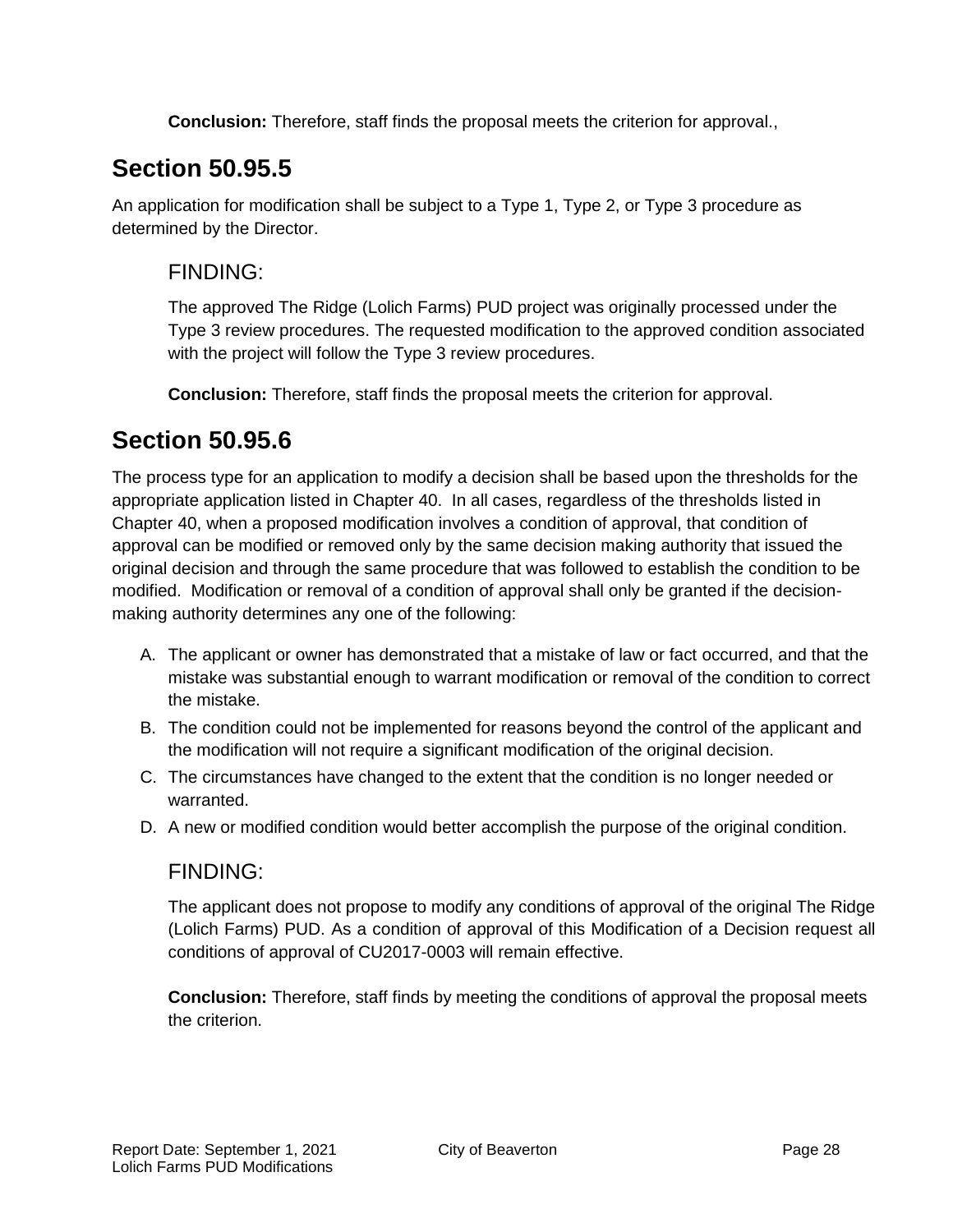## **Conclusion and Recommendation**

Based on the facts and findings presented above, staff recommends **APPROVAL** of **CU2021-0008** subject to conditions of approval in attachment E.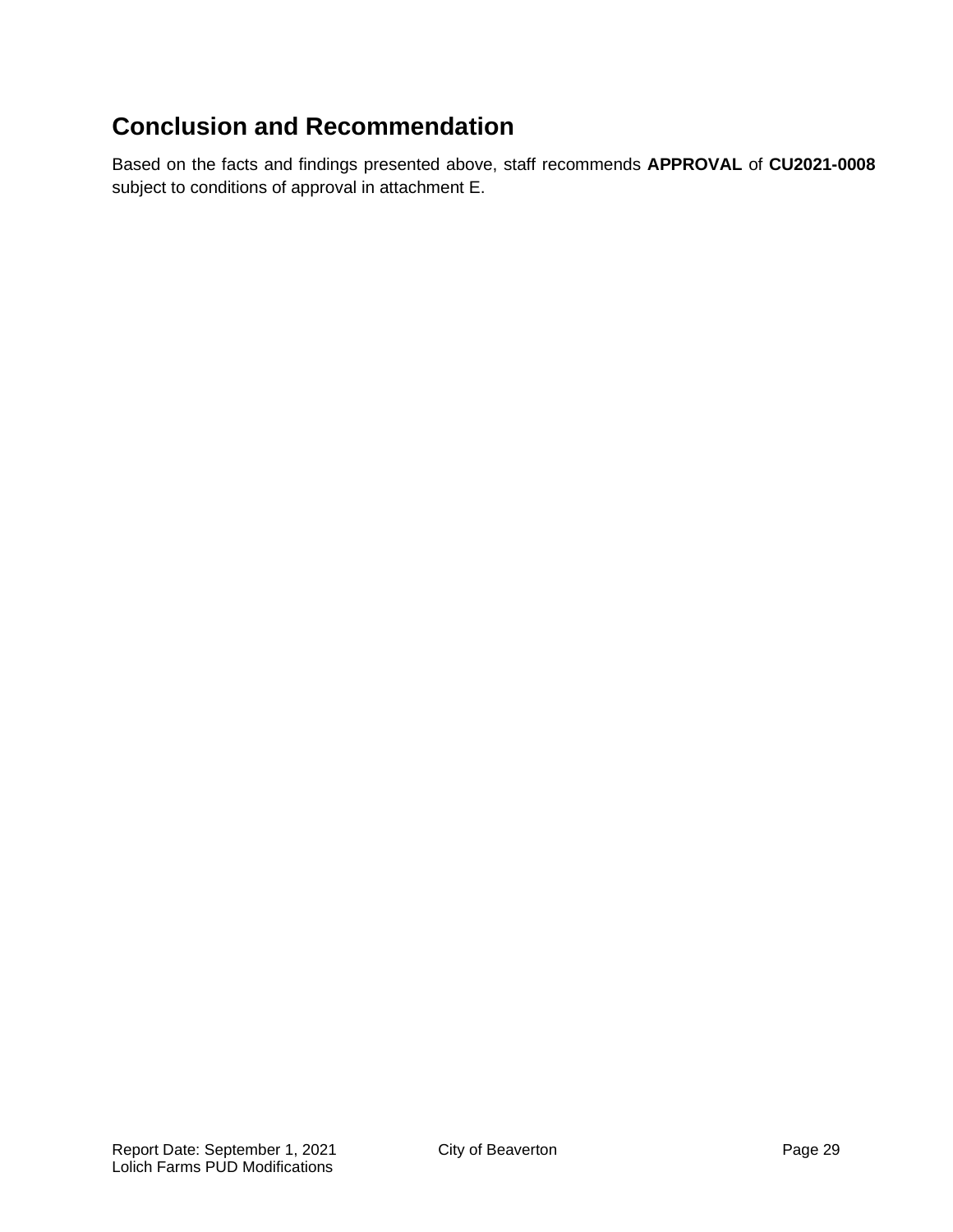# **Planned Unit Development Code Conformance Analysis**

| <b>CODE STANDARD</b>                              | <b>CODE REQUIREMENT</b>                                                                                                                                                                                                         | <b>PROJECT PROPOSAL</b>                                                                                                                                                                                                                                                                             | <b>MEETS</b><br><b>CODE?</b> |
|---------------------------------------------------|---------------------------------------------------------------------------------------------------------------------------------------------------------------------------------------------------------------------------------|-----------------------------------------------------------------------------------------------------------------------------------------------------------------------------------------------------------------------------------------------------------------------------------------------------|------------------------------|
|                                                   | <b>Modification of Base Zoning Standards</b>                                                                                                                                                                                    |                                                                                                                                                                                                                                                                                                     |                              |
| 60.35.10.1.A-C<br><b>Permitted Uses</b>           | Compliance with<br>permitted and<br>conditional uses of<br>the zoning district.                                                                                                                                                 | Detached Single Family,<br>Duplex, and Triplex units are<br>all permitted under the PUD                                                                                                                                                                                                             | Yes                          |
| 60.35.10.2.<br>Density and Lot<br>Dimensions:     | Density and building<br>scale shall relate to<br>the surrounding<br>neighborhood<br>development and<br>natural resources by<br>providing massing<br>and architectural<br>compatibility with<br>the surrounding<br>neighborhood. | The applicant proposes to<br>reduce the total number of<br>units within the PUD by four<br>(4) in order to accommodate<br>duplex and triplex units<br>instead of townhomes which<br>they feel better meets market<br>demand. The changes<br>remain compatible with the<br>surrounding neighborhood. | Yes                          |
| 60.35.10.2.A.1<br><b>Density Transfers</b>        | Density transfers<br>allow an equal<br>transfer of dwelling<br>units from one<br>portion of the site to<br>another in certain<br>areas.                                                                                         | The applicant has not<br>proposed density transfers.                                                                                                                                                                                                                                                | N/A                          |
| 60.35.10.2.B.1<br>Residential Lot<br><b>Sizes</b> | Minimum lot size may<br>be reduced to 50% of<br>the minimum land area<br>of the<br>applicable zoning<br>district(s), except as<br>permitted in<br>60.35.10.3.C.2.                                                               | The applicant does not<br>propose modifications to any<br>lots that would reduce the lot<br>size below 50% of the base<br>zone requirements.                                                                                                                                                        | Yes                          |
| 60.35.10.2.B.2                                    | Minimum lot size<br>proposed between<br>25% and 50% of the                                                                                                                                                                      | No lots which are less than<br>50% of the base zone are<br>proposed.                                                                                                                                                                                                                                | N/A                          |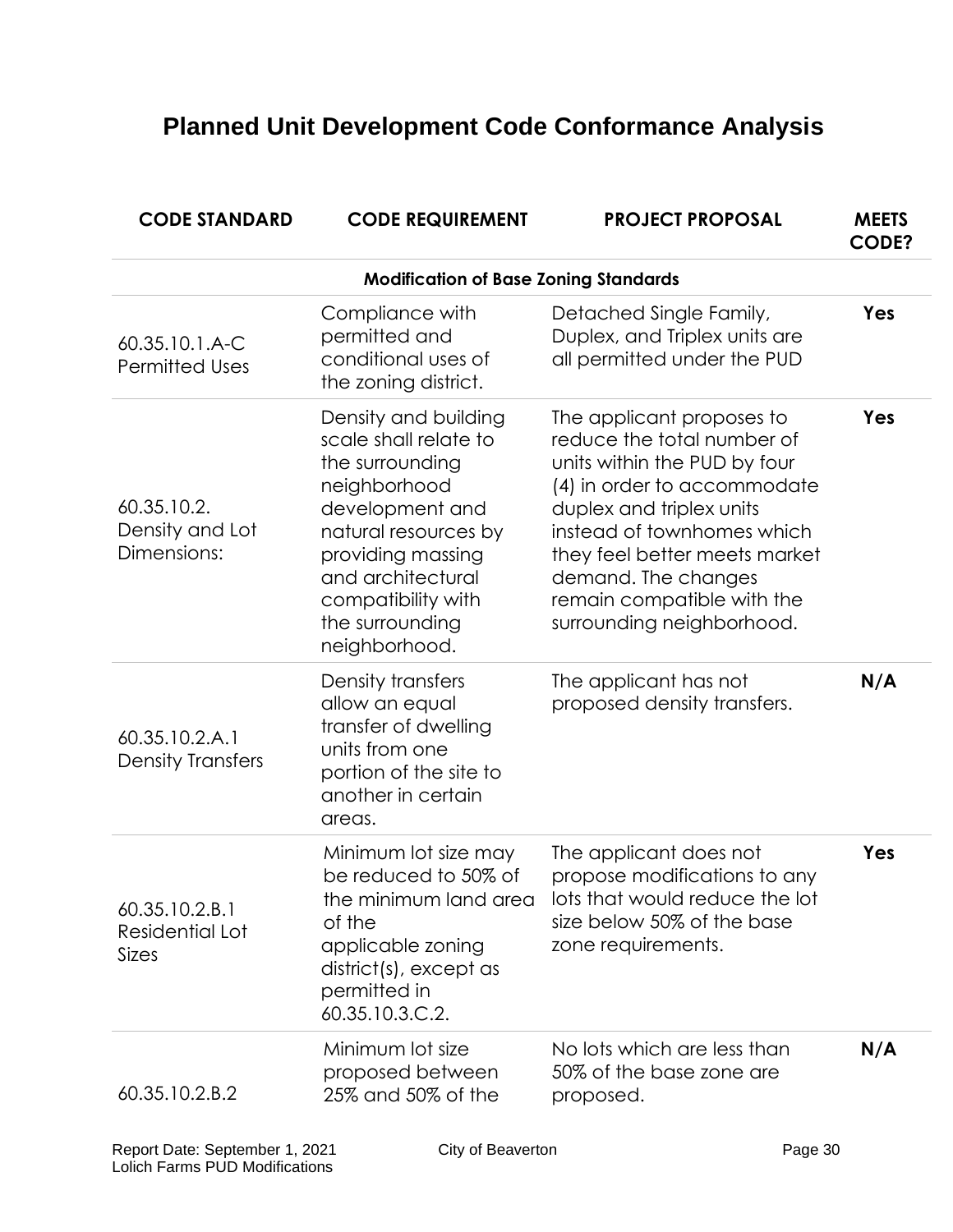| Residential Lot<br><b>Sizes</b>                   | minimum land area of<br>the applicable zoning<br>district, shall meet the<br>applicable Design<br><b>Standards or Design</b><br>Guidelines related to<br><b>Compact Detached</b><br>Housing in Section<br>60.05.                                                                                 |                                                                                                                            |     |
|---------------------------------------------------|--------------------------------------------------------------------------------------------------------------------------------------------------------------------------------------------------------------------------------------------------------------------------------------------------|----------------------------------------------------------------------------------------------------------------------------|-----|
| 60.35.10.2.B.3<br>Residential Lot<br><b>Sizes</b> | Maximum lot size may<br>not exceed 195% of the<br>minimum land area of<br>the applicable zoning<br>district(s) in<br>conformance with the<br>table below unless<br>designated for a future<br>phase, which includes<br>further division of<br>property or<br>development of<br>attached product. | No lots are proposed to<br>exceed the maximum lot size<br>based on the number of units<br>proposed and the base<br>zoning. | Yes |
| 60.35-10.2.B.4<br>Residential Lot<br>Sizes        | A proposed Planned<br>Unit Development shall<br>not result in fewer<br>dwelling units (lower<br>density) than if the<br>subject site were<br>reviewed as a<br>Preliminary<br>subdivision.                                                                                                        | The proposal continues to<br>meet the minimum density,<br>which is what would be<br>required of a standard<br>subdivision. | Yes |
| $60.35.10.3.A.1-2$<br>Setbacks                    | Proposed lots<br>abutting the<br>perimeter of the<br>property shall<br>comply with the<br>standard front and<br>rear yard setbacks<br>of the parent parcel.<br>Side yards of the<br>parent parcel may                                                                                            | The applicant does not<br>proposed to modify any<br>perimeter lots line.                                                   | N/A |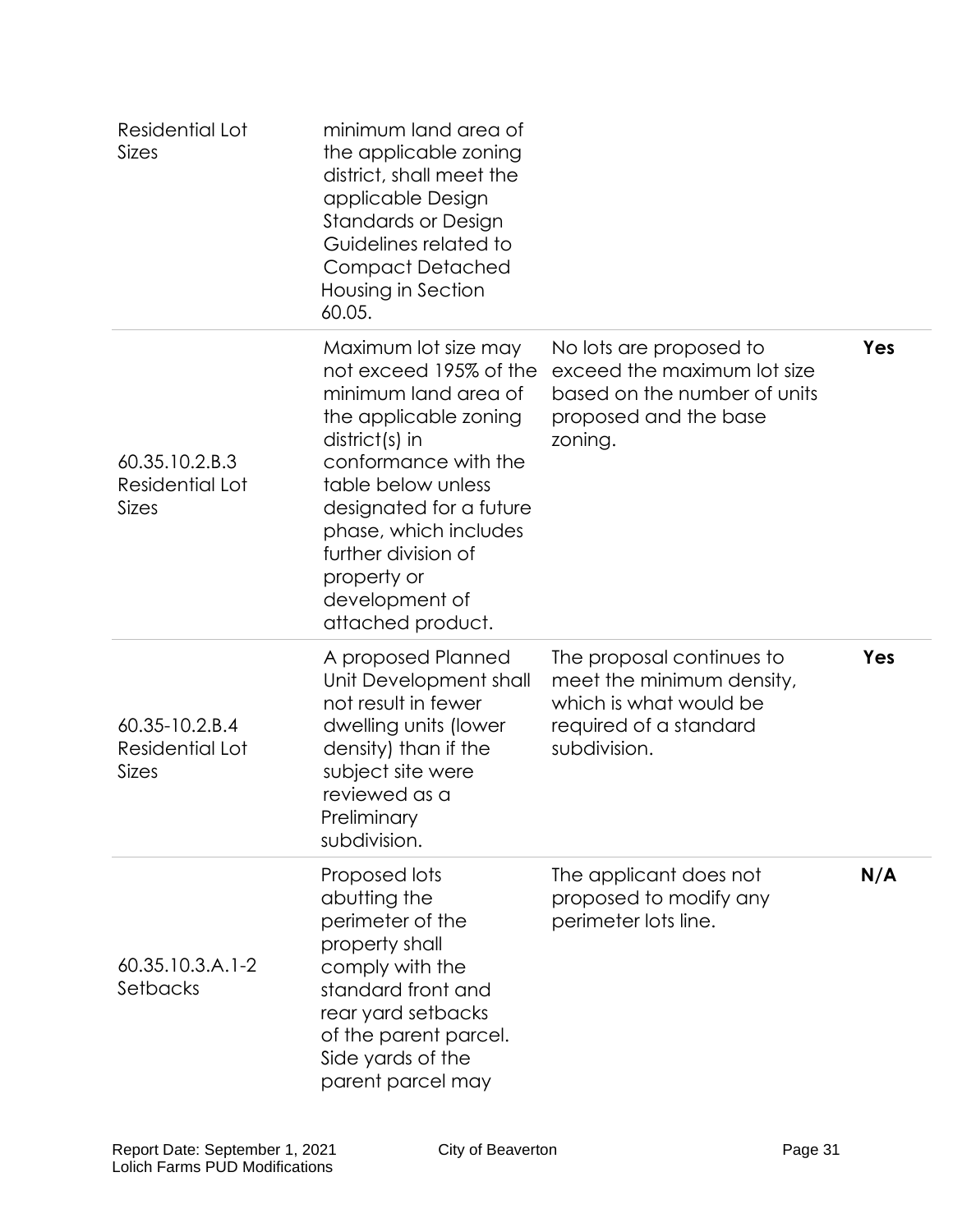|                                         | not be reduced<br>unless approved by<br>the Planning<br>Commission and<br>utilizing<br>Development Bonus<br>and Development<br>Incentive Options of<br>Section 60.35.30.                                                      |                                                                                                                                                                                          |     |
|-----------------------------------------|-------------------------------------------------------------------------------------------------------------------------------------------------------------------------------------------------------------------------------|------------------------------------------------------------------------------------------------------------------------------------------------------------------------------------------|-----|
| 60.35.10.3.B.1<br><b>Front Setbacks</b> | Front setbacks interior<br>to the PUD may be<br>reduced, excluding<br>the garage where the<br>garage door faces the<br>front property line.<br>Structures shall not<br>encroach in a public<br>utility easement.              | The applicant requests<br>additional front porch<br>setbacks to lots 59-64 to allow<br>front porches to extend an<br>additional two feet for an<br>eight (8) foot front yard<br>setback. | Yes |
| 60.35.10.3.B.2<br><b>Front Setbacks</b> | Garages that face a<br>public street shall be<br>set back 20 feet<br>from the property<br>line and recessed a<br>minimum of 4 feet<br>from the front<br>building plane, not<br>including porches,<br>when facing a<br>street. | No additional reductions to<br>garage setbacks are<br>requested.                                                                                                                         | N/A |
| 60.35.10.3.C.1<br><b>Rear Setbacks</b>  | Rear setbacks shall<br>be the same as the<br>base zone for the<br>parent parcel,<br>excepting alley<br>accessed lots which<br>may be reduced to<br>4-feet.                                                                    | Parent Parcel setbacks are<br>met, including the rear yard.                                                                                                                              | Yes |
| 60.35.10.3.C.2<br><b>Rear Setbacks</b>  | Garages and carports<br>accessed from both<br>sides of an alley shall<br>be set back a                                                                                                                                        | No additional special garage<br>or alley setbacks are<br>requested. The proposal<br>complies with the previously                                                                         | N/A |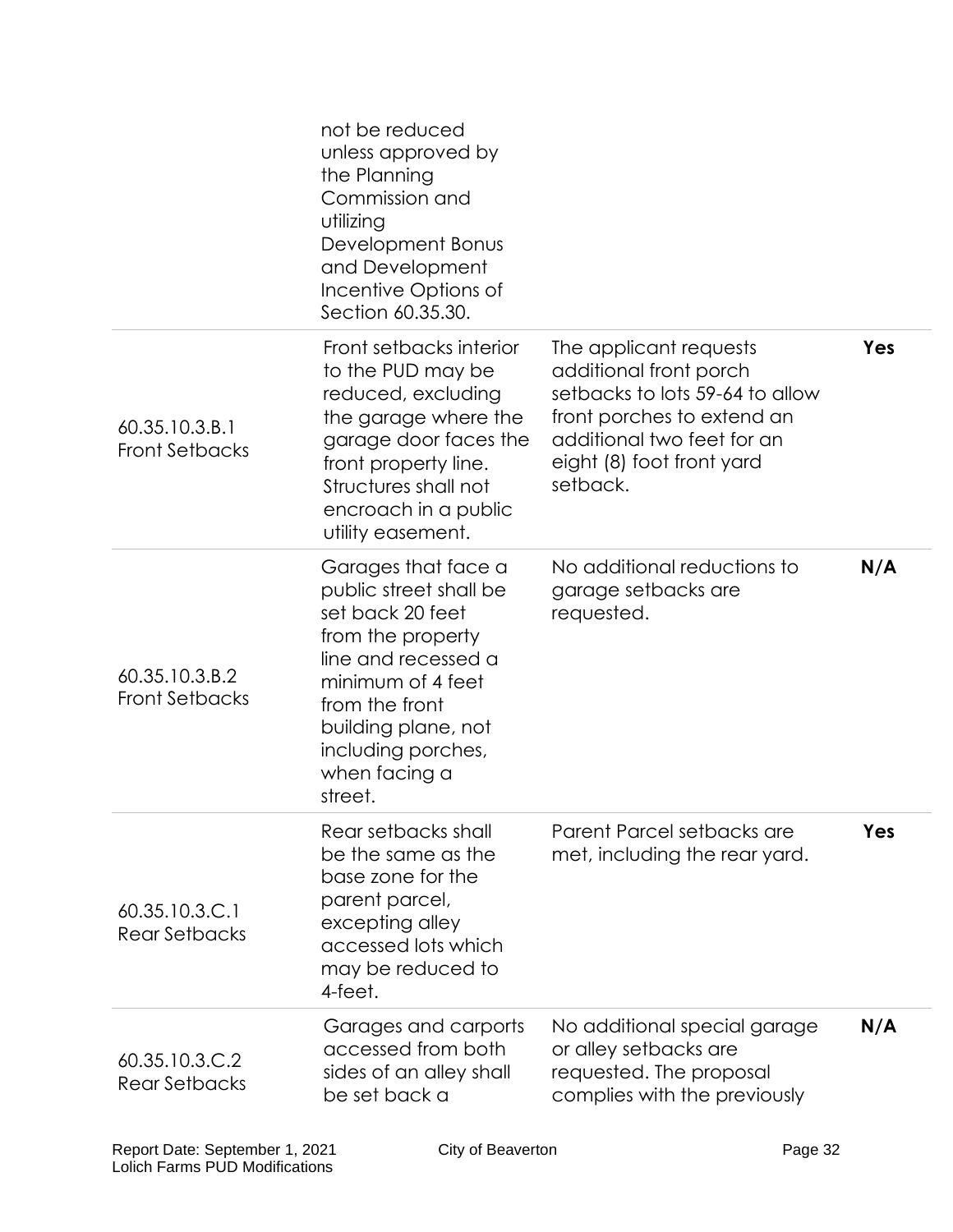|                                                                          | minimum of 4' with no<br>less than 28' between<br>garage doors.                                                                                                                                                                       | approved rear yard setback<br>reductions.                                                                                                                                                                                                                       |     |
|--------------------------------------------------------------------------|---------------------------------------------------------------------------------------------------------------------------------------------------------------------------------------------------------------------------------------|-----------------------------------------------------------------------------------------------------------------------------------------------------------------------------------------------------------------------------------------------------------------|-----|
| 60.35.10.3.D<br>Side Setbacks                                            | Except for zero-lot line<br>development side<br>setbacks are a<br>minimum of 3' with a<br>total of 6' between<br>two buildings. Zero-lot<br>line developments<br>shall have one side<br>yard setback of<br>10' and the other<br>zero. | The applicant requests<br>additional side yard setbacks<br>for street facing side yards on<br>lots 60,61, 70, 89, and 91,<br>reduced from 10 feet to 8<br>feet. The remaining side yard<br>setbacks comply with the<br>previously approved<br>reduced setbacks. | Yes |
|                                                                          | <b>Open Space</b>                                                                                                                                                                                                                     |                                                                                                                                                                                                                                                                 |     |
| 60.35.15<br>Open Space<br>Requirements                                   | Requirements to<br>amount, location<br>and design of open<br>space.                                                                                                                                                                   | No modifications to the size,<br>location, or design of open<br>space are proposed.                                                                                                                                                                             | N/A |
|                                                                          | <b>Building Architecture - PUD - Detached Only</b>                                                                                                                                                                                    |                                                                                                                                                                                                                                                                 |     |
| 60.35.20<br>Detached<br><b>Residential</b><br>Architectural<br>Standards | Architectural standards<br>for detached residential<br>developments.                                                                                                                                                                  | Detached single family<br>dwelling will be evaluated for<br>compliance at building<br>permit review.                                                                                                                                                            | N/A |
|                                                                          | <b>Development Bonuses and Development Incentive Options</b>                                                                                                                                                                          |                                                                                                                                                                                                                                                                 |     |
| 60.35.30<br>Development<br><b>Bonuses</b> and<br>Incentives              | PUD offers the<br>applicants additional<br>standards which can<br>be met as incentives<br>and reduce open<br>space and setbacks.                                                                                                      | The applicant is not seeking<br>development bonuses or<br>incentives.                                                                                                                                                                                           | N/A |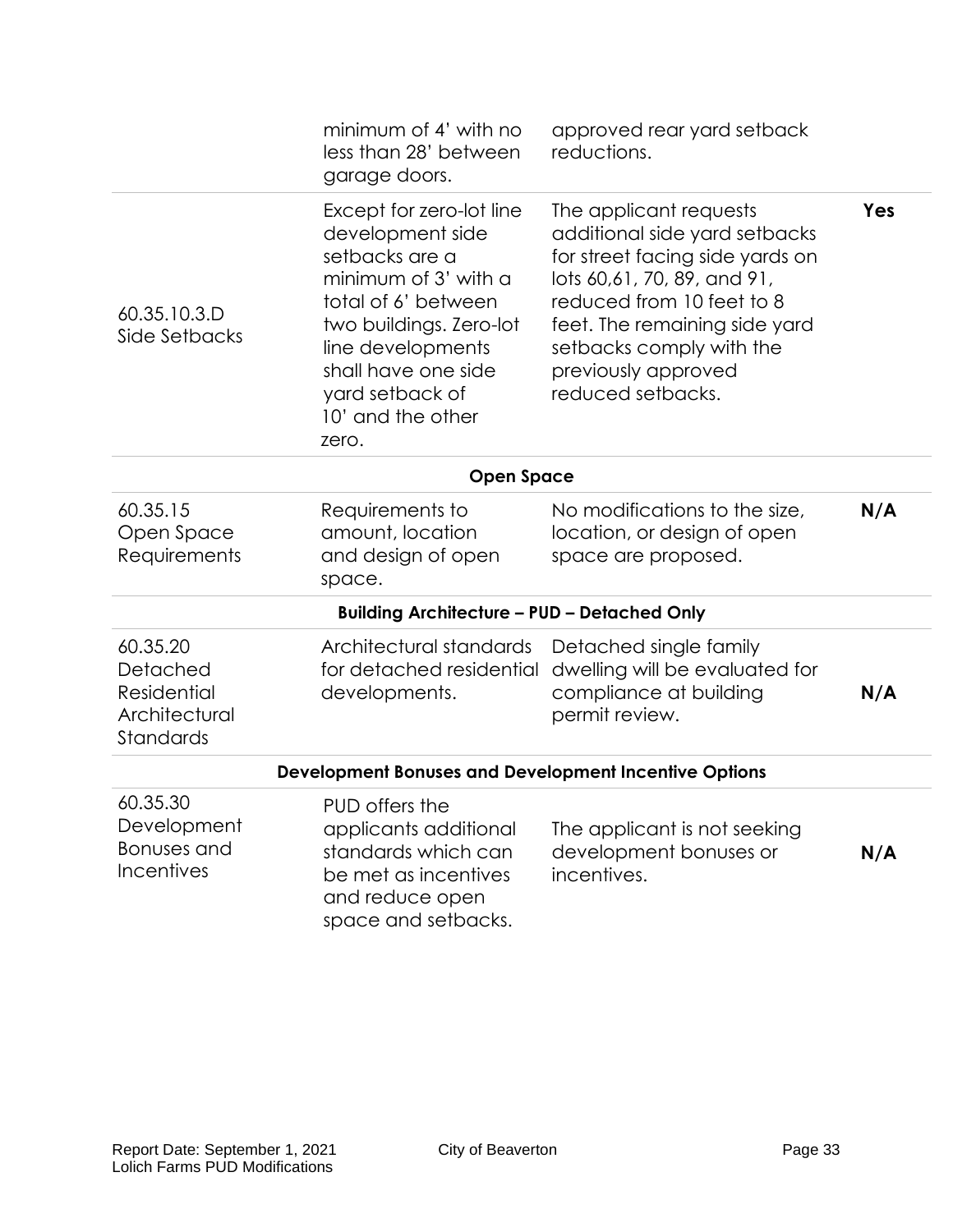# <span id="page-33-0"></span>**Attachment C: DR2021-0051 Design Review Two**

### ANALYSIS AND FINDINGS FOR DESIGN REVIEW TWO

**Decision:** Based on the facts and findings presented below, staff recommends **APPROVAL** of **DR2021-0051**, subject to the applicable conditions identified in Attachment E.

# Section 40.03.1 Facilities Review Committee Approval **Criteria**

*The applicant for development must establish that the application complies with all relevant standards in conformance with Section 50.25.1.B and all the following criteria have been met, as applicable.*

### FINDING:

Staff has reviewed the applicable Facilities Review Committee approval criteria in Attachment A of this report. Staff cites the findings presented in Attachment A in response to the Facilities Review Committee approval criteria. As identified in Attachment A, the proposal meets Approval Criteria 40.03.1.A through L, subject to conditions of approval identified in Attachment C.

**Conclusion:** Therefore, staff finds that the proposal meets the Facilities Review Committee approval criteria.

## Section 40.20.05 Purpose:

The purpose of Design Review is to promote Beaverton's commitment to the community's appearance, quality pedestrian environment, and aesthetic quality. It is intended that monotonous, drab, unsightly, dreary, and inharmonious development will be discouraged. Design Review is also intended to conserve the City's natural amenities and visual character by ensuring the proposals are properly related to their sites and to their surroundings by encouraging compatible and complementary development. The purpose of Design Review as summarized in this Section is carried out by the approval criteria listed herein.

# Section 40.20.15.2.C Approval Criteria

In order to approve a Design Review Two application, the decision making authority shall make findings of fact based on evidence provided by the applicant demonstrating that all the following criteria are satisfied:

## Section 40.20.15.2.C.1

**Approval Criteria:** The proposal satisfies the threshold requirements for a Design Review Two application.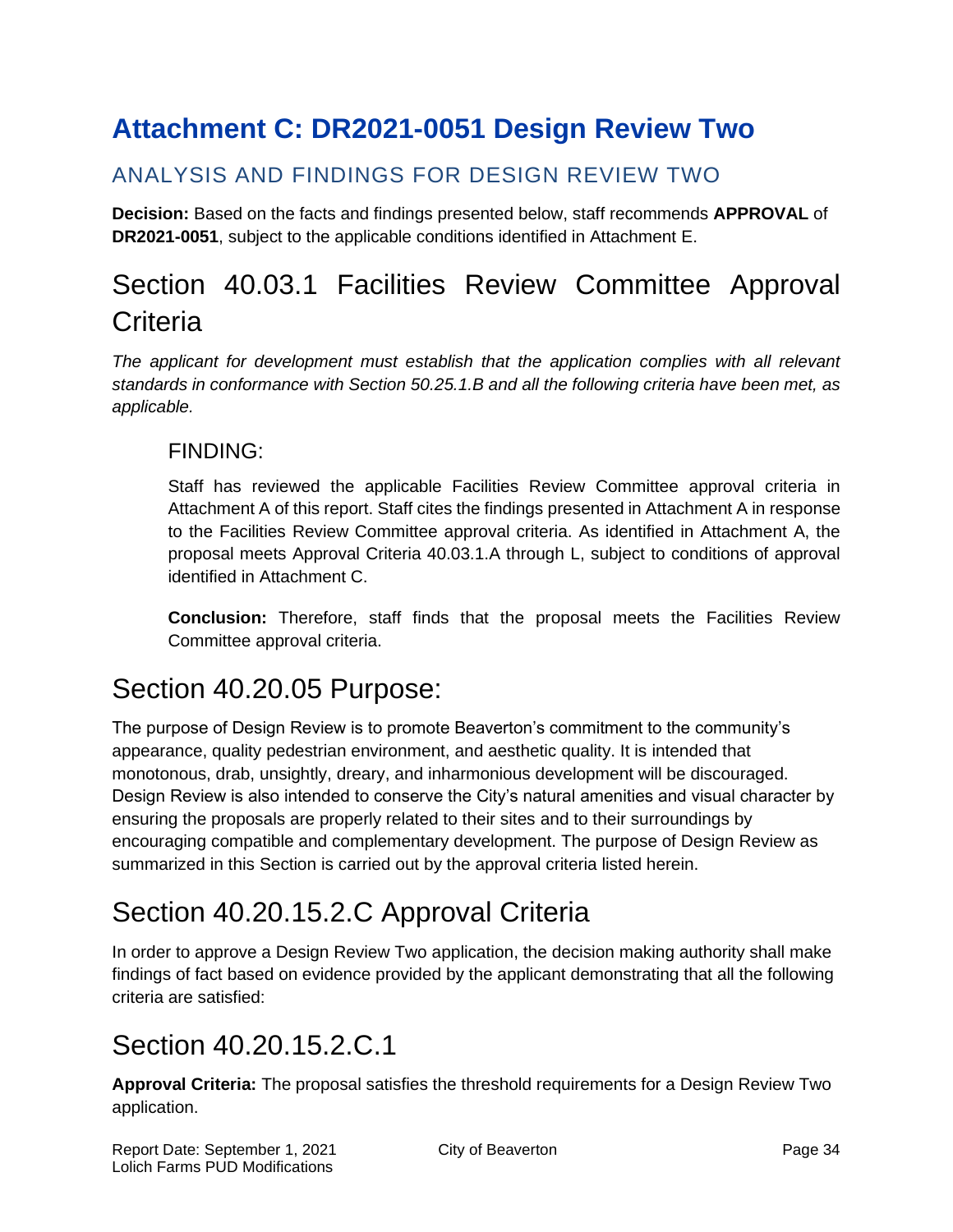### Finding:

The applicant proposes construction of three new triplexes which meet threshold 3 for a Design Review Two. The applicant also proposes a mix of detached single family dwellings and duplexes. Detached single family dwellings are exempt from Design Review under 40.20.3.b and duplexes are specifically exempted under threshold 3. Therefore the scope of review is limited to the three triplexes and associated site improvements. The triplexes are located within the R2 zoning district. Thus, staff finds that the proposal satisfies the Design Review Two application threshold 3:

*1. New construction of attached residential dwellings, excluding duplexes, in any zone where attached dwellings are a Permitted or Conditional Use.*

**Conclusion:** Therefore, staff finds that the proposal meets the criterion.

## Section 40.20.15.2.C.2

**Approval Criteria:** All City application fees related to the application under consideration by the decision making authority have been submitted.

### Finding:

The applicant has paid the required fees related to the land use applications.

**Conclusion:** Therefore, staff finds that the proposal meets the criterion.

## Section 40.20.15.2.C.3

**Approval Criteria:** The proposal contains all applicable application submittal requirements as specified in Section 50.25.1. of the Development Code.

### Finding:

Pursuant to Section 50.25.1, the application package includes all of the necessary submittal requirements.

**Conclusion:** Therefore, staff finds that the proposal meets the criterion.

## Section 40.20.15.2.C.4

**Approval Criteria:** The proposal is consistent with all applicable provisions of Sections 60.05.15. through 60.05.30. (Design Standards).

### Finding:

Staff cites the findings in the Design Review Standard Analysis chart in this report which evaluate the project in response to applicable Code standards of Sections 60.05.15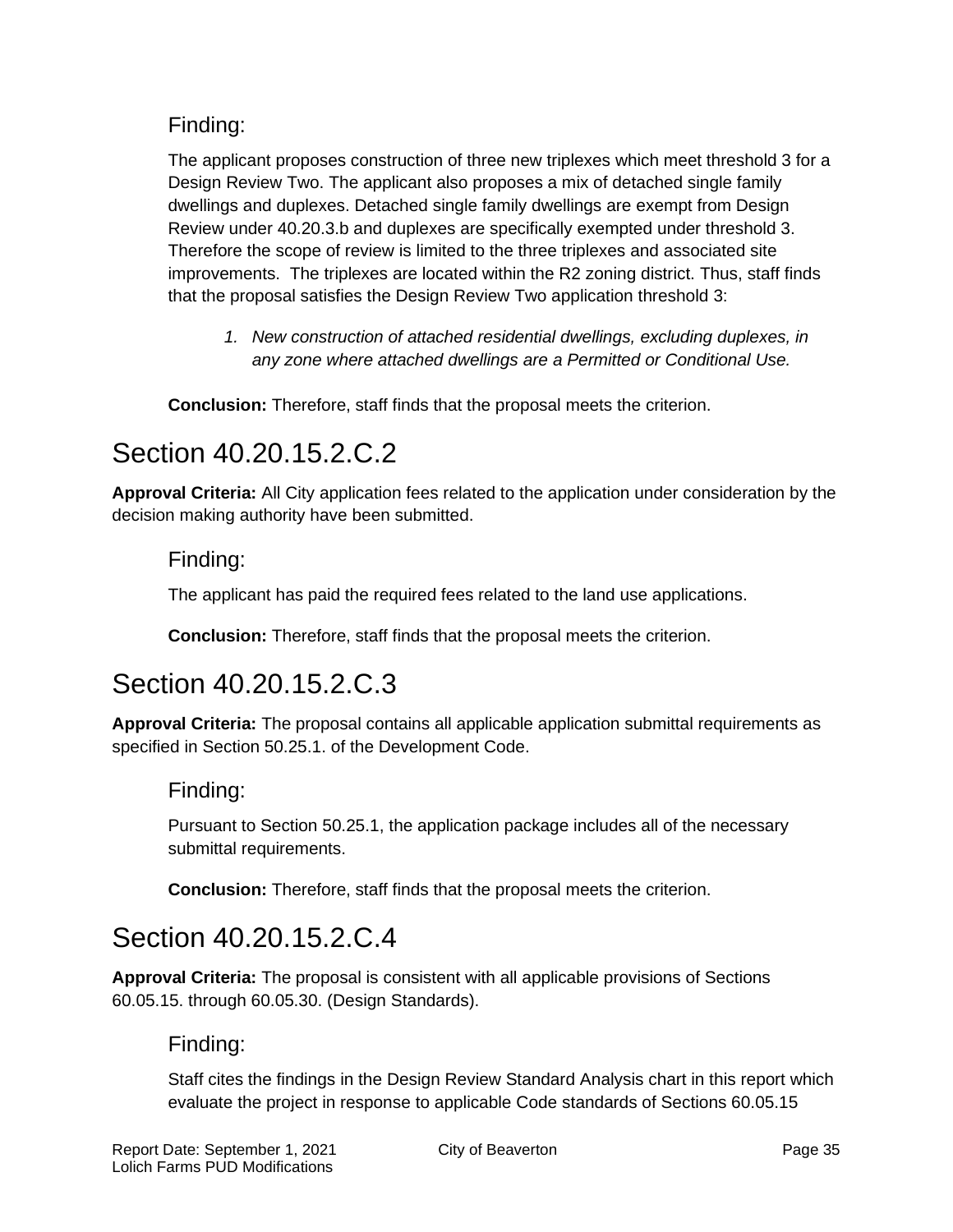through 60.05.30 (Design Standards). In part, the chart provides a summary response to design review standards determined to be applicable in the subject case. The applicant's plans and materials show compliance with these standards, subject to meeting conditions of approval.

**Conclusion:** Therefore, by meeting the conditions of approval, staff finds that the proposal meets the criterion.

# Section 40.20.15.2.C.5

**Approval Criteria:** For additions to or modifications of existing development, the proposal is consistent with all applicable provisions of Sections 60.05.15 through 60.05.30 (Design Standards) or can demonstrate that the proposed additions or modifications are moving towards compliance with specific Design Standards if any of the following conditions exist:

a) A physical obstacle such as topography or natural feature exists and prevents the full implementation of the applicable standard; or

b) The location of existing structural improvements prevent the full implementation of the applicable standard; or

c) The location of the existing structure to be modified is more than 300 feet from a public street.

If the above listed conditions are found to exist and it is not feasible to locate a proposed addition in such a way that the addition abuts a street, then all applicable design standards except the following must be met:

d) If in a Multiple Use District, building location, entrances and orientation along streets, and parking lot limitations along streets (Standards 60.05.15.6 and 60.05.20.8)

e) If in a Multiple Use or Commercial District, ground floor elevation window requirements (Standard 60.05.15.8).

Finding:

The proposal includes new triplexes which are located on lots which are vacant and are therefore not considered additions or modifications to existing development.

**Conclusion:** Therefore, staff finds that criterion is not applicable.

# Section 40.20.15.2.C.6

**Approval Criteria:** The proposal complies with the grading standards outlined in Section 60.15.10 or approved with an Adjustment or Variance.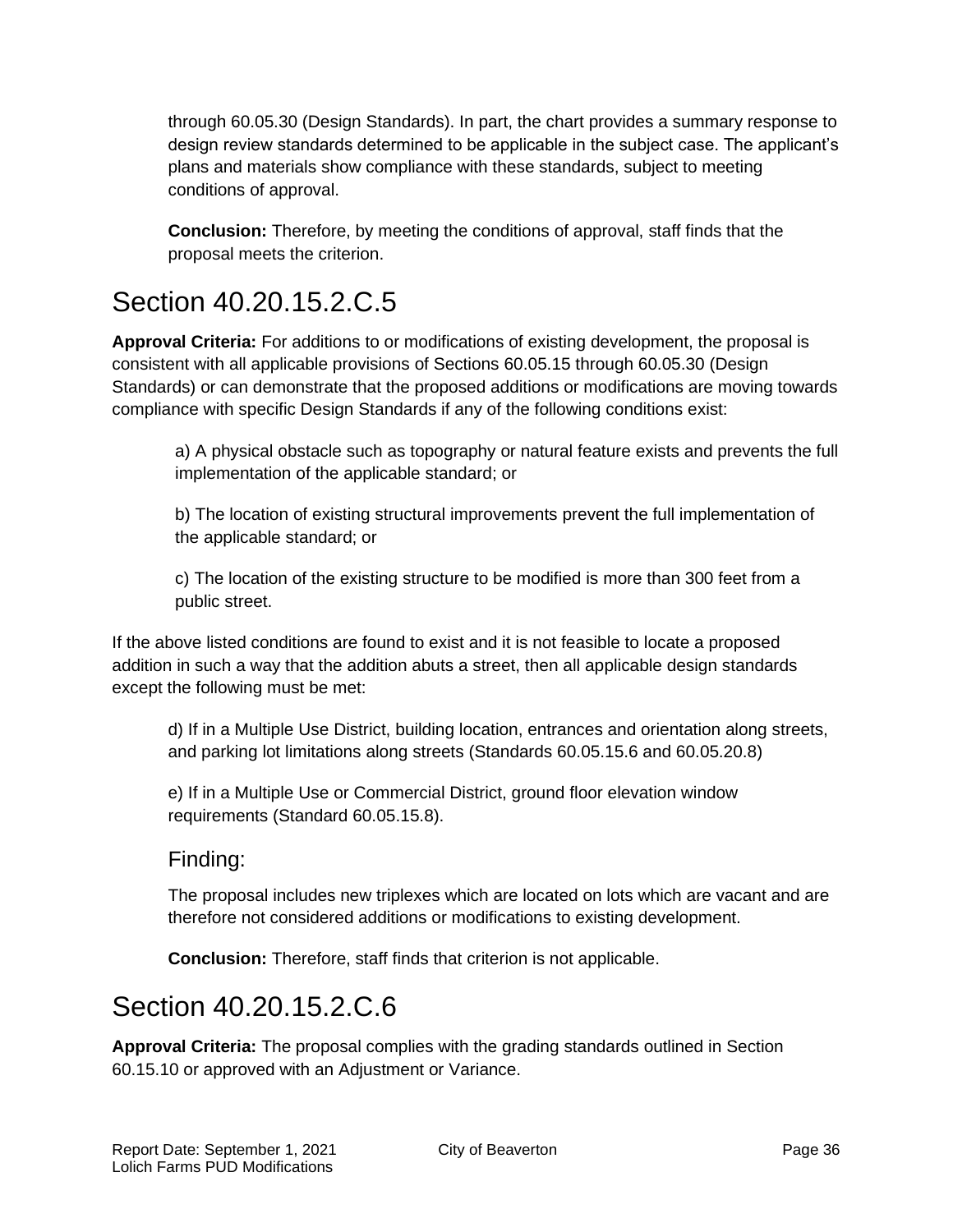### Finding:

Staff cites the findings in Facilities Review (Attachment A) for analysis regarding compliance with the grading standards of Section 60.15.10. The applicant's plans and materials show compliance with these standards

**Conclusion:** Therefore, staff finds that the proposal meets the criterion.

## Section 40.20.15.1.C.7

**Approval Criteria:** Applications and documents related to the request, which will require further City approval, shall be submitted to the City in the proper sequence.

### Finding:

The applicant has submitted Modification of a Decision – Conditional Use – Planned Unit Development and Modification of a Decision- Preliminary Subdivision applications to be processed concurrently with this Design Review Two request. No additional applications or documents are needed at this time. Staff recommends a condition requiring approval of the associated modification applications be approved prior to site development permit approval.

**Conclusion:** Therefore, by meeting the conditions of approval, staff finds that the proposal meets the criterion.

## **Conclusion and Recommendation**

Based on the facts and findings presented above, staff recommends **APPROVAL** of **DR2021- 0051** subject to conditions of approval.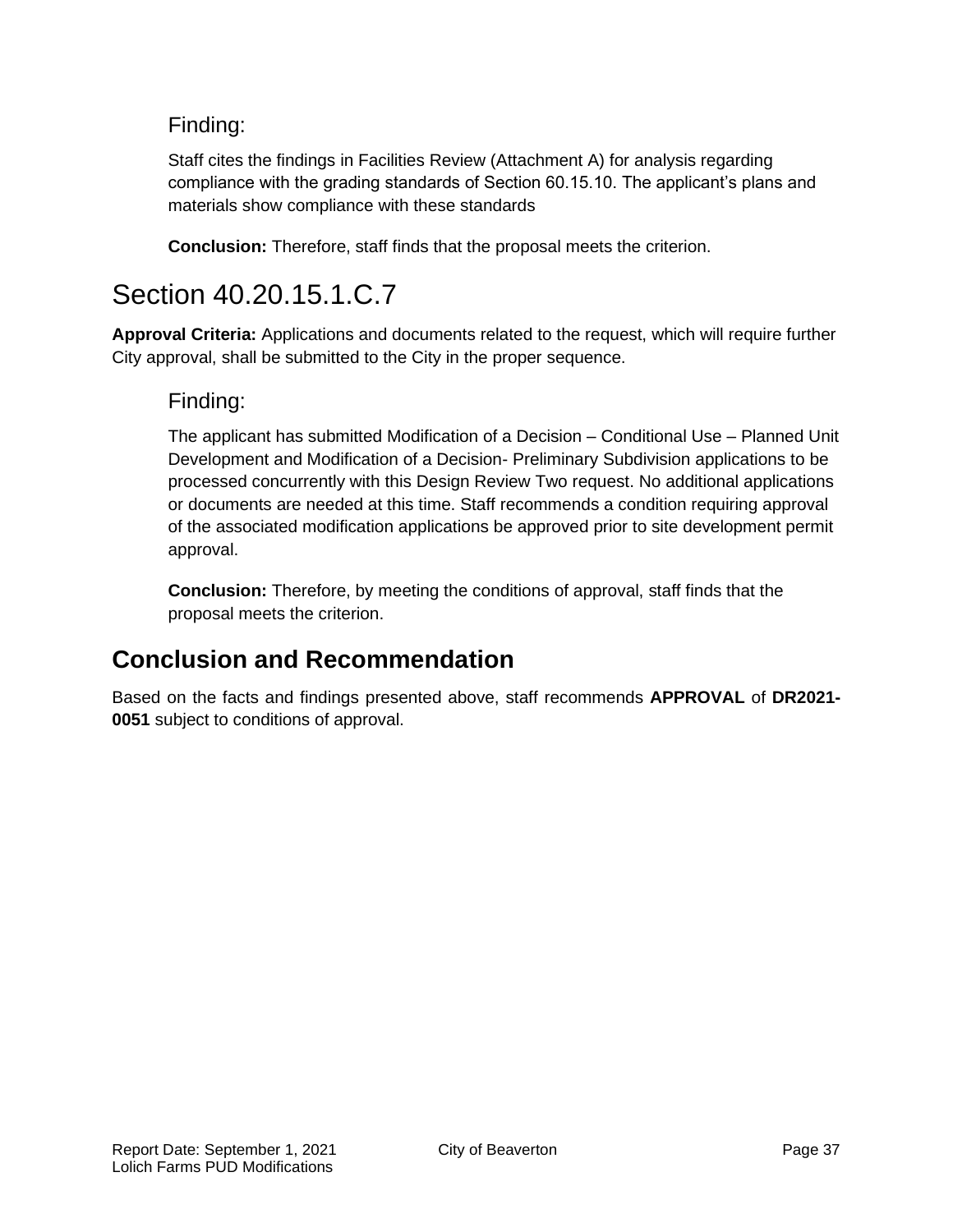## **Table 4: Section 60.05 Design Standards**

| <b>DESIGN STANDARD</b>                                                                                                                                                                                   | <b>PROJECT</b><br><b>PROPOSAL</b>                                                                                                                                                                                             | <b>MEETS</b><br><b>STANDARD</b> |
|----------------------------------------------------------------------------------------------------------------------------------------------------------------------------------------------------------|-------------------------------------------------------------------------------------------------------------------------------------------------------------------------------------------------------------------------------|---------------------------------|
|                                                                                                                                                                                                          | <b>Building Design and Orientation</b>                                                                                                                                                                                        |                                 |
| 60.05.15.1.A<br>Max length of<br>attached residential<br>buildings                                                                                                                                       | The proposed buildings are less than 200<br>feet in length.                                                                                                                                                                   | <b>YES</b>                      |
| 60.05.15.1.B<br><b>Buildings visible from</b><br>and within 200 feet on<br>an adjacent<br>streetthe street-<br>facing elevation(s) and<br>the elevation(s)<br>containing a primary<br>building entrance. | The proposed building utilizes windows,<br>offset walls, recessed entrances and<br>material changes to provide visual<br>interest for each street facing elevation.<br>The applicant states that articulation<br>exceeds 30%. | <b>YES</b>                      |
| 60.05.15.1.C.1<br>Maximum 40' spacing<br>between permanent<br>architectural features.                                                                                                                    | Maximum spacing between<br>architectural features is less than 40<br>feet.                                                                                                                                                    | <b>YES</b>                      |
| 60.05.15.1.D<br>Blank walls shall not<br>exceed 150 square<br>feet in area.                                                                                                                              | The proposal does not contain any<br>blank walls greater than 150 square feet<br>facing public streets or common open<br>spaces.                                                                                              | <b>YES</b>                      |
|                                                                                                                                                                                                          | <b>Roof Forms</b>                                                                                                                                                                                                             |                                 |
| 60.05.15.2.A<br>Sloped roofs must be a<br>minimum of 4/12 pitch.                                                                                                                                         | All roof forms are 4/12 pitch or steeper.                                                                                                                                                                                     | YES                             |
| 60.05.15.2.B<br>Sloped roofs in<br>residential zones shall<br>have eases that<br>project at least 12<br>inches.                                                                                          | All roofs have eves a minimum of 12<br>inches or greater.                                                                                                                                                                     | <b>YES</b>                      |

#### **Section 60.05.20 Building Design and Orientation Standards**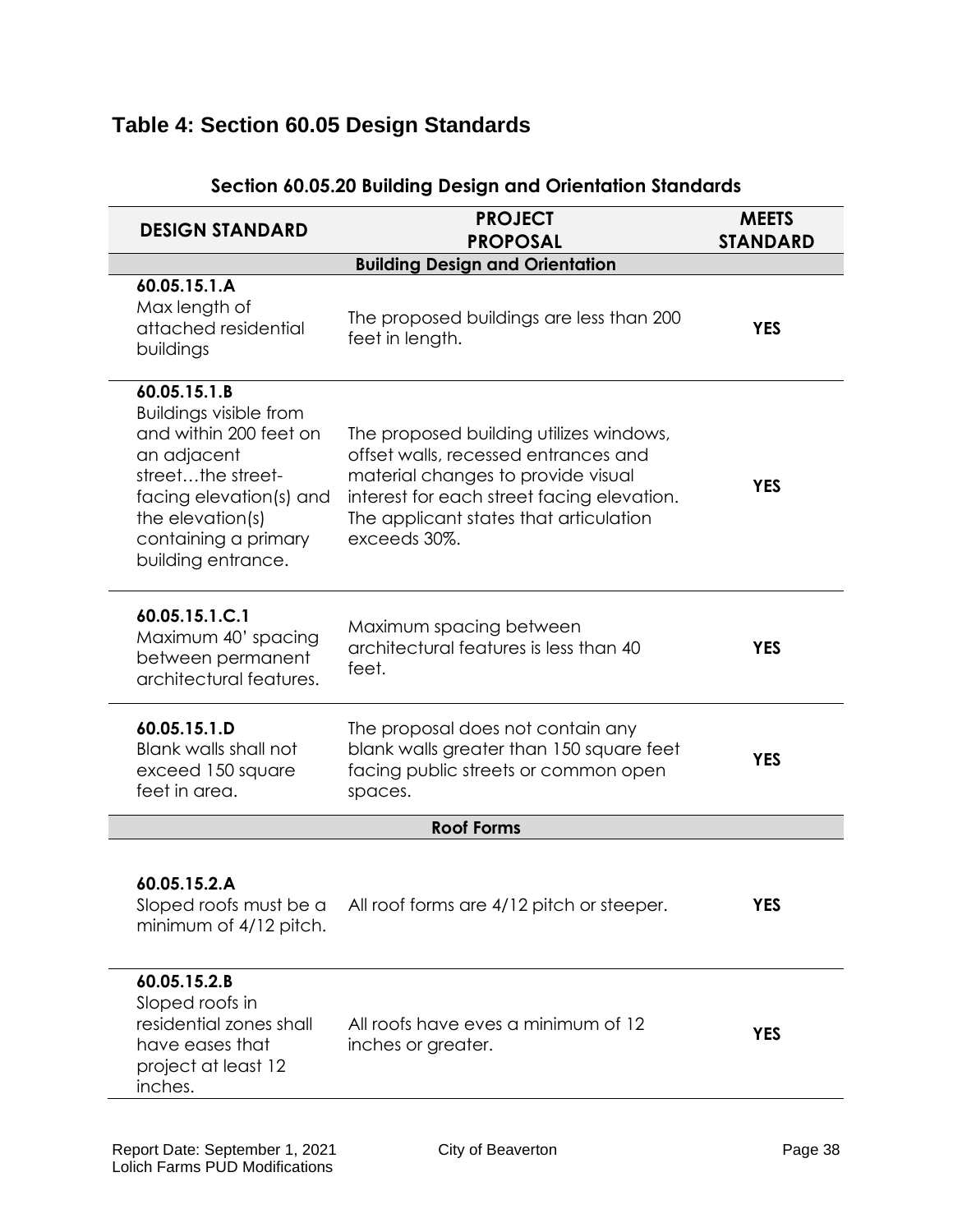| <b>DESIGN STANDARD</b>                                                                 | <b>PROJECT</b><br><b>PROPOSAL</b>                                                                   | <b>MEETS</b><br><b>STANDARD</b> |  |
|----------------------------------------------------------------------------------------|-----------------------------------------------------------------------------------------------------|---------------------------------|--|
| 60.05.15.2.C<br>Roofs less than 4/12<br>pitch shall have a 12<br>inch minimum parapet. | All roof forms are 4/12 pitch or steeper.                                                           | N/A                             |  |
| 60.05.15.2.D<br>For additions new roof<br>shall have similar slope<br>and materials.   | This is not an addition.                                                                            | N/A                             |  |
| 60.05.15.2.E<br>Feature roofs are<br>exempt from this<br>standard.                     | Feature roof forms are exempt.                                                                      | N/A                             |  |
|                                                                                        | <b>Primary Building Entrances</b>                                                                   |                                 |  |
| 60.05.15.3.A<br><b>Primary Entrances</b>                                               | The primary entrance includes an<br>overhang measuring at least six feet<br>wide by four feet deep. | <b>YES</b>                      |  |
| <b>Exterior Building Materials</b>                                                     |                                                                                                     |                                 |  |
| 60.05.15.4.A<br>Double wall<br>construction required.                                  | The applicant proposes double wall<br>construction.                                                 | <b>YES</b>                      |  |
| 60.05.15.4.B<br>30% untreated<br>elevations                                            | Attached dwellings are permitted uses<br>in a residential zone, not a conditional<br>use.           | N/A                             |  |
| 60.05.15.4.C<br>Foundations                                                            | Attached dwellings are permitted uses<br>in a residential zone, not a conditional<br>use.           | N/A                             |  |
| <b>Roof-Mounted Equipment</b>                                                          |                                                                                                     |                                 |  |
| 60.05.15.5.A through C<br><b>Equipment screening</b>                                   | No roof mounted equipment is<br>proposed.                                                           | N/A                             |  |
|                                                                                        | <b>Building Location and Orientation along Streets in MU and Com. Districts</b>                     |                                 |  |
| 60.05.15.6.A-F<br><b>Street frontage</b><br><b>Multiple Use Zones</b>                  | The proposal is located in a residential<br>zone.                                                   | N/A                             |  |
| <b>Building Scale along Major Pedestrian Routes</b>                                    |                                                                                                     |                                 |  |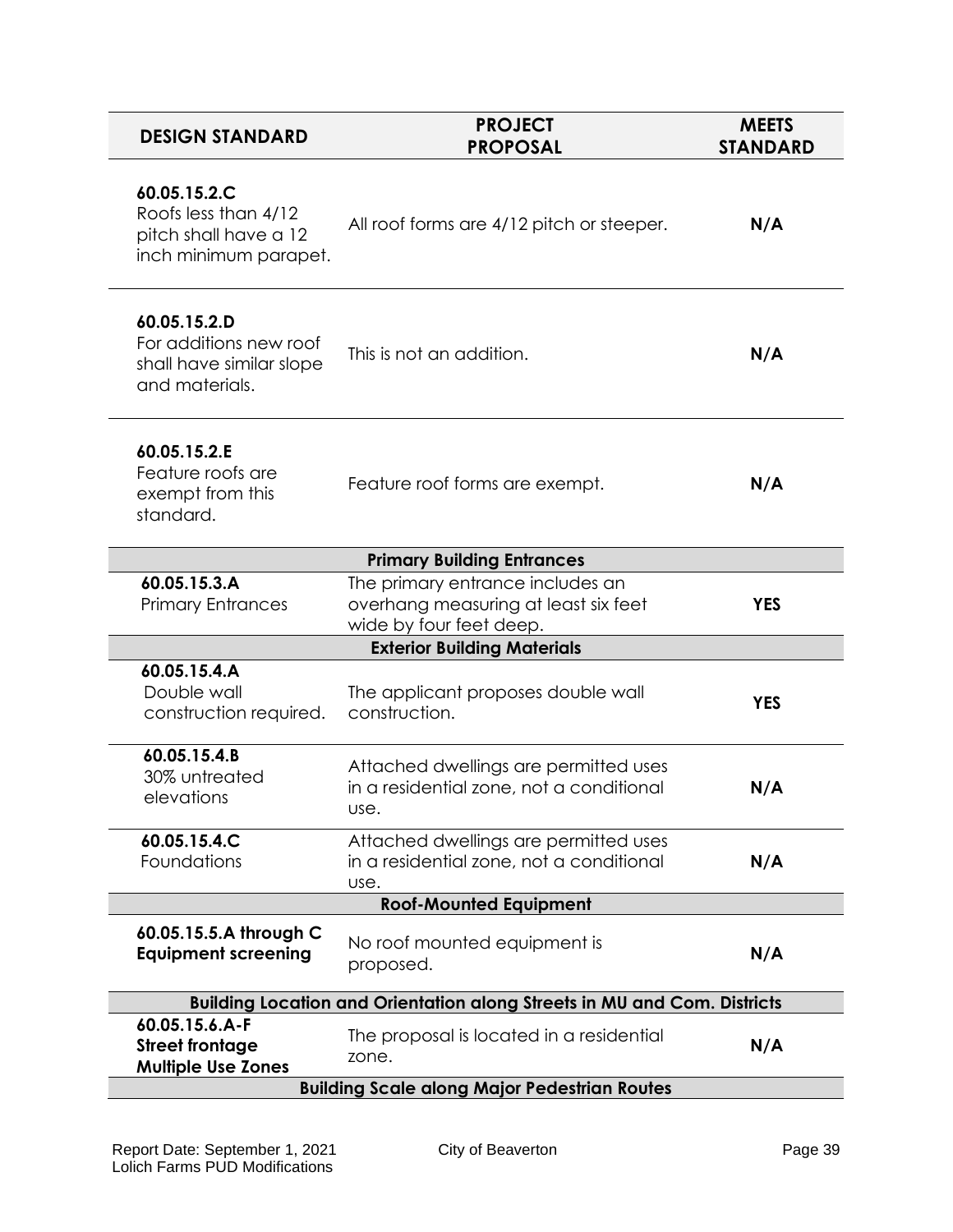| <b>DESIGN STANDARD</b>                                             | <b>PROJECT</b><br><b>PROPOSAL</b>                                      | <b>MEETS</b><br><b>STANDARD</b> |  |
|--------------------------------------------------------------------|------------------------------------------------------------------------|---------------------------------|--|
| 60.05.15.7.A through C<br>22' Height Minimum<br>60' Height Maximum | The site is not located on a MPR.                                      | N/A                             |  |
|                                                                    | <b>Ground Floor Elevation on Commercial and Multiple Use Buildings</b> |                                 |  |
| 60.05.15.8.A-B<br>Glazing and Weather<br>Protection                | The proposal is for residential buildings.                             | N/A                             |  |
| <b>Compact Detached Housing Design</b>                             |                                                                        |                                 |  |
| 60.05.15.9.A-K                                                     | Compact Detached Housing is not<br>proposed.                           | N/A                             |  |
|                                                                    | <b>Eligible Residential - Only Buildings</b>                           |                                 |  |
| 60.05.15.10.A                                                      | Eligible residential is not proposed.                                  | N/A                             |  |

### **Section 60.05.20 Circulation and Parking Design**

| <b>DESIGN STANDARD</b>                                                                   | <b>PROJECT</b><br><b>PROPOSAL</b>                                                                                     | <b>MEETS</b><br><b>STANDARD</b> |
|------------------------------------------------------------------------------------------|-----------------------------------------------------------------------------------------------------------------------|---------------------------------|
|                                                                                          | Connections to the public street system                                                                               |                                 |
| 60.05.20.1<br>Connect on-site<br>circulation to existing<br>and planned street<br>system | No changes to the proposed circulation<br>system are proposed. All platted streets<br>and blocks will remain.         | N/A                             |
|                                                                                          | Loading Areas, solid waste facilities and similar improvements                                                        |                                 |
| 60.05.20.2.A<br>Service Area Screening                                                   | No trash enclosures are proposed, each<br>unit will have private waste disposal<br>carts located within their garage. | <b>YES</b>                      |
| 60.05.20.2.B<br>Loading Area<br>Screening                                                | Loading spaces are not required for<br>dwellings nor are they proposed.                                               | N/A                             |
| 60.05.20.2.C<br>Screening Materials                                                      | As no loading or solid waste facilities are<br>proposed or necessary to be screened<br>this criterion does not apply. | N/A                             |
| 60.05.20.2.D<br>Chain Link Prohibition                                                   | No chain link proposed.                                                                                               | N/A                             |
| 60.05.20.2.E                                                                             | No waiver requested.                                                                                                  | N/A                             |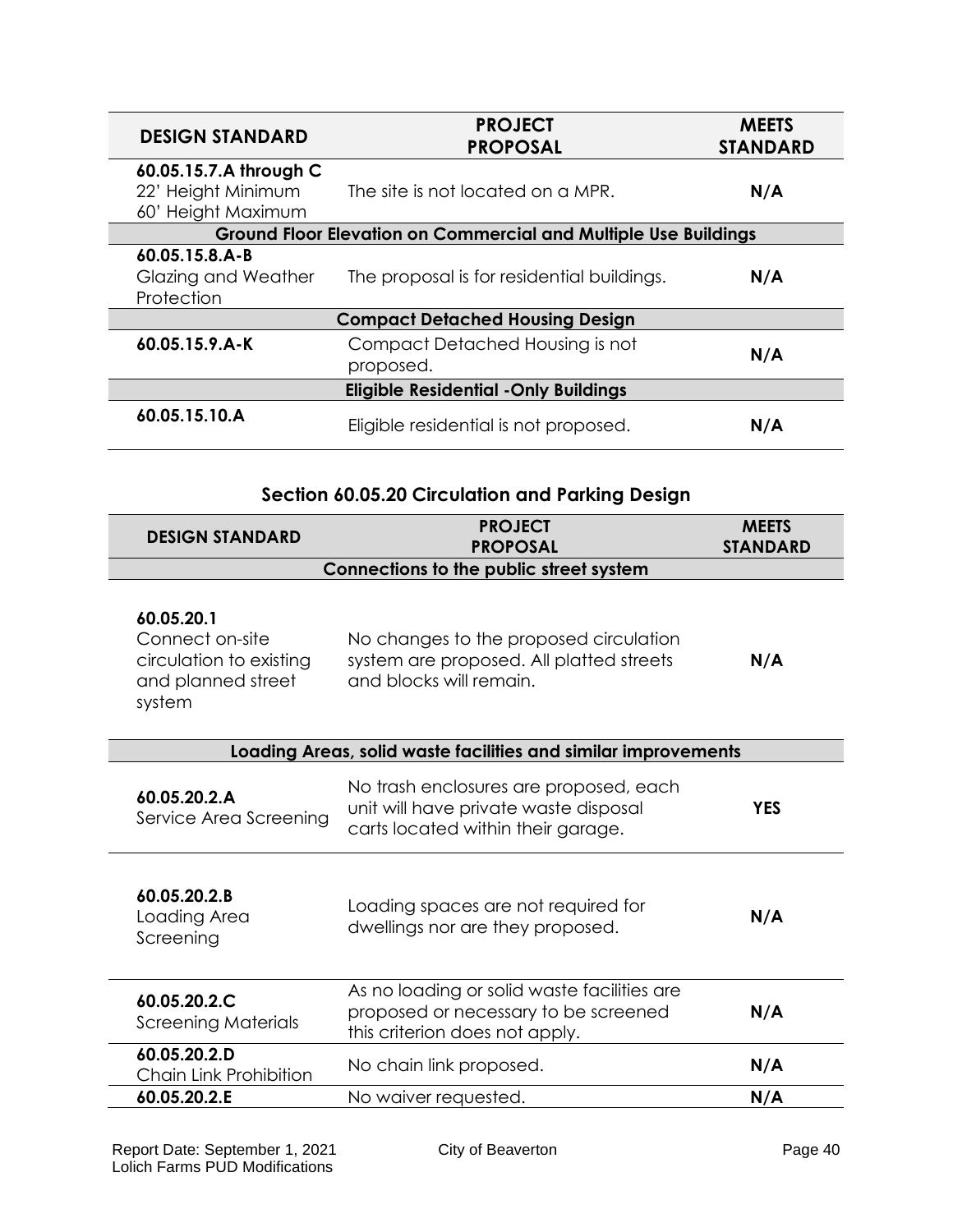| <b>DESIGN STANDARD</b>                         | <b>PROJECT</b><br><b>PROPOSAL</b>                                                                                                                                                                                                                                                                                                                                                                                                                                                               | <b>MEETS</b><br><b>STANDARD</b> |
|------------------------------------------------|-------------------------------------------------------------------------------------------------------------------------------------------------------------------------------------------------------------------------------------------------------------------------------------------------------------------------------------------------------------------------------------------------------------------------------------------------------------------------------------------------|---------------------------------|
| <b>Screen Waiving</b>                          |                                                                                                                                                                                                                                                                                                                                                                                                                                                                                                 |                                 |
|                                                | <b>Pedestrian Circulation</b>                                                                                                                                                                                                                                                                                                                                                                                                                                                                   |                                 |
| 60.05.20.3.A<br>Link to adjacent<br>facilities | All units within the proposed triplexes<br>have direct pedestrian connections to<br>public streets with the exception of one<br>unit on identified building 3 which<br>provides a pedestrian connection<br>directly to the alley with no pedestrian<br>walkway to a public street. Staff<br>recommends a condition of approval<br>that a pedestrian walkway connection<br>be provided from the front door of the<br>building 3 unit which fronts on the alley<br>to the public sidewalk system. | YES w/ COA                      |
| 60.05.20.3.B<br>Direct walkway<br>connection   | All units within the proposed triplexes<br>have direct pedestrian connections to<br>public streets with the exception of one<br>unit on identified building 3 which<br>provides a pedestrian connection<br>directly to the alley with no pedestrian<br>walkway to a public street. Staff<br>recommends a condition of approval<br>that a pedestrian walkway connection<br>be provided from the front door of the<br>building 3 unit which fronts on the alley<br>to the public sidewalk system. | YES w/ COA                      |
| 60.05.20.3.C<br>Walkways every 300'            | Pedestrian walkways are provided at a<br>greater frequency than every 300 feet.                                                                                                                                                                                                                                                                                                                                                                                                                 | <b>YES</b>                      |
| 60.05.20.3.D<br>Physical separation            | Pedestrian walkways are primarily<br>through front yards and separated from<br>vehicular traffic. Staff recommends a<br>condition of approval that the new<br>pedestrian walkway for the alley facing<br>building 3 unit be physical separated<br>from the adjacent alley commensurate<br>with this standard.                                                                                                                                                                                   | YES w/ COA                      |
| 60.05.20.3.E<br>Distinct paving                | The applicant's plans do not identify a<br>walkway material. Staff recommends a<br>condition of approval that the<br>walkways be paved with a<br>differentiated material in accordance<br>with this design standard.                                                                                                                                                                                                                                                                            | YES w/ COA                      |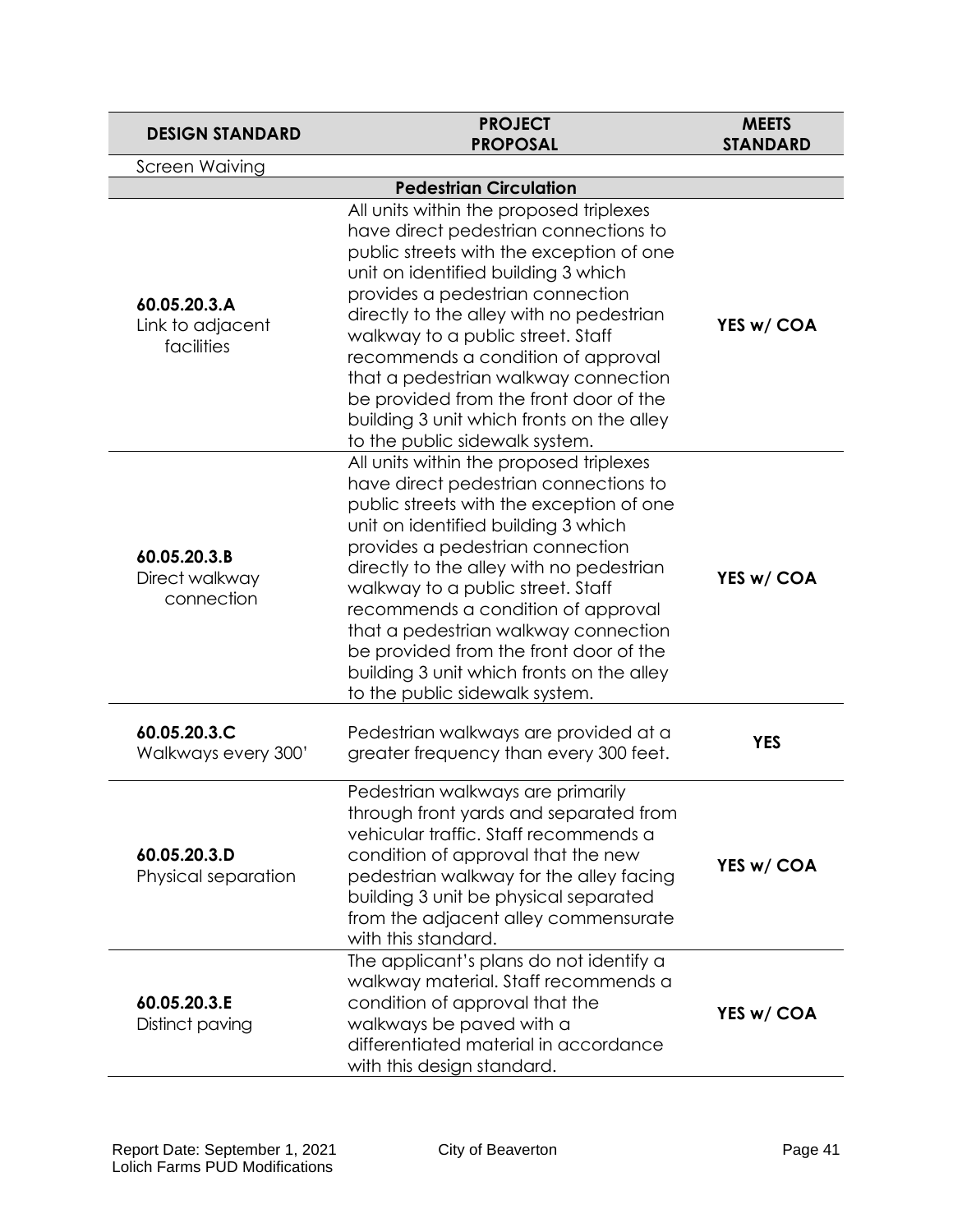| <b>DESIGN STANDARD</b>                                                                                                                                          | <b>PROJECT</b><br><b>PROPOSAL</b>                                                                                                                                                                                                              | <b>MEETS</b><br><b>STANDARD</b> |  |
|-----------------------------------------------------------------------------------------------------------------------------------------------------------------|------------------------------------------------------------------------------------------------------------------------------------------------------------------------------------------------------------------------------------------------|---------------------------------|--|
| 60.05.20.3.F<br>5' minimum width                                                                                                                                | The applicant's plans show pedestrian<br>connections which are 4 feet in width<br>and do not meet the standard as<br>proposed. Staff recommends a<br>condition of approval that the<br>pedestrian walkways be a minimum of 5<br>feet in width. | YES w/ COA                      |  |
|                                                                                                                                                                 | <b>Street Frontages and Parking Areas</b>                                                                                                                                                                                                      |                                 |  |
| 60.05.20.4.A.1-2                                                                                                                                                | No new parking area are proposed,<br>each triplex unit will have a garage and<br>driveway for parking for the unit. Parking<br>is all off the alley and not public streets.                                                                    | N/A                             |  |
|                                                                                                                                                                 | <b>Parking and Landscaping</b>                                                                                                                                                                                                                 |                                 |  |
| 60.05.20.5.A<br>Contiguous Parking                                                                                                                              | No parking lots are proposed.                                                                                                                                                                                                                  | N/A                             |  |
| 60.05.20.5.B<br>Landscape Island Size                                                                                                                           | No parking lots are proposed.                                                                                                                                                                                                                  | N/A                             |  |
| 60.05.20.5.C<br><b>Raised sidewalks</b>                                                                                                                         | No parking lots are proposed.                                                                                                                                                                                                                  | N/A                             |  |
| 60.05.20.5.D<br>Tree species                                                                                                                                    | No parking lots are proposed.                                                                                                                                                                                                                  | N/A                             |  |
| Off-Street Parking Frontages in Multiple-Use Districts                                                                                                          |                                                                                                                                                                                                                                                |                                 |  |
| 60.05.20.6.A<br>50% Max on MPR 1<br>65% Max on MPR 2                                                                                                            | The site is not located in Multiple-Use<br><b>District</b>                                                                                                                                                                                     | N/A                             |  |
|                                                                                                                                                                 | Sidewalks Along Streets and Primary Building Elevations in Multiple-Use and<br><b>Commercial Districts</b>                                                                                                                                     |                                 |  |
| 60.05.20.7.A -B<br>Required<br>sidewalk/internal<br>pathway widths                                                                                              | The proposal is located in a residential<br>zone.                                                                                                                                                                                              | N/A                             |  |
| Connect on-site buildings, parking, and other improvements with identifiable streets<br>and drive aisles in Residential, Multiple-Use, and Commercial Districts |                                                                                                                                                                                                                                                |                                 |  |
| 60.05.20.8.A<br>Drive aisles to be<br>designed as public<br>streets, if applicable                                                                              | No parking lots or new drive aisles are<br>proposed.                                                                                                                                                                                           | N/A                             |  |
|                                                                                                                                                                 | <b>Ground Floor uses in parking structures</b>                                                                                                                                                                                                 |                                 |  |
| 60.05.20.9                                                                                                                                                      | No parking structures are proposed.                                                                                                                                                                                                            | N/A                             |  |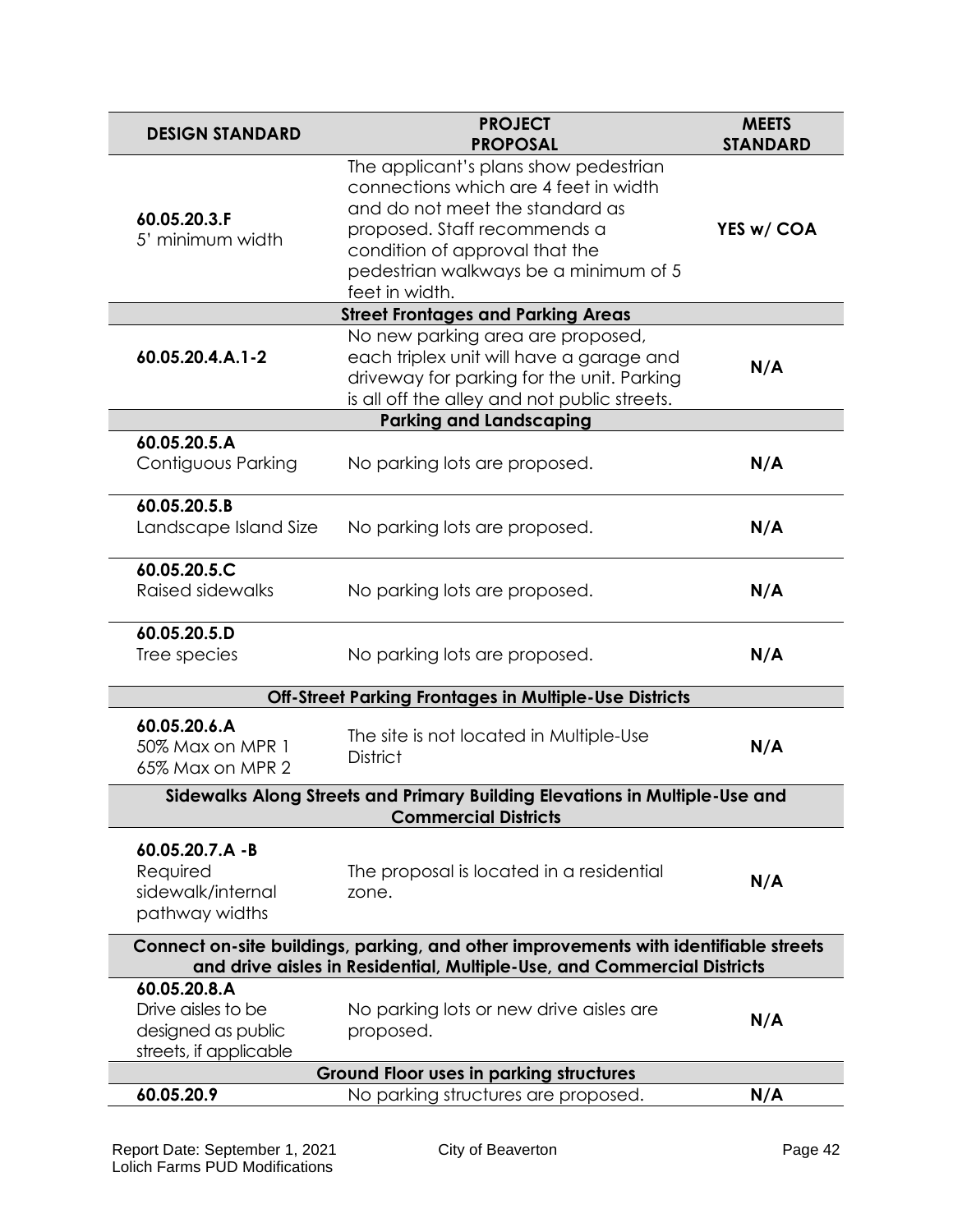**DESIGN STANDARD PROJECT**

# **PROPOSAL**

Parking Structures

### **Section 60.05.25 Landscape, Open Space, and Natural Areas Design Standards**

| <b>DESIGN STANDARD</b>                                                                                           | <b>PROJECT</b><br><b>PROPOSAL</b>                                                                                                                                                                                        | <b>MEETS</b><br><b>STANDARD</b> |  |
|------------------------------------------------------------------------------------------------------------------|--------------------------------------------------------------------------------------------------------------------------------------------------------------------------------------------------------------------------|---------------------------------|--|
|                                                                                                                  | <b>Minimum Landscaping</b>                                                                                                                                                                                               |                                 |  |
| 60.05.25.3.A.1-3<br>Residential minimum<br>landscaping.                                                          | The minimum required landscaping<br>percentage has been met as part of<br>the PUD and are not proposed to be<br>modified.                                                                                                | N/A                             |  |
| 60.05.25.4.A<br>Front yard landscaping                                                                           | The applicant states that all front yard<br>areas will be landscaped per the<br>landscape plans.                                                                                                                         | <b>YES</b>                      |  |
| $60.05.25.4.$ B<br>Live Plants are<br>required. Non-live<br>material is limited to<br>25% of landscape<br>areas. | The applicant states that live plants are<br>proposed. Non-plant materials do not<br>comprise more than 25% of the<br>landscape area.                                                                                    | <b>YES</b>                      |  |
| 60.05.25.4.C<br>Vehicular circulation<br>shall not count toward<br>landscape area.                               | Vehicular circulation areas are not<br>counted toward landscape areas.                                                                                                                                                   | <b>YES</b>                      |  |
| 60.05.25.4.D<br>Foundation<br>landscaping is required                                                            | The applicant proposes foundation<br>landscaping per the standard.                                                                                                                                                       | <b>YES</b>                      |  |
| 60.05.25.4.E<br>Required landscape<br>plantings.                                                                 | The amount of required landscaping is<br>dictated by the approved PUD. The<br>proposed landscape around the new<br>triplexes provides for a mix of trees,<br>shrubs, and groundcover but no<br>minimum area is required. | N/A                             |  |
| 60.05.25.4.F<br>Hard surface plazas.                                                                             | The applicant does not propose to<br>count any hard surface plazas toward<br>landscape requirements.                                                                                                                     | N/A                             |  |
| <b>Retaining Walls</b>                                                                                           |                                                                                                                                                                                                                          |                                 |  |
| 60.05.25.8<br><b>Retaining Walls</b>                                                                             | No new retaining walls are proposed.                                                                                                                                                                                     | N/A                             |  |
| <b>Fences and Walls</b>                                                                                          |                                                                                                                                                                                                                          |                                 |  |
| 60.05.25.9.A through E                                                                                           | The applicant doe not identify any                                                                                                                                                                                       | N/A                             |  |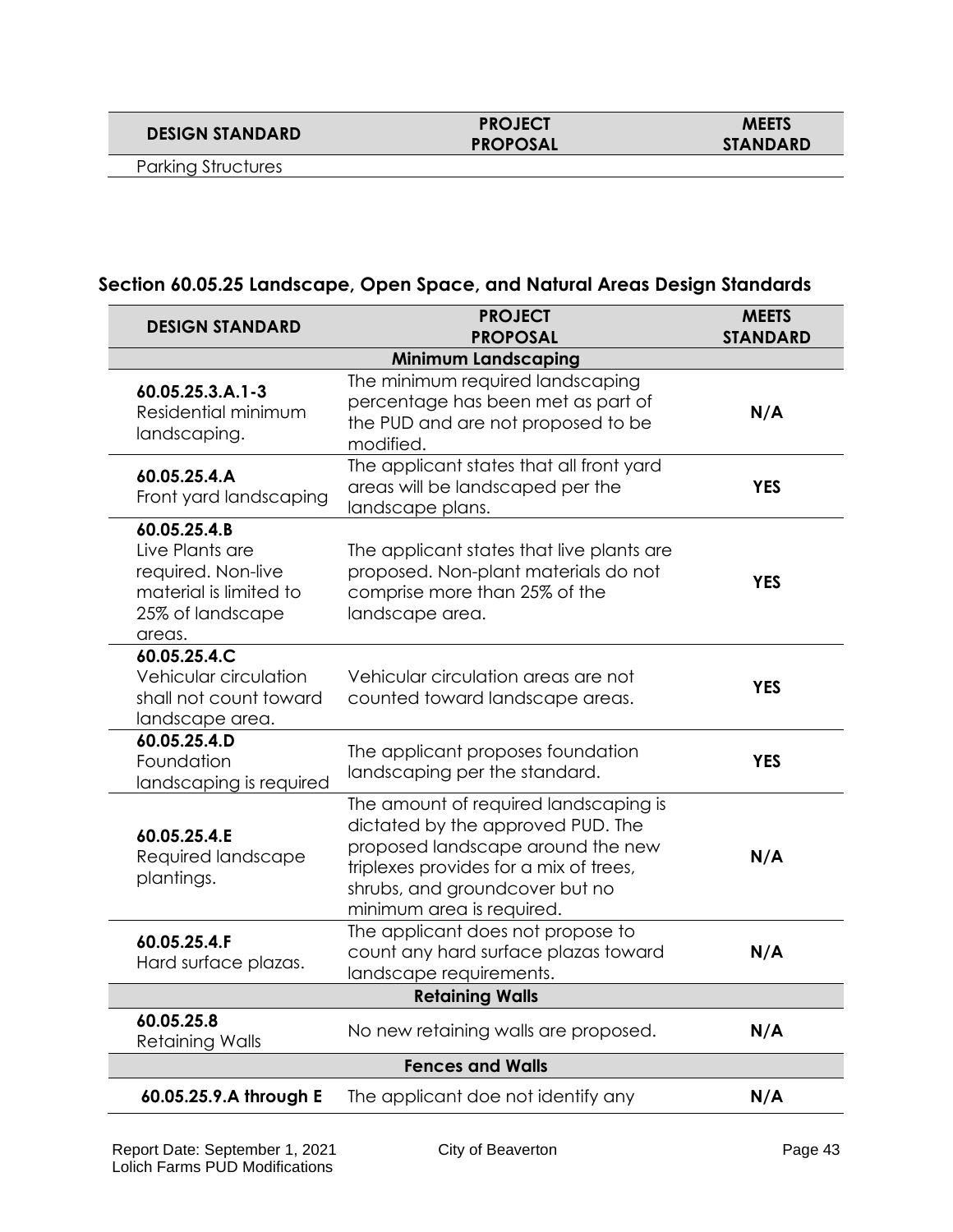| <b>DESIGN STANDARD</b>                                                                                           | <b>PROJECT</b><br><b>PROPOSAL</b>                                                 | <b>MEETS</b><br><b>STANDARD</b> |  |  |
|------------------------------------------------------------------------------------------------------------------|-----------------------------------------------------------------------------------|---------------------------------|--|--|
| <b>Materials</b>                                                                                                 | fences as proposed in their narrative.                                            |                                 |  |  |
| <b>Minimize Significant Changes To Existing On-Site Surface Contours</b><br><b>At Residential Property Lines</b> |                                                                                   |                                 |  |  |
| 60.05.25.10<br>Minimize grade<br>changes                                                                         | The proposal does not include any<br>grading adjacent to abutting<br>properties.  | N/A                             |  |  |
|                                                                                                                  | Integrate water quality, quantity, or both facilities                             |                                 |  |  |
| 60.05.25.11<br>Location of non-<br>vaulted facilities                                                            | The applicant proposes to use the<br>existing storm water facilities.             | N/A                             |  |  |
|                                                                                                                  | <b>Natural Areas</b>                                                              |                                 |  |  |
| 60.05.25.12<br>No encroachment into<br>buffer areas.                                                             | No natural areas exist on site in the<br>vicinity of the proposed triplexes.      | N/A                             |  |  |
| <b>Landscape Buffering Requirements</b>                                                                          |                                                                                   |                                 |  |  |
| 60.05.25.13<br>Landscape buffering<br>between contrasting<br>zoning districts                                    | The subject site is surrounded by R2 and<br>within the approved Lolich Farms PUD. | N/A                             |  |  |

### **Section 60.05.30 Lighting Design Standards**

| <b>DESIGN STANDARD</b>                                                               | <b>PROJECT</b><br><b>PROPOSAL</b>                                                                                                                | <b>MEETS</b><br><b>STANDARD</b> |  |
|--------------------------------------------------------------------------------------|--------------------------------------------------------------------------------------------------------------------------------------------------|---------------------------------|--|
| Adequate on-site lighting and minimize glare on adjoining properties                 |                                                                                                                                                  |                                 |  |
| 60.05.30.1.A<br>Lighting complies with<br>the City's Technical<br>Lighting Standards | The applicant provides a lighting plan<br>with photometric details demonstrating<br>on-site lighting meets the minimum<br>lighting requirements. | <b>YES</b>                      |  |
| 60.05.30.1.B<br>Lighting provided for<br>vehicle and<br>pedestrian circulation       | The applicant provides a lighting plan<br>with photometric details demonstrating<br>on-site lighting meets the minimum<br>lighting requirements. | <b>YES</b>                      |  |
| 60.05.30.1.C<br>Lighting of Ped Plazas                                               | The proposal does not include any<br>pedestrian plazas.                                                                                          | N/A                             |  |
| 60.05.30.1.D<br>Lighting of building<br>entrances                                    | The applicant's lighting plan shows<br>lighting at proposed and existing<br>building entrances.                                                  | YES                             |  |
| 60.05.30.1.E<br>Canopy lighting<br>recessed                                          | No canopy lighting is proposed.                                                                                                                  | N/A                             |  |
| Pedestrian-scale on-site lighting                                                    |                                                                                                                                                  |                                 |  |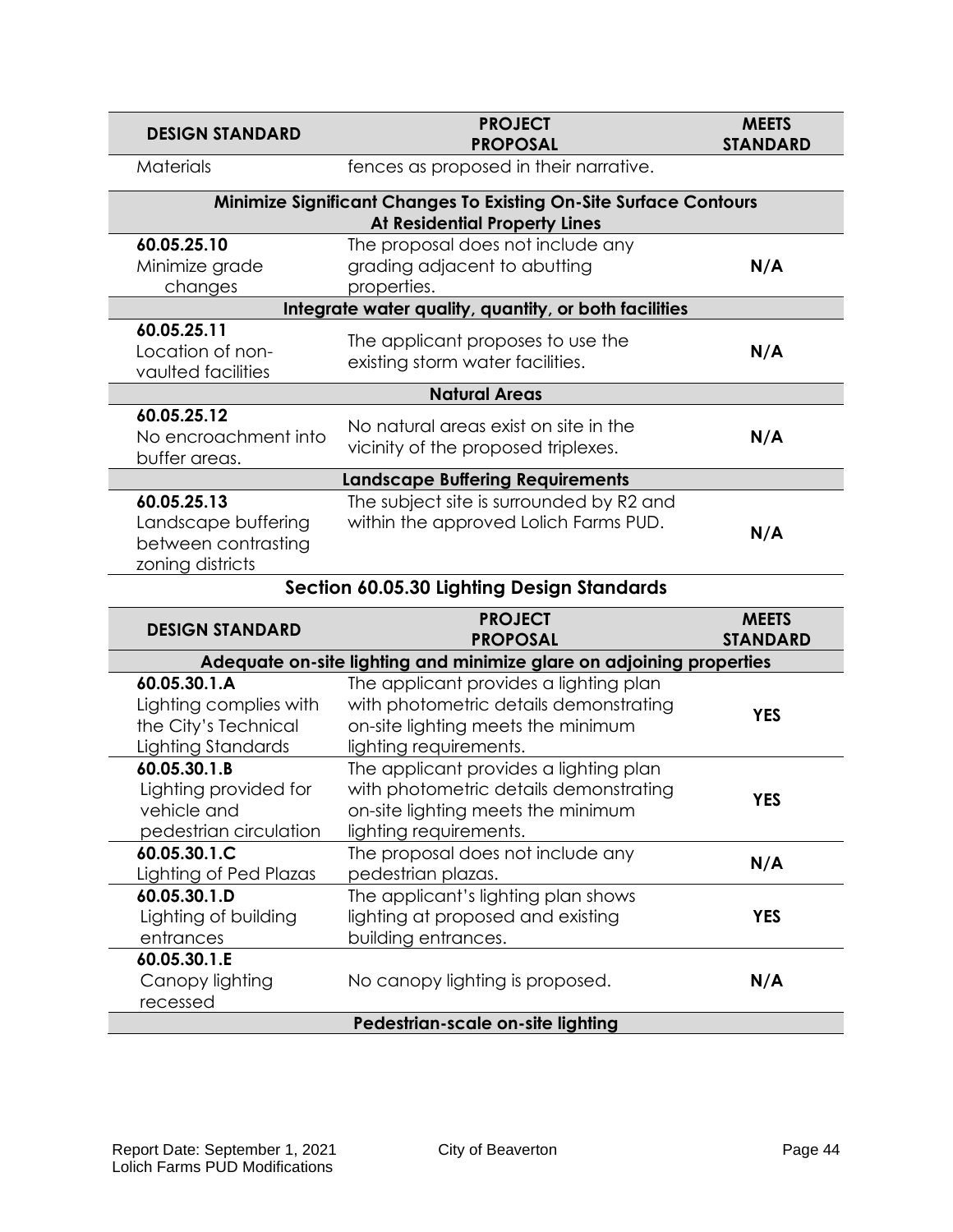| <b>DESIGN STANDARD</b>                            | <b>PROJECT</b><br><b>PROPOSAL</b>                                           | <b>MEETS</b><br><b>STANDARD</b> |  |
|---------------------------------------------------|-----------------------------------------------------------------------------|---------------------------------|--|
| 60.05.30.2.A<br>Pole Mounted<br><b>Luminaires</b> | Pole mounted luminaires are not<br>proposed.                                | N/A                             |  |
| 60.05.30.2.B<br>Non-Pole Mounted<br>Luminaries    | All wall mounted lights comply with<br>City's Technical Lighting Standards. | <b>YES</b>                      |  |
| 60.05.30.2.C<br>Lighted Bollards                  | The proposal does not include bollards.                                     | N/A                             |  |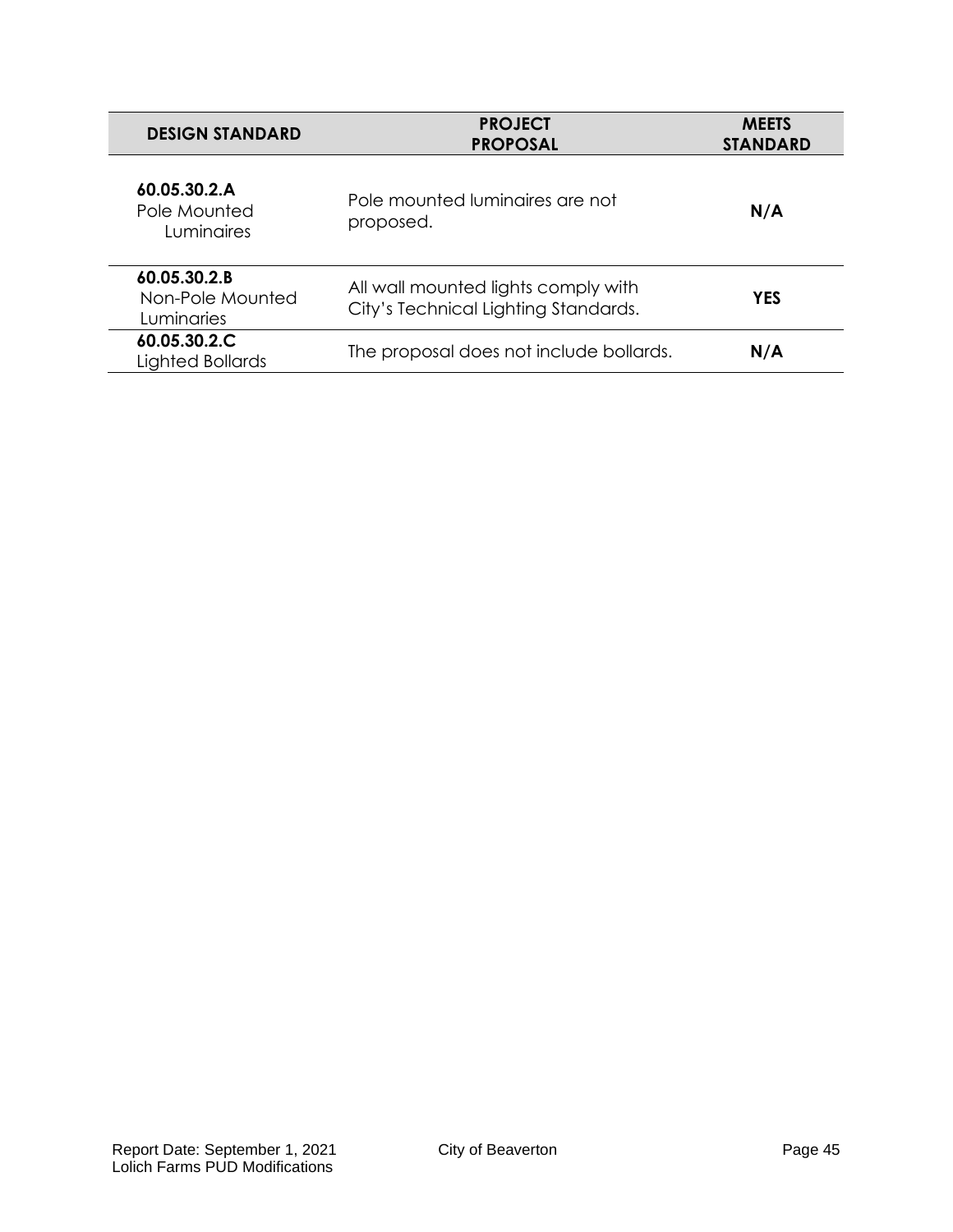# <span id="page-45-0"></span>**Attachment D: LD2021-0006 Modification of a Decision – Preliminary Subdivision**

### ANALYSIS AND FINDINGS FOR MODIFICATION OF A DECISION -PRELIMINARY SUBDIVISION APPROVAL

**Recommendation:** Based on the facts and findings presented below, staff recommends **APPROVAL** of **LD2021-0006**, subject to the applicable conditions identified in Attachment E.

## Section 40.03.1 Facilities Review Approval Criteria:

The applicant for development must establish that the application complies with all relevant standards in conformance with Section 50.25.1.B, and all the following criteria have been met:

## **Facilities Review Approval Criteria Section 40.03.1.A-L**

### FINDING:

Staff has reviewed the applicable Facilities Review Committee approval criteria in Attachment A of this report. Staff cites the findings presented in Attachment A in response to the Facilities Review Committee approval criteria. As identified in Attachment A, the proposal meets Approval Criteria 40.03.1.A through L, subject to conditions of approval identified in Attachment C.

**Conclusion:** Therefore, the Committee finds that the proposal meets the criteria.

# Section 40.45.05 Purpose:

The purpose of Land Division applications is to establish regulations, procedures, and standards for the division or reconfiguration of the boundaries of land within the City of Beaverton. This Section is carried out by the approval criteria listed herein.

## Planning Commission Standards for Approval:

Section 40.45.15.5.C of the Development Code provides standards to govern the decisions of the Commission as they evaluate and render decisions on Land Division Applications. The Commission will determine whether the application as presented, meets the Preliminary Subdivision approval criteria. The Commission may choose to adopt, not adopt or modify the Committee's findings. In this portion of the report, staff evaluates the application in accordance with the criteria for Preliminary Subdivision.

To approve a Preliminary Subdivision application, the decision making authority shall make findings of fact based on evidence provided by the applicant demonstrating that all the following criteria are satisfied: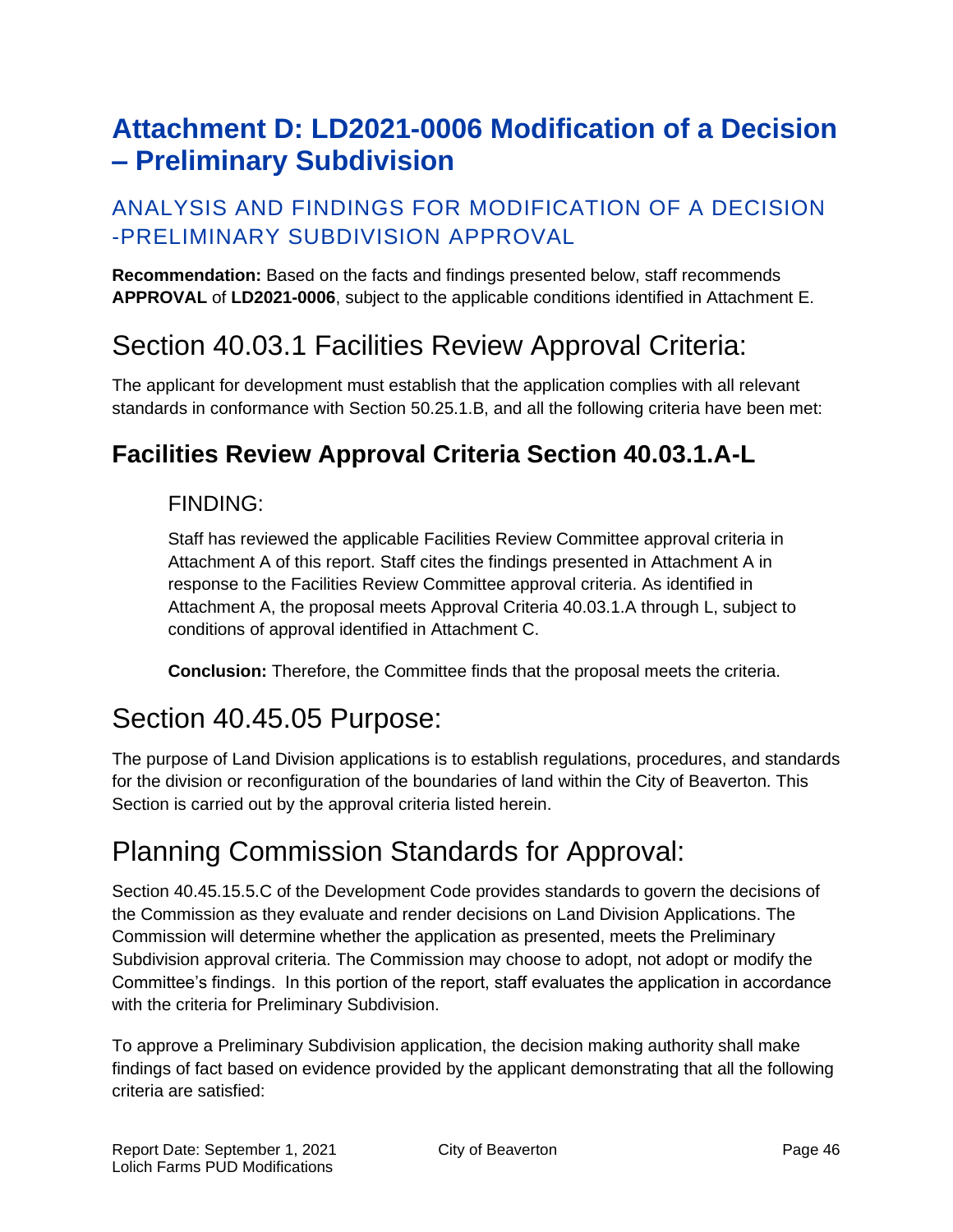The application satisfies the threshold requirements for a Preliminary Subdivision application. If the parent parcel is subject to a pending Legal Lot Determination under Section 40.47., further division of the parent parcel shall not proceed until all of the provisions of Section 40.47.15.1.C. have been met.

### FINDING:

Threshold 1 for a Preliminary Subdivision states that an application for Preliminary Subdivision shall be required when the following threshold applies:

*1. The creation of four (4) or more new lots from at least one (1) lot of record in one (1) calendar year.*

The applicant was previously approved for a 229-unit PUD and subdivision with 110 attached and detached single family lots and one 119 unit multifamily site. Phase One of the Ridge/Lolich Farms PUD has been platted and home construction is taking place on a number of lots. The applicant proposes to modify previously platted lots in the southern portion of the subdivision in order to allow a change in housing types from townhomes to a mix of single family detached, duplexes, and triplexes. The changes in housing types necessitate changes the previously platted lots and therefore modifications to the approved subdivision. As LD2017-0002 was approved by the Planning Commission per BDC 50.95 the proposed modification must be approved by the Planning Commission.

**Conclusion:** Therefore, staff finds the proposal meets the criterion.

## **Section 40.45.15.5.C.2**

All City application fees related to the application under consideration by the decision making authority have been submitted.

### FINDING:

The City of Beaverton received the appropriate fee for a Preliminary Subdivision application.

**Conclusion:** Therefore, staff finds the proposal meets the criterion.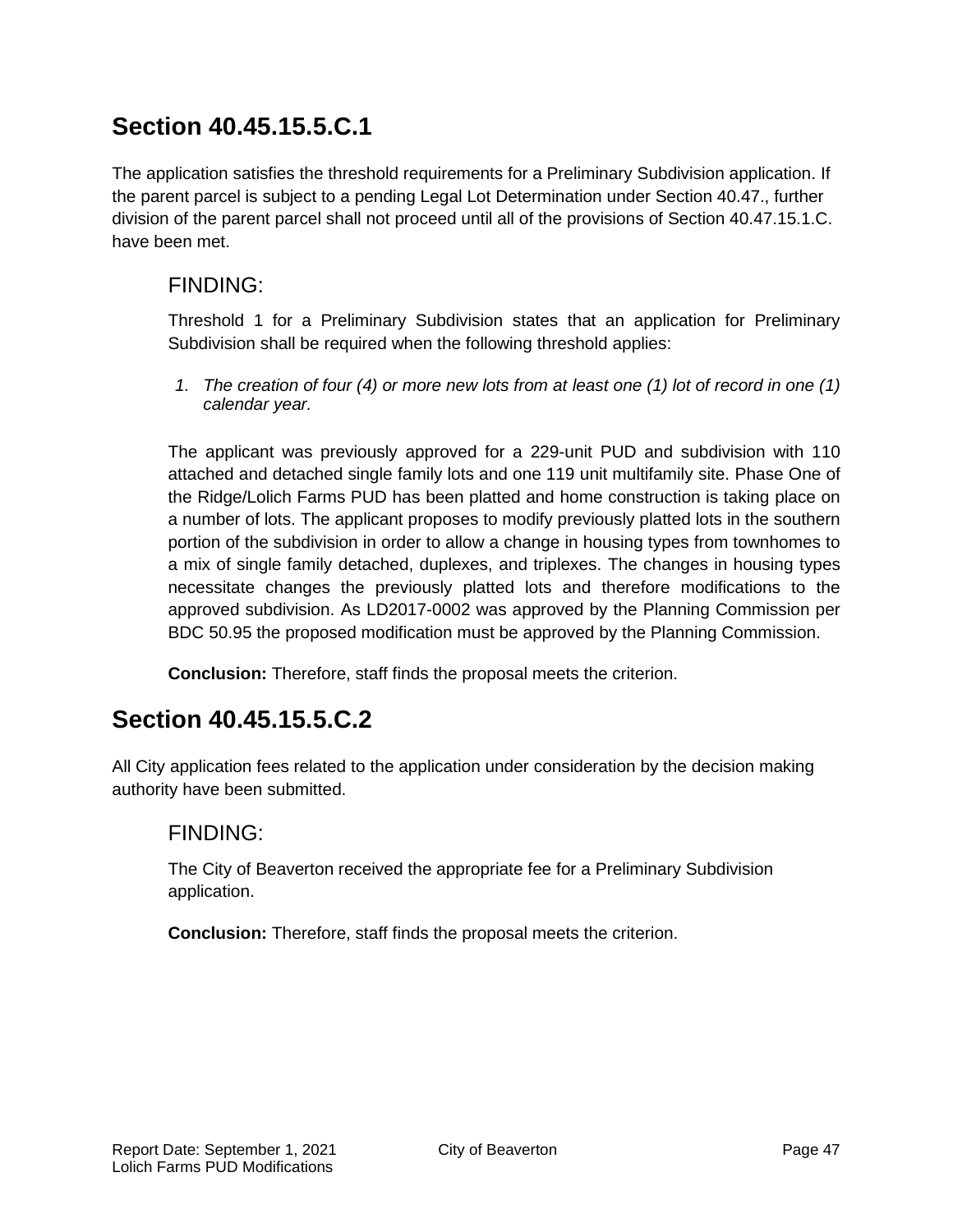The proposed development does not conflict with any existing City approval, except the City may modify prior approvals through the subdivision process to comply with current Code standards and requirements.

### FINDING:

The applicant proposes to go through the Modification of a Decision – Preliminary Subdivision process in order to appropriately address the proposed change in previously platted lots. All conditions of approval for LD2017-0002, unless modified by this approval will remain effective, as a condition of approval of this request.

**Conclusion:** Therefore, staff finds the criterion is met.

### **Section 40.45.15.5.C.4**

Oversized lots resulting from the subdivision shall have a size and shape which will facilitate the future potential partitioning or subdividing of such oversized lots in accordance with the requirements of the Development Code. In addition, streets, driveways, and utilities shall be sufficient to serve the proposed subdivision and future potential development on oversized lots. Easements and rights-of-way shall either exist or be proposed to be created such that future partitioning or subdividing is not precluded or hindered, for either the oversized lot or any affected adjacent lot.

### FINDING:

The applicant does not propose any oversized lots based on the number of units proposed and the lot sizes.

**Conclusion:** Therefore, staff finds the criterion is not applicable.

## **Section 40.45.15.5.C.5**

If phasing is requested by the applicant, the requested phasing plan meets all applicable City standards and provides for necessary public improvements for each phase as the project develops.

### FINDING:

The applicant does not propose to modify the previously approved phasing.

**Conclusion:** Therefore, staff finds the criterion is not applicable.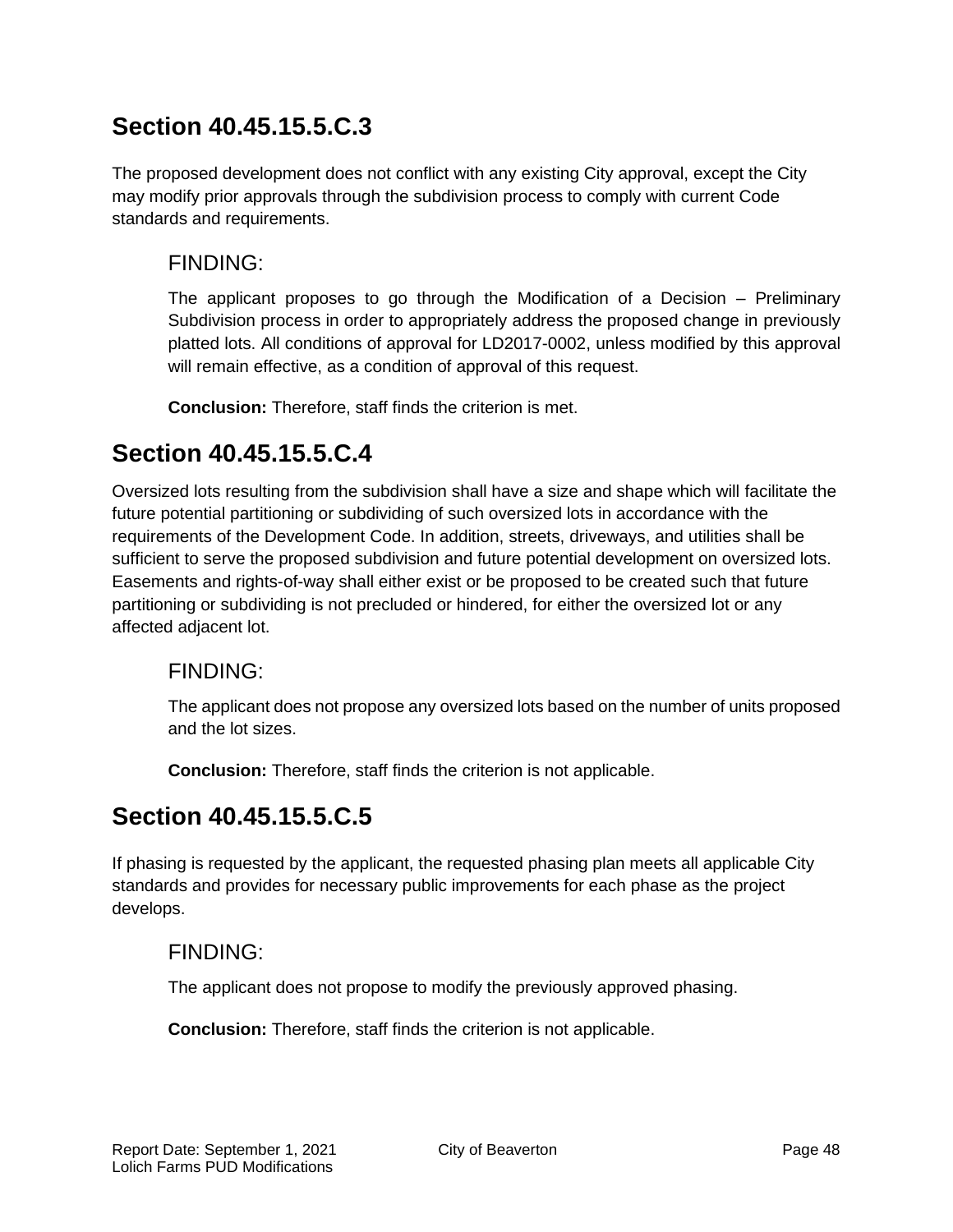Applications that apply the lot area averaging standards of Section 20.05.15.D. shall demonstrate that the resulting land division facilitates the following: [ORD 4584; June 2012]

a) Preserves a designated Historic Resource or Significant Natural Resource (Tree, Grove, Riparian Area, Wetland, or similar resource); or,

b) Complies with minimum density requirements of the Development Code, provides appropriate lot size transitions adjacent to differently zoned properties, minimizes grading impacts on adjacent properties, and where a street is proposed provides a standard street cross section with sidewalks.

#### FINDING:

The applicant does not propose lot averaging.

**Conclusion:** Therefore, staff finds the criterion for approval is not applicable.

## **Section 40.45.15.5.C.7**

If lot area averaging standards are proposed pursuant to Section 20.05.15.D, no further applications for Adjustment or Variance from this standard are required or permitted.

### FINDING:

The applicant does not propose lot averaging.

**Conclusion:** Therefore, staff finds the criterion for approval is not applicable.

## **Section 40.45.15.5.C.8**

For proposals which create a parcel with more than one zoning designation the portion of the lot within each zoning district shall meet the minimum lot size and dimensional requirements of that zoning district.

### FINDING:

No proposed tracts or parcels will have more than one zoning designation.

**Conclusion:** Therefore, staff finds the criterion for approval is not applicable.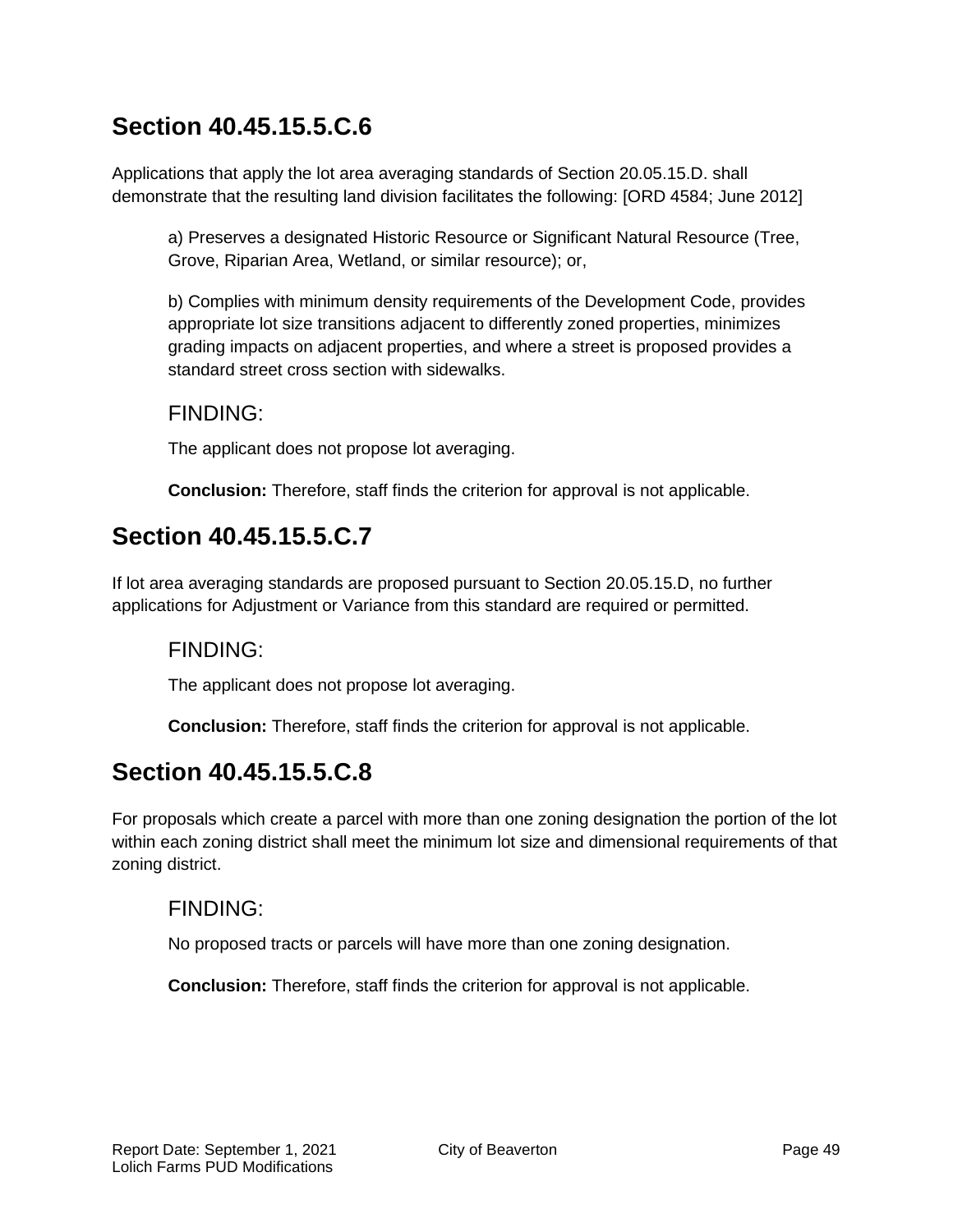Applications and documents related to the request requiring further City approval shall be submitted to the City in the proper sequence.

### FINDING:

The applicant has submitted the required application materials for review of a Modification of a Decision-Preliminary Subdivision application in the proper sequence. The Modification of a Decision (Preliminary Subdivision) is being processed concurrently with a Modification of a Decision – Conditional Use – Planned Unit Development application and a Design Review Two application. The Modification of a Decision – Preliminary Subdivision is dependent upon approval of the Modification of a Decision – PUD (CU2021-0008), staff recommends a condition of approval requiring that CU2021-0008 be approved.

**Conclusion:** Therefore, staff finds that by meeting the conditions of approval the proposal meets the criterion for approval.

# Section 50.95 Modification of a Decision

The applicant has requested modifications of the previously approved Preliminary Subdivision application (LD2017-0009 which was modified by LD2019-0032), therefore, Section 50.95 of the Development Code is applicable to the request. To approve a Modification of a Decision - Preliminary Subdivision application, the decision-making authority shall make findings of fact based on evidence provided by the applicant demonstrating that all the following criteria are satisfied:

## **Section 50.95.1**

An applicant or successor in interest may file with the Director an application to modify a prior decision that was the subject of a Type 1, Type 2 or Type 3 procedure. In addition to other requirements, such an application to modify a prior decision shall describe the nature of the proposed change to the original decision and the basis for that change, including the applicable facts and law, together with the fee prescribed for that application type necessary to modify the prior decision. Such an application to modify a prior decision shall be subject to the approval criteria and development regulations in effect when the Director receives a complete application for the modification.

### FINDING:

The applicant has requested this modification to an approved Preliminary Subdivision originally approved through a Type 3 procedure, The Ridge (now called Lolich Farms) PUD (CPA2017-0002 / CU2017-0003 / DR2017-0010 / LD2017-0002 TP2017-0005 / MA2017-0002) therefore, the applicant must return to the Planning Commission to request a modification. The applicant states that the required materials have been submitted with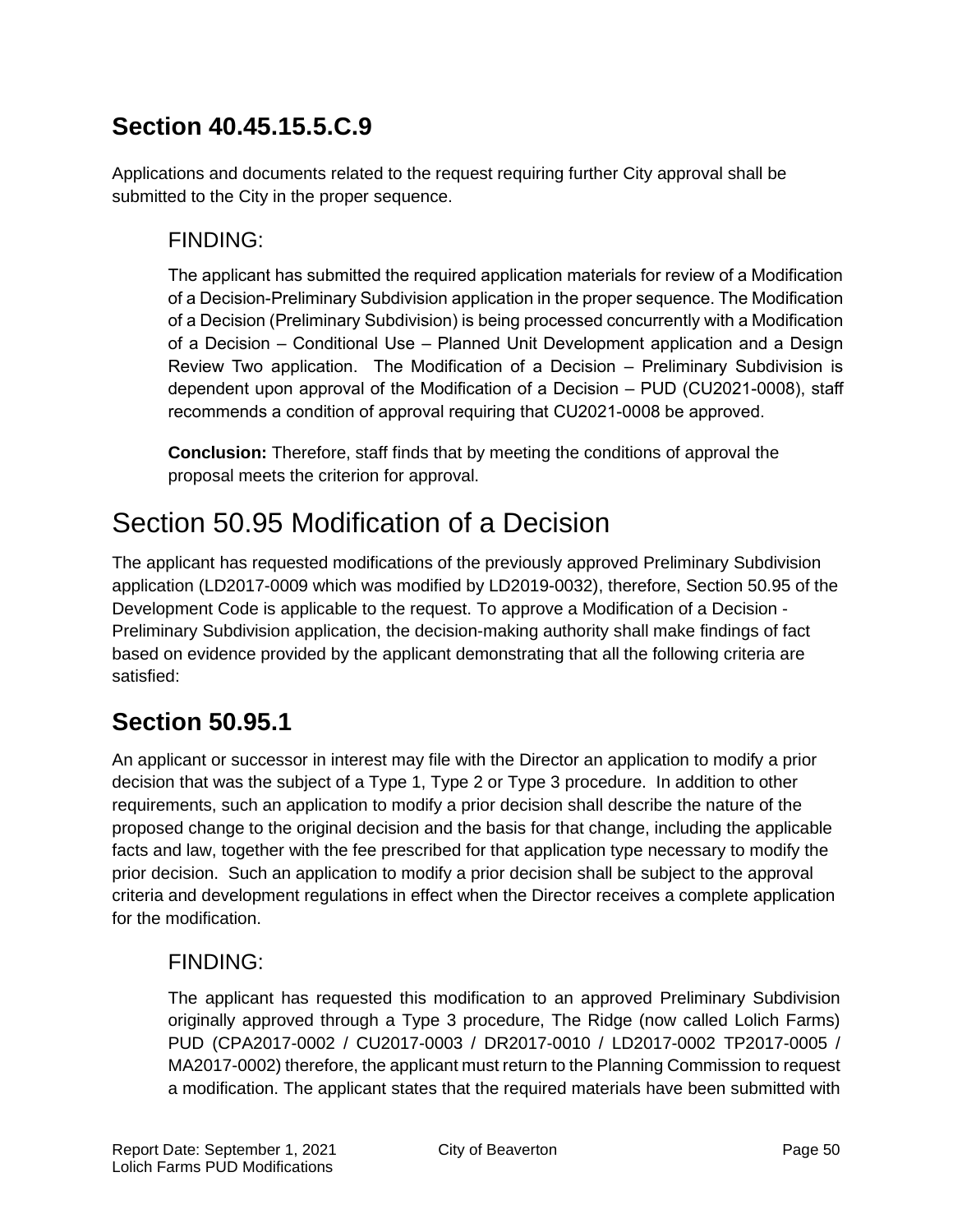this Modification of a Decision for a Preliminary Subdivision. The request is limited to modifying the previously platted lots to accommodate the proposed change in housing types. Staff has addressed the relevant approval criteria for the Preliminary Subdivision as well as the Facilities Review section of this report and found that the proposal is compliant with all applicable approval criteria, contingent upon the approval of the modifications through the Modification of a Decision – Conditional Use – Planned Unit Development application being processed concurrently. All other original conditions of approval of LD2017-0002 remain effective.

**Conclusion:** Therefore, staff finds the proposal meets the criterion for approval.

## **Section 50.95.2**

An application for modification is subject to pre-application conference and completeness review; provided, the Director shall only require an application for modification to contain information that is relevant or necessary to address the requested change or the facts and regulations on which it is based. An application for modification is not subject to the neighborhood review meeting requirement.

### FINDING:

The applicant met with staff accordingly for a pre-application conference on January 27, 2021 (PA2021-0003) and was provided the information necessary to apply for a Modification of Decision application.

**Conclusion:** Therefore, staff finds the proposal meets the criterion for approval.

## **Section 50.95.3**

An application for modification does not extend the deadline for filing an appeal and does not stay appeal proceedings. An application for modification is subject to the 120-day requirement pursuant to ORS 227.178.

### FINDING:

This applicant states it does not request to extend the deadline for filing an appeal or stay the appeal proceedings. The applicant is aware the 120-day requirement for the modification application applies.

**Conclusion:** Therefore, staff finds the proposal meets the criterion for approval.

## **Section 50.95.4**

Only a decision that approves or conditionally approves an application can be modified. A decision denying an application cannot be modified. Refer to Section 50.99.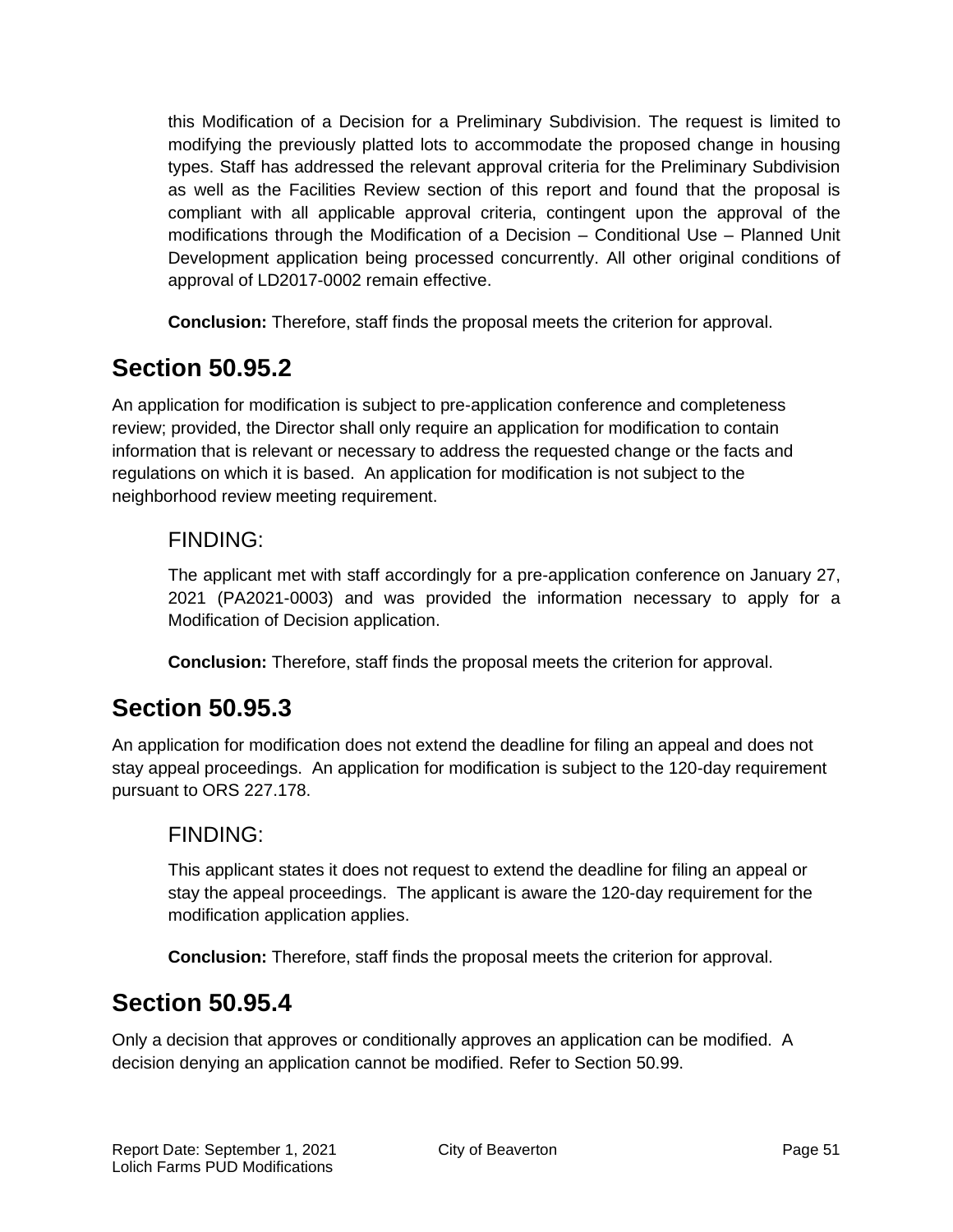### FINDING:

The applicant has applied to modify the conditionally approved Preliminary Subdivision (LD2017-0002) as part of the application package approved for The Ridge (Lolich Farms) PUD.

**Conclusion:** Therefore, staff finds the proposal meets the criterion for approval.

### **Section 50.95.5**

An application for modification shall be subject to a Type 1, Type 2, or Type 3 procedure as determined by the Director.

### FINDING:

The approved development was originally processed under the Type 3 review procedures. The requested modification to the approved site plan associated with the project will follow the Type 3 review procedures.

**Conclusion:** Therefore, staff finds the proposal meets the criterion for approval.

## **Section 50.95.6**

The process type for an application to modify a decision shall be based upon the thresholds for the appropriate application listed in Chapter 40. In all cases, regardless of the thresholds listed in Chapter 40, when a proposed modification involves a condition of approval, that condition of approval can be modified or removed only by the same decision making authority that issued the original decision and through the same procedure that was followed to establish the condition to be modified. Modification or removal of a condition of approval shall only be granted if the decision-making authority determines any one of the following:

- A. The applicant or owner has demonstrated that a mistake of law or fact occurred, and that the mistake was substantial enough to warrant modification or removal of the condition to correct the mistake.
- B. The condition could not be implemented for reasons beyond the control of the applicant and the modification will not require a significant modification of the original decision.
- C. The circumstances have changed to the extent that the condition is no longer needed or warranted.
- D. A new or modified condition would better accomplish the purpose of the original condition.

### FINDING:

The applicant does not propose to modify a condition of approval of the Preliminary Subdivision application LD2017-0002. As a condition of approval of this Modification of a Decision request all conditions of approval of LD2017-0002 will remain effective.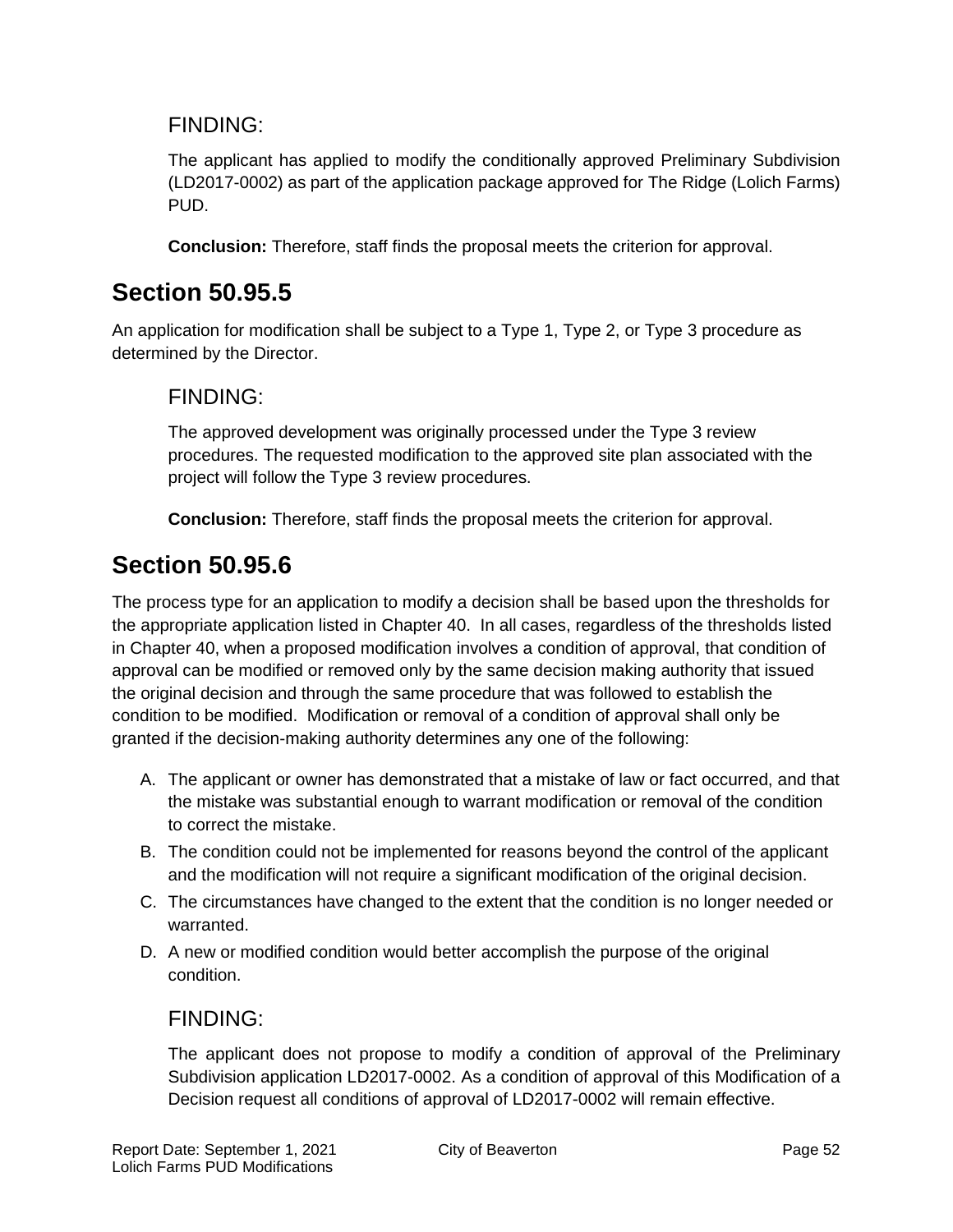**Conclusion:** Therefore, staff finds that by meeting the conditions of approval the proposal meets the criterion for approval.

## **Conclusion and Recommendation**

Based on the facts and findings presented above, staff recommends **APPROVAL** of **LD2021- 0006** subject to conditions of approval identified in Attachment E.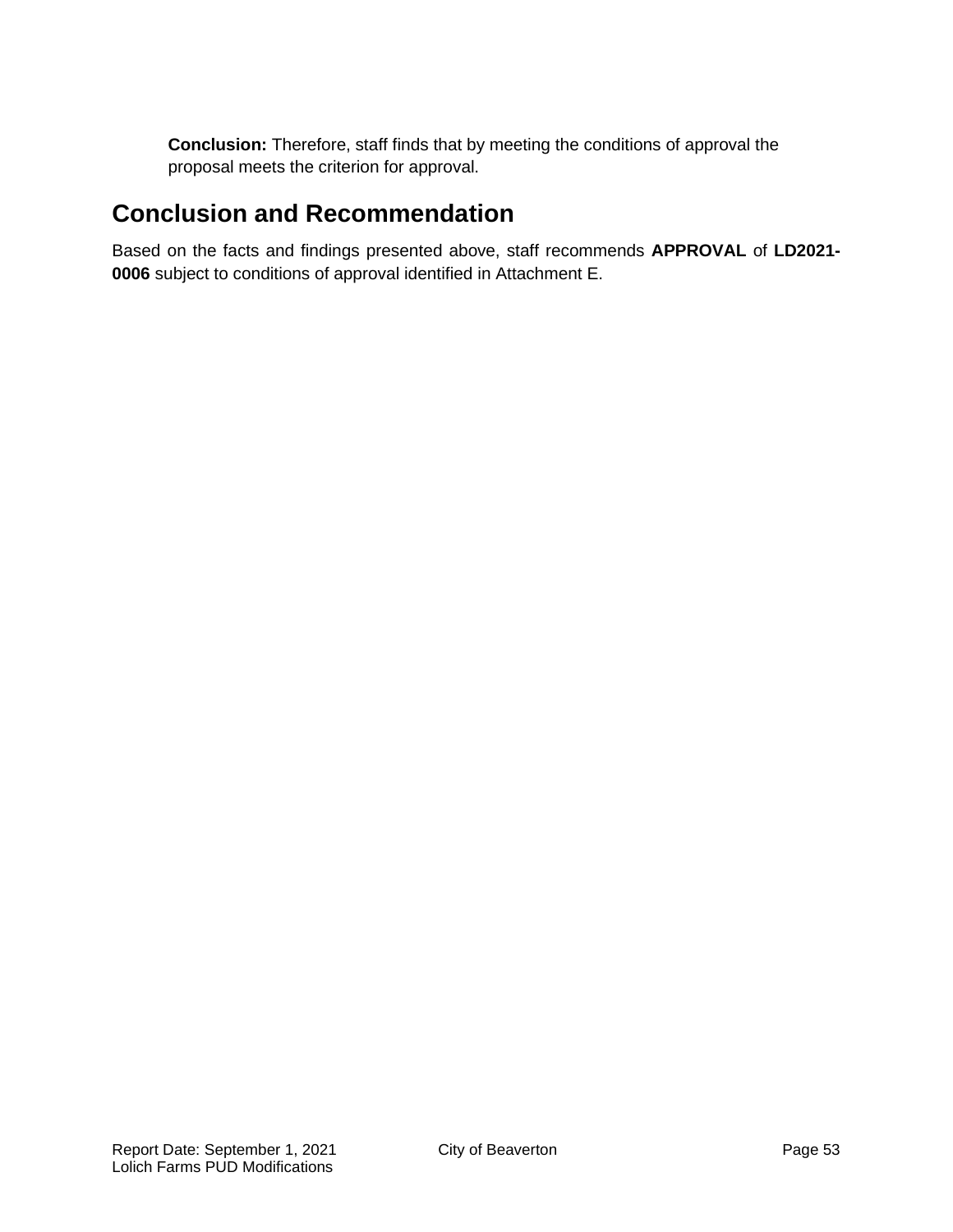| <b>CODE STANDARD</b>         | <b>CODE REQUIREMENT</b>                                                                                                                                                                                                                       | <b>PROJECT PROPOSAL</b>                                                                                                                                                               | <b>MEETS</b><br><b>CODE?</b> |  |  |  |
|------------------------------|-----------------------------------------------------------------------------------------------------------------------------------------------------------------------------------------------------------------------------------------------|---------------------------------------------------------------------------------------------------------------------------------------------------------------------------------------|------------------------------|--|--|--|
|                              | <b>Grading Standards</b>                                                                                                                                                                                                                      |                                                                                                                                                                                       |                              |  |  |  |
| 60.15.10.1<br>Applicability  | Grading standards<br>apply to all land<br>divisions where<br>grading is proposed<br>but do not supersede<br>Section 60.05.25<br>Design Review.                                                                                                | The proposal is subject to the<br>grading standards contained<br>herein. The applicant does not<br>propose to modify approved<br>grading within 25 feet of a<br>parent property line. | N/A                          |  |  |  |
| 60.15.10.2.A-C<br>Exemptions | Exemptions include:<br>Public right-of-way,<br>storm water detention<br>facilities, grading<br>adjacent to an<br>existing public-right of<br>way which results in a<br>finished grade below<br>the elevation of the<br>adjacent right-of-way. | Storm water facilities and public<br>rights-of-way are proposed<br>within the applicable grading<br>area. These areas are exempt<br>from the grading standards.                       | Yes                          |  |  |  |
| 60.15.10.3.A-F               | 25 feet of a property line<br>within or abutting any<br>residentially zoned<br>property, the on-site<br>surface contours shall<br>observe A-E of this code<br>section.                                                                        | When grading a site within The applicant does not propose<br>to modify grading within 25 feet<br>of any parent property line.                                                         | N/A                          |  |  |  |
| 60.15.10.3.G                 | The on-site grading<br>contours stated above<br>apply only to the property<br>lines of the parent<br>parcel(s). They do not<br>apply to internal property<br>lines within a<br>development.                                                   | The grading standards have<br>only been applied to the parent<br>property lines of The Ridge<br>(Lolich Farms) PUD                                                                    | Yes                          |  |  |  |

# **Land Division Standards Code Conformance Analysis**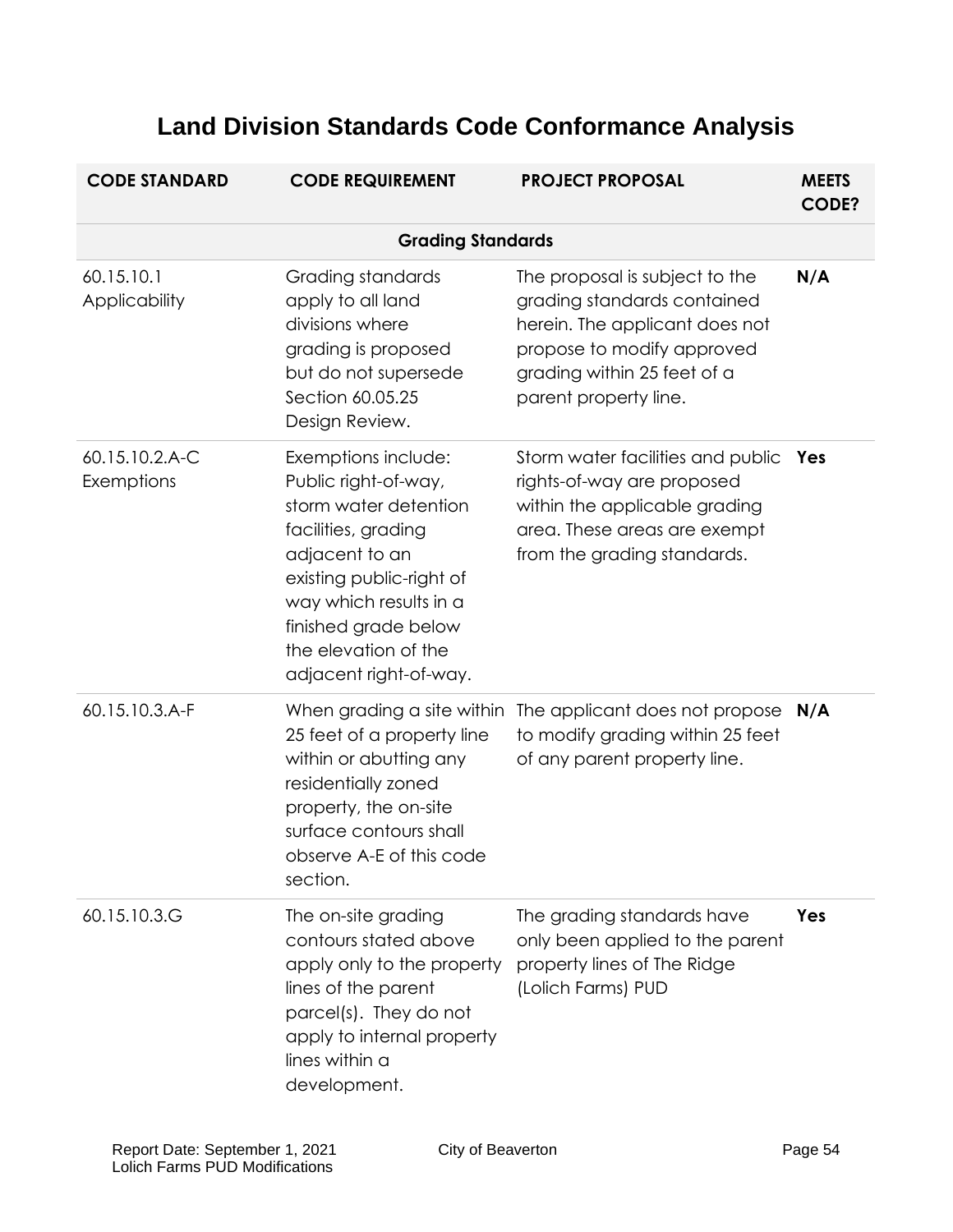| <b>Significant Trees and Groves</b> |                                                                                    |                                                                                                                                                                 |     |  |
|-------------------------------------|------------------------------------------------------------------------------------|-----------------------------------------------------------------------------------------------------------------------------------------------------------------|-----|--|
| 60.15.10.4<br>Significant           | Standards for grading<br>within 25 feet of significant onsite will be protected in | Existing trees that do remain                                                                                                                                   | N/A |  |
| <b>Trees and Groves</b>             | trees or groves.                                                                   | accordance with Tree<br>Protection standards in Section<br>60.60.20 of the Code. Grading<br>changes are not proposed in<br>areas with protected tree<br>groves. |     |  |